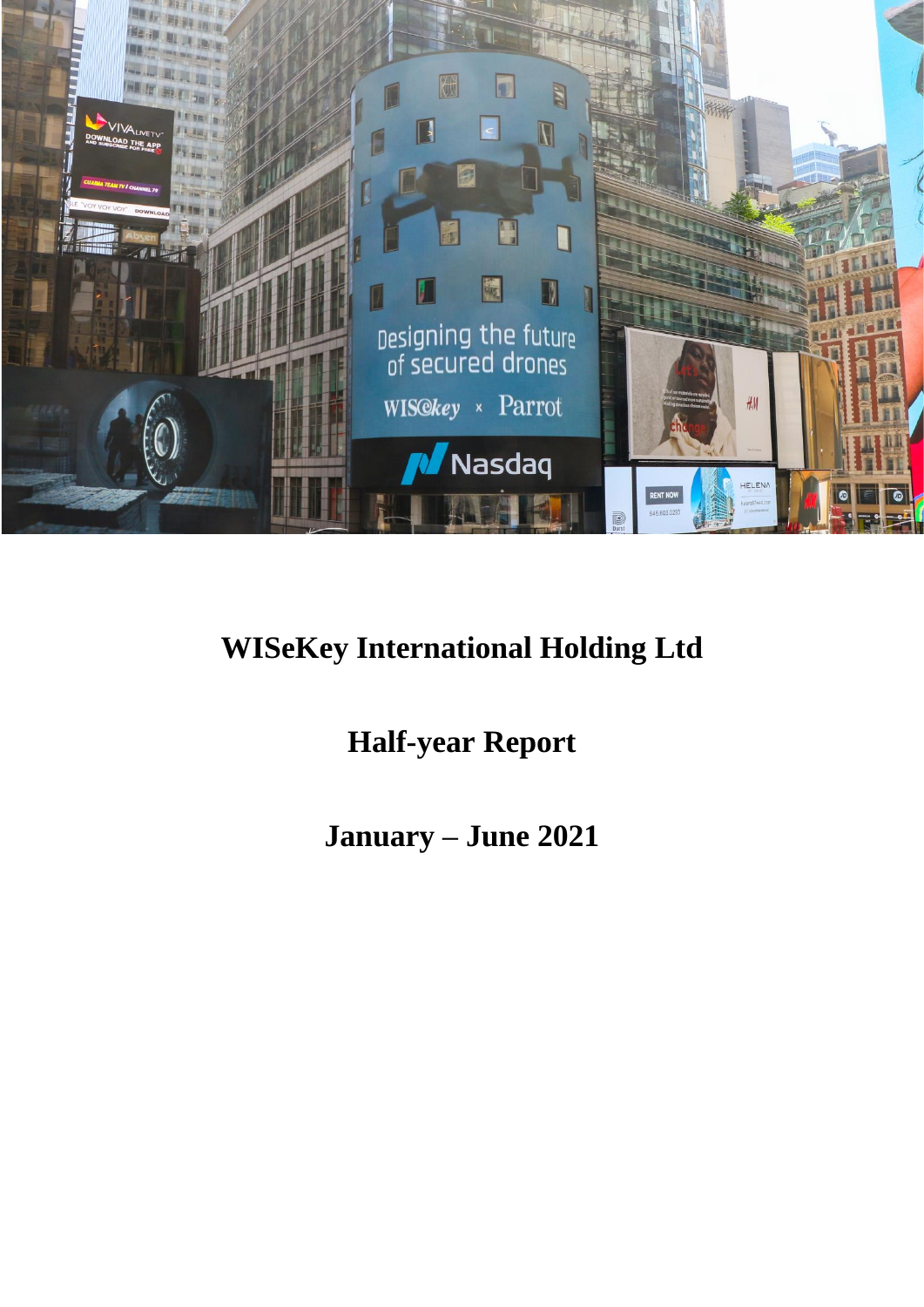# **WISeKey International Holding AG**

# **Unaudited Interim Consolidated Financial statements**

The page numbers below refer only to the F pages of the interim report.

## **Table of Content**

| 4. |  |
|----|--|
| 5. |  |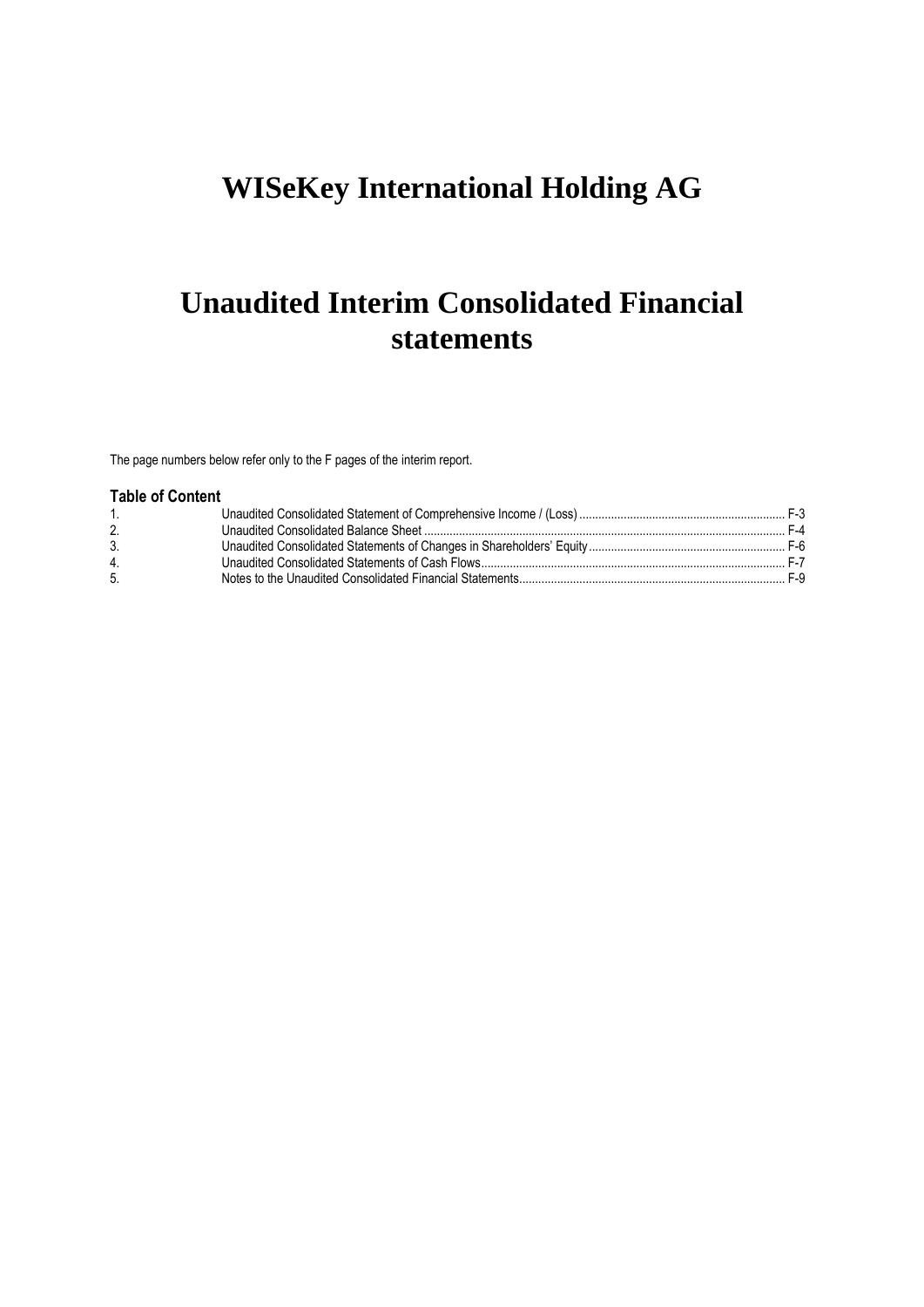|                                                                              | Unaudited 6 months ended June 30, |           | <b>Note</b> |
|------------------------------------------------------------------------------|-----------------------------------|-----------|-------------|
| <b>USD'000</b>                                                               | 2021                              | 2020      | ref.        |
|                                                                              |                                   |           |             |
| Net sales                                                                    | 9,945                             | 8,024     | 30          |
| Cost of sales                                                                | (6, 373)                          | (4, 702)  |             |
| Gross profit                                                                 | 3,572                             | 3,322     |             |
|                                                                              |                                   |           |             |
| Other operating income                                                       | 114                               | 7         |             |
| Research & development expenses                                              | (2, 129)                          | (2,768)   |             |
| Selling & marketing expenses                                                 | (3,420)                           | (2,957)   |             |
| General & administrative expenses                                            | (9, 344)                          | (4, 916)  |             |
| <b>Total operating expenses</b>                                              | (14, 779)                         | (10, 634) |             |
| <b>Operating loss</b>                                                        | (11, 207)                         | (7, 312)  |             |
| Non-operating income                                                         | 6,937                             | 275       | 32          |
|                                                                              |                                   | 44        |             |
| Gain on derivative liability                                                 |                                   |           | 6           |
| Gain / (loss) on debt extinguishment                                         |                                   |           |             |
| Interest and amortization of debt discount                                   | (455)                             | (239)     | 25          |
| Non-operating expenses                                                       | (1, 439)                          | (1,651)   | 33          |
| Loss before income tax expense                                               | (6, 164)                          | (8,883)   |             |
|                                                                              |                                   |           |             |
| Income tax expense                                                           | 56                                | (2)       |             |
| Loss, net                                                                    | (6, 108)                          | (8, 885)  |             |
| Net income / (loss)                                                          | (6, 108)                          | (8, 885)  |             |
|                                                                              |                                   |           |             |
| Less: Net income / (loss) attributable to noncontrolling interests           | (1,767)                           | (187)     |             |
|                                                                              |                                   |           |             |
| Net income / (loss) attributable to WISeKey International Holding AG         | (4, 341)                          | (8,698)   |             |
|                                                                              |                                   |           |             |
| Earnings per share                                                           |                                   |           |             |
| Basic                                                                        | (0.10)                            | (0.23)    | 35          |
| <b>Diluted</b>                                                               | (0.10)                            | (0.23)    | 35          |
| Earning per share attributable to WISeKey International Holding AG           |                                   |           |             |
| Basic                                                                        | (0.07)                            | (0.22)    | 35          |
| <b>Diluted</b>                                                               | (0.07)                            | (0.22)    | 35          |
|                                                                              |                                   |           |             |
| Other comprehensive income / (loss), net of tax:                             |                                   |           |             |
|                                                                              |                                   |           |             |
| Foreign currency translation adjustments                                     | (777)                             | 571       |             |
| Change in unrealized gains related to available-for-sale debt securities     | (5, 564)                          |           | 10          |
| Defined benefit pension plans:                                               |                                   |           | 27          |
| Net gain (loss) arising during period                                        | 140                               | 204       |             |
| Other comprehensive income / (loss)                                          | (6, 201)                          | 775       |             |
| Comprehensive income / (loss)                                                | (12, 309)                         | (8, 110)  |             |
|                                                                              |                                   |           |             |
| Other comprehensive income / (loss) attributable to noncontrolling interests | 80                                | (15)      |             |
| Other comprehensive income / (loss) attributable to WISeKey                  |                                   |           |             |
| <b>International Holding AG</b>                                              | (6, 281)                          | 790       |             |
|                                                                              |                                   |           |             |
| Comprehensive income / (loss) attributable to noncontrolling interests       | (1,687)                           | (202)     |             |
| Comprehensive income / (loss) attributable                                   |                                   |           |             |
| to WISeKey International Holding AG                                          | (10, 622)                         | (7,908)   |             |

## <span id="page-2-0"></span>**1. Unaudited Consolidated Statement of Comprehensive Income / (Loss)**

The accompanying notes are an integral part of these consolidated financial statements.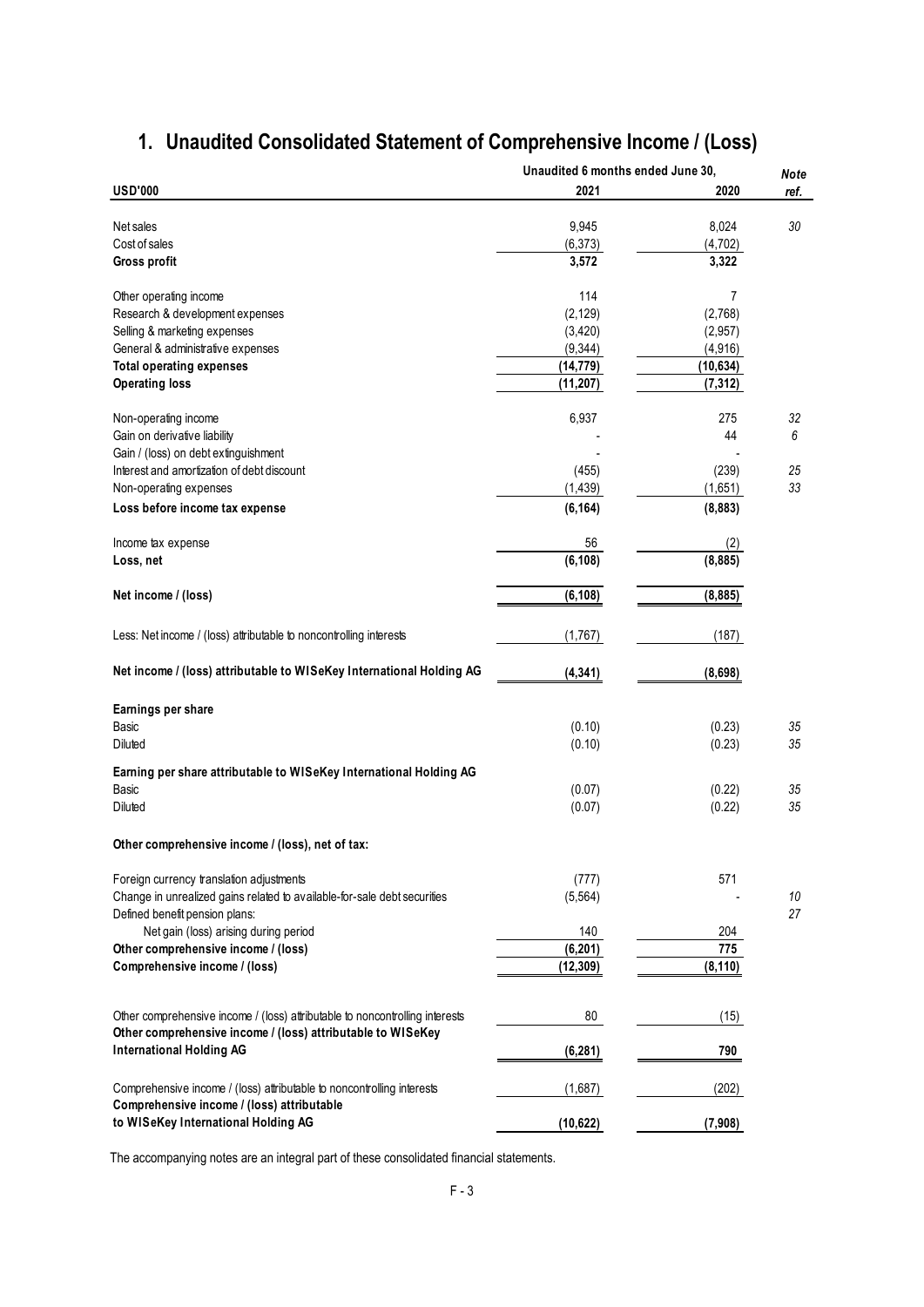## <span id="page-3-0"></span>**2. Unaudited Consolidated Balance Sheet**

|                                                                  | As at June 30,   | As at December 31, | Note |
|------------------------------------------------------------------|------------------|--------------------|------|
| <b>USD'000</b>                                                   | 2021 (unaudited) | 2020               | ref. |
| <b>ASSETS</b>                                                    |                  |                    |      |
| <b>Current assets</b>                                            |                  |                    |      |
| Cash and cash equivalents                                        | 38,532           | 19,650             | 7    |
| Restricted cash, current                                         | 108              | 2,113              | 7    |
| Accounts receivable, net of allowance for doubtful accounts      | 3,304            | 2,900              | 8    |
| Notes receivable from employees and related parties              | 124              | 37                 | 9    |
| Available-for-sale debt security                                 |                  | 9,190              | 10   |
| Inventories                                                      | 2,471            | 2,474              | 11   |
| Prepaid expenses                                                 | 1,087            | 649                |      |
| Deferred charges, current                                        | 175              | 836                |      |
| Other current assets                                             | 679              | 814                | 12   |
| <b>Total current assets</b>                                      | 46,480           | 38,663             |      |
| <b>Noncurrent assets</b>                                         |                  |                    |      |
| Notes receivable, noncurrent                                     | 165              | 183                | 13   |
| Deferred income tax assets                                       | 18               | 3                  |      |
| Deferred tax credits                                             | 557              | 1,312              | 15   |
| Property, plant and equipment net of accumulated depreciation    | 751              | 1,000              | 16   |
| Intangible assets, net of accumulated amortization               | 9,924            | 9                  | 17   |
| Finance lease right-of-use assets                                | 202              | 246                | 18   |
| Operating lease right-of-use assets                              | 4,430            | 2,502              | 18   |
| Goodwill                                                         | 32,348           | 8,317              | 19   |
| Deferred charges, noncurrent                                     |                  | 169                |      |
| Equity securities, at cost                                       | 521              |                    | 20   |
| Equity securities, at fair value                                 | 61               | 301                | 21   |
| Other noncurrent assets                                          | 417              | 176                |      |
| <b>Total noncurrent assets</b>                                   | 49,394           | 14,218             |      |
| <b>TOTAL ASSETS</b>                                              | 95,874           | 52,881             |      |
|                                                                  |                  |                    |      |
| <b>LIABILITIES</b>                                               |                  |                    |      |
| <b>Current Liabilities</b>                                       |                  |                    |      |
| Accounts payable                                                 | 16,366           | 13,099             | 22   |
| Notes payable                                                    | 4,116            | 4,115              | 23   |
| Convertible note payable, current                                | 60               | 5,633              | 25   |
| Deferred revenue, current                                        | 635              | 302                | 30   |
| Current portion of obligations under finance lease liabilities   | 112              | 119                | 18   |
| Current portion of obligations under operating lease liabilities | 1,110            | 601                | 18   |
| Income tax payable                                               | 3                | 3                  |      |
| Other current liabilities                                        | 368              | 1,105              | 24   |
| <b>Total current liabilities</b>                                 | 22,770           | 24,977             |      |
| <b>Noncurrent liabilities</b>                                    |                  |                    |      |
| Bonds, mortgages and other long-term debt                        | 5,024            | 646                | 25   |
| Convertible note payable, noncurrent                             | 19,002           | 3,710              | 25   |
| Deferred revenue, noncurrent                                     | 364              | 19                 | 30   |
| Finance lease liabilities, noncurrent                            |                  | 67                 | 18   |
| Operating lease liabilities, noncurrent                          | 3,344            | 1,901              | 18   |
| Indebtedness to related parties, noncurrent                      | 2,427            |                    | 26   |
| Employee benefit plan obligation                                 | 6,414            | 6,768              | 27   |
| Deferred income tax liability                                    | 3,174            |                    | 14   |
| Other deferred tax liabilities                                   | 37               | 38                 |      |
| Other noncurrent liabilities                                     |                  | 329                |      |
| <b>Total noncurrent liabilities</b>                              | 39,786           | 13,478             |      |
| <b>TOTAL LIABILITIES</b>                                         | 62,556           | 38,455             |      |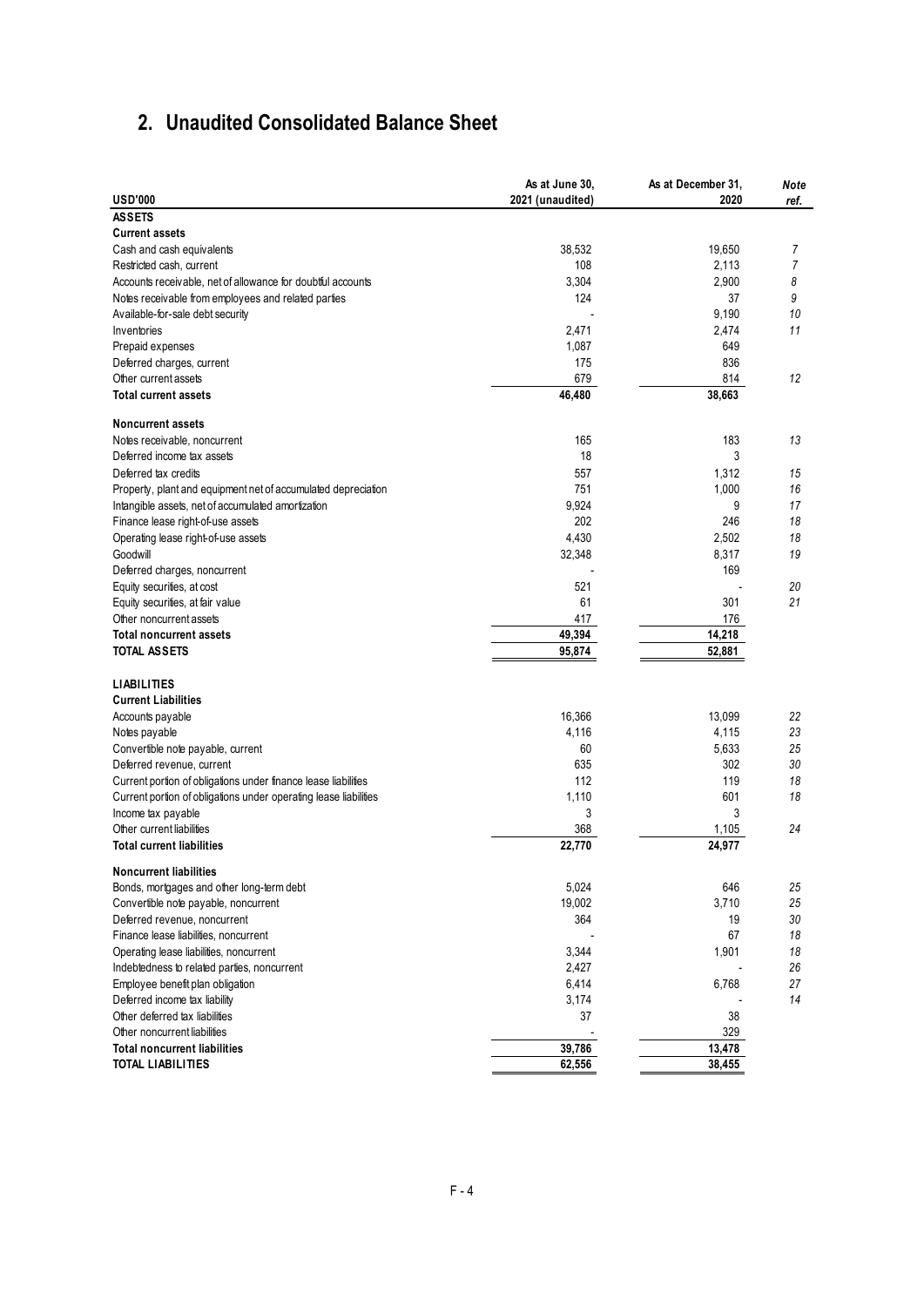| <b>USD'000</b><br>2020<br>2021 (unaudited)<br>ref.<br>28<br><b>Commitments and contingent liabilities</b><br><b>SHAREHOLDERS' EQUITY</b><br>400<br>400<br>29<br>Common stock - Class A<br>CHF 0.01 par value<br>Authorized - 40,021,988 and 40,021,988 shares<br>Issued and outstanding - 40,021,988 and 40,021,988 shares<br>Common stock - Class B<br>3,861<br>2,490<br>29<br>CHF 0.05 par value |
|----------------------------------------------------------------------------------------------------------------------------------------------------------------------------------------------------------------------------------------------------------------------------------------------------------------------------------------------------------------------------------------------------|
|                                                                                                                                                                                                                                                                                                                                                                                                    |
|                                                                                                                                                                                                                                                                                                                                                                                                    |
|                                                                                                                                                                                                                                                                                                                                                                                                    |
|                                                                                                                                                                                                                                                                                                                                                                                                    |
|                                                                                                                                                                                                                                                                                                                                                                                                    |
|                                                                                                                                                                                                                                                                                                                                                                                                    |
|                                                                                                                                                                                                                                                                                                                                                                                                    |
|                                                                                                                                                                                                                                                                                                                                                                                                    |
|                                                                                                                                                                                                                                                                                                                                                                                                    |
|                                                                                                                                                                                                                                                                                                                                                                                                    |
| Authorized - 138,058,468 and 63,234,625                                                                                                                                                                                                                                                                                                                                                            |
| Issued - 72,720,054 and 47,622,689                                                                                                                                                                                                                                                                                                                                                                 |
| Outstanding - 60,786,682 and 42,839,554                                                                                                                                                                                                                                                                                                                                                            |
| 402<br>Share subscription in progress<br>1                                                                                                                                                                                                                                                                                                                                                         |
| 29<br>Treasury stock, at cost (11,933,372 and 4,783,135 shares held)<br>(644)<br>(505)                                                                                                                                                                                                                                                                                                             |
| Additional paid-in capital<br>224,763<br>243.437                                                                                                                                                                                                                                                                                                                                                   |
| Accumulated other comprehensive income / (loss)<br>659<br>6,940                                                                                                                                                                                                                                                                                                                                    |
| Accumulated deficit<br>(222, 161)<br>(217, 820)                                                                                                                                                                                                                                                                                                                                                    |
| Total shareholders' equity attributable to WISeKey shareholders<br>25,954<br>16,269                                                                                                                                                                                                                                                                                                                |
| Noncontrolling interests in consolidated subsidiaries<br>7,364<br>(1, 843)                                                                                                                                                                                                                                                                                                                         |
| Total shareholders'equity<br>33,318<br>14,426                                                                                                                                                                                                                                                                                                                                                      |
| TOTAL LIABILITIES AND EQUITY<br>95,874<br>52,881                                                                                                                                                                                                                                                                                                                                                   |

<span id="page-4-0"></span>The accompanying notes are an integral part of these consolidated financial statements.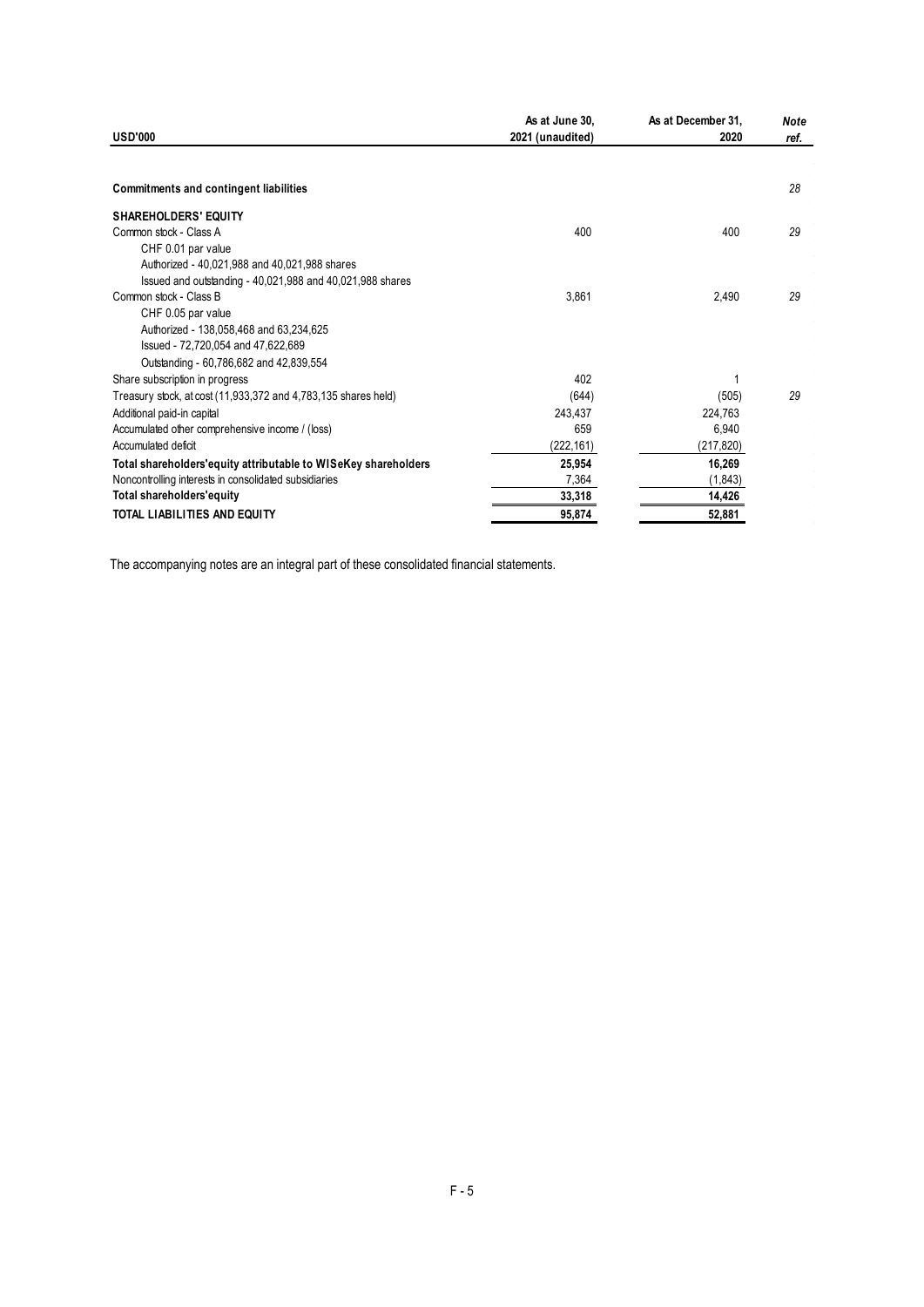<span id="page-5-0"></span>

|                                      |                         |            |                      |         |             |             |                 |                  |             | Accumulated     |               |                |              |
|--------------------------------------|-------------------------|------------|----------------------|---------|-------------|-------------|-----------------|------------------|-------------|-----------------|---------------|----------------|--------------|
|                                      | Number of common shares |            | Common Share Capital |         |             |             |                 | Share            |             | other           | Total         | $\overline{N}$ |              |
|                                      |                         |            |                      |         | Total share | Treasury    | Additional      | subscription in  | Accumulated | comprehensive   | stockholders' | controlling    |              |
|                                      | Class A                 | Class B    | Class A              | Class B | capital     | Shares      | paid-in capital | progress         | deficit     | income / (loss) | equity        | interests      | Total equity |
|                                      | 40,021,988              | 28,824,086 | 400                  | 1,475   | 1,875       | (1, 288)    | 212,036         | ဖ                | (189, 161)  | (1,453)         | 22,015        | (1,571)        | 20,444       |
|                                      |                         | 3,378,788  |                      | 178     | 178         |             |                 |                  |             |                 | 178           |                | 178          |
|                                      |                         | 2,414,939  |                      | 123     | 123         |             |                 |                  |             |                 | 123           |                | 123          |
|                                      |                         |            |                      |         |             |             | 171             | 叵                |             |                 | 167           |                | 167          |
|                                      |                         |            |                      |         |             | (159)       |                 |                  |             |                 | (159)         |                | (159)        |
|                                      |                         |            |                      |         |             | 1,150       | (726)           |                  |             |                 | 424           |                | 424          |
|                                      |                         |            |                      |         |             | 487         | 668             |                  |             |                 | 1,155         |                | 1,155        |
|                                      |                         |            |                      |         |             | ସ           | 1,567           |                  |             |                 | 1,587         |                | 1,587        |
|                                      |                         |            |                      |         |             | $\tilde{c}$ | 1,815           |                  |             |                 | 1,828         |                | 1,828        |
|                                      |                         |            |                      |         |             | (441)       |                 |                  |             |                 | (44)          |                | (41)         |
|                                      |                         |            |                      |         |             |             |                 |                  | (8,698)     |                 | (8,698)       | (187)          | (8, 885)     |
|                                      |                         |            |                      |         |             |             |                 |                  |             | 790             | <b>PBZ</b>    | (15)           | 775          |
|                                      | 40,021,988              | 34,617,813 | 400                  | 1,776   | 2,176       | (217)       | 215,531         |                  | (197, 860)  | (663)           | 18,969        | (1,773)        | 17,196       |
|                                      | 40,021,988              | 47,622,689 | 400                  | 2,490   | 2,890       | (505)       | 224,763         |                  | (217, 820)  | 6,940           | 16,269        | (1, 843)       | 14,426       |
|                                      |                         | 359,566    |                      | ສ       | ສ           |             | (142)           | €                |             |                 | (123)         |                | (123)        |
|                                      |                         | 30,497     |                      | $\sim$  | N           |             |                 |                  |             |                 |               |                |              |
|                                      |                         |            |                      |         |             |             | \$              |                  |             |                 | ୱ             |                | \$           |
|                                      |                         | 12,986,037 |                      | Ŕ       | ŔД          | (701)       |                 |                  |             |                 | ო             |                | m            |
|                                      |                         |            |                      |         |             | 250         | 160             |                  |             |                 | 410           |                | 410          |
|                                      |                         | 3,058,358  |                      | 174     | 174         | SG          | 3,512           |                  |             |                 | 3,742         |                | 3,742        |
|                                      |                         | 8,662,907  |                      | 471     | 471         | 256         | 14,581          |                  |             |                 | 15,308        |                | 15,308       |
|                                      |                         |            |                      |         |             |             | 258             | 201              |             |                 | 459           |                | 459          |
|                                      |                         |            |                      |         |             |             | 259             | $\overline{201}$ |             |                 | 460           |                | \$           |
| Change in Ownership within the Group |                         |            |                      |         |             |             |                 |                  |             |                 |               | (ZT)           | S)           |
|                                      |                         |            |                      |         |             |             |                 |                  |             |                 |               | 10,921         | 10,921       |
|                                      |                         |            |                      |         |             |             |                 |                  | (4,341)     |                 | (4,341)       | (1,767)        | (6, 108)     |
| Other comprehensive income / (loss)  |                         |            |                      |         |             |             |                 |                  |             | (6, 281)        | (6,281)       | 8              | (6, 201)     |
|                                      | 40,021,988              | 72,720,054 | 400                  | 3,861   | 4,261       | (644)       | 243,437         | 402              | (222, 161)  | 659             | 25,954        | 7,364          | 33,318       |

## **3. Unaudited Consolidated Statements of Changes in Shareholders' Equity**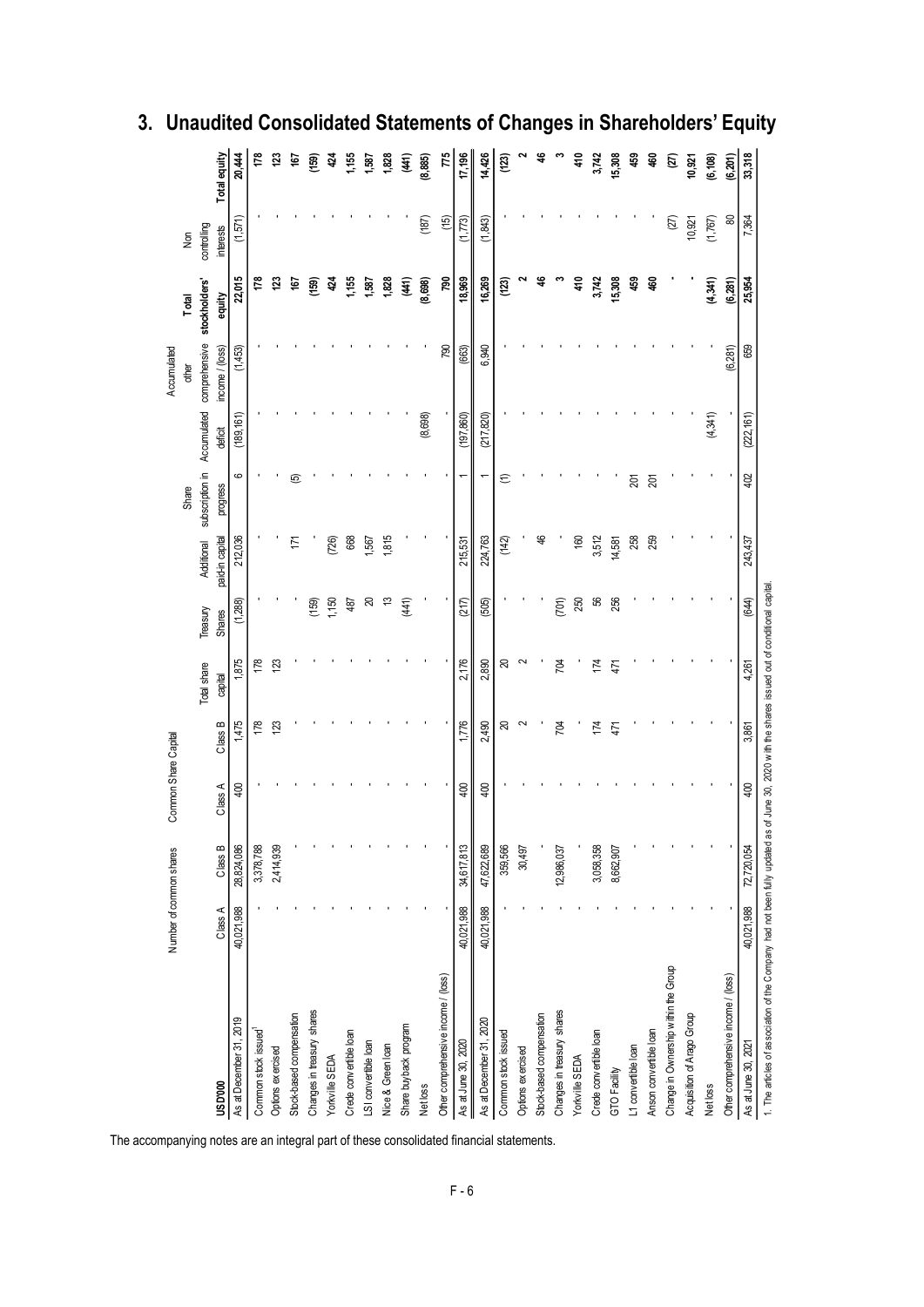|                                                                                             | Unaudited 6 months ended June 30, |                |
|---------------------------------------------------------------------------------------------|-----------------------------------|----------------|
| <b>USD'000</b>                                                                              | 2021                              | 2020           |
|                                                                                             |                                   |                |
| Cash Flows from operating activities:                                                       |                                   |                |
| Net Income (loss)                                                                           | (6, 108)                          | (8,885)        |
| Adjustments to reconcile net income to net cash provided by (used in) operating activities: |                                   |                |
| Depreciation of property, plant & equipment                                                 | 354                               | 430            |
| Amortization of intangible assets                                                           | 230                               | 302            |
| Interest and amortization of debt discount                                                  | 455                               | 239            |
| Loss / (gain) on derivative liability                                                       |                                   | (44)           |
| Loss on debt extinguishment                                                                 |                                   |                |
| Stock-based compensation                                                                    | 46                                | 154            |
| Bad debt expense                                                                            | 15                                |                |
| Inventory obsolescence impairment                                                           | 176                               | (1)            |
| Income tax expense / (recovery) net of cash paid                                            | (56)                              | $\overline{2}$ |
| Release of provision                                                                        |                                   | 11             |
| Other non cash expenses /(income)                                                           |                                   |                |
| Expenses settled in equity                                                                  | $\overline{7}$                    |                |
| Gain on disposal of a business                                                              |                                   |                |
| Unrealized gains related to available-for-sale debt securities recorded in the              |                                   |                |
| income statement after acquisition of arago                                                 | (7, 350)                          |                |
| Unrealized and non cash foreign currency transactions                                       | 200                               | 331            |
| Other                                                                                       | 240                               | 434            |
| Changes in operating assets and liabilities, net of effects of businesses acquired          |                                   |                |
| Decrease (increase) in accounts receivables                                                 | 164                               | 1,088          |
| Decrease (increase) in inventories                                                          | 3                                 | 135            |
| Decrease (increase) in other current assets, net                                            | 852                               | (75)           |
| Decrease (increase) in deferred research & development tax credits, net                     | 756                               | 1,841          |
| Decrease (increase) in other noncurrent assets, net                                         | 1,646                             | 69             |
| Increase (decrease) in accounts payable                                                     | 1,979                             | 30             |
| Increase (decrease) in deferred revenue, current                                            | (575)                             | (45)           |
| Increase (decrease) in income taxes payable                                                 |                                   | (10)           |
| Increase (decrease) in other current liabilities                                            | (2, 553)                          | (287)          |
| Increase (decrease) in deferred revenue, noncurrent                                         | 346                               | 24             |
| Increase (decrease) in defined benefit pension liability                                    | (355)                             | 122            |
| Increase (decrease) in other noncurrent liabilities                                         | (329)                             | 6              |
| Net cash provided by (used in) operating activities                                         | (9, 857)                          | (4, 129)       |
| Cash Flows from investing activities:                                                       |                                   |                |
| Sale / (acquisition) of equity securities                                                   |                                   |                |
| Sale / (acquisition) of property, plant and equipment                                       | (36)                              | (22)           |
| Sale of a business, net of cash and cash equivalents divested                               |                                   |                |
| Acquisition of a business, net of cash and cash equivalents acquired                        | (2,013)                           |                |
| Net cash provided by (used in) investing activities                                         | (2,049)                           | (22)           |
| Cash Flows from financing activities:                                                       |                                   |                |
| Proceeds from options exercises                                                             | 2                                 | 103            |
| Proceeds from issuance of Common Stock                                                      | 239                               | 1,516          |
| Proceeds from convertible loan issuance                                                     | 33,141                            | 3,631          |
| Proceeds from debt                                                                          |                                   | 572            |
| Repayments of debt                                                                          | (2,736)                           | (803)          |
| Payments of debt issue costs                                                                | (1,646)                           |                |
| Repurchase of treasury shares                                                               |                                   | (600)          |
| Net cash provided by (used in) financing activities                                         | 29,000                            | 4,419          |

## **4. Unaudited Consolidated Statements of Cash Flows**

(217) 495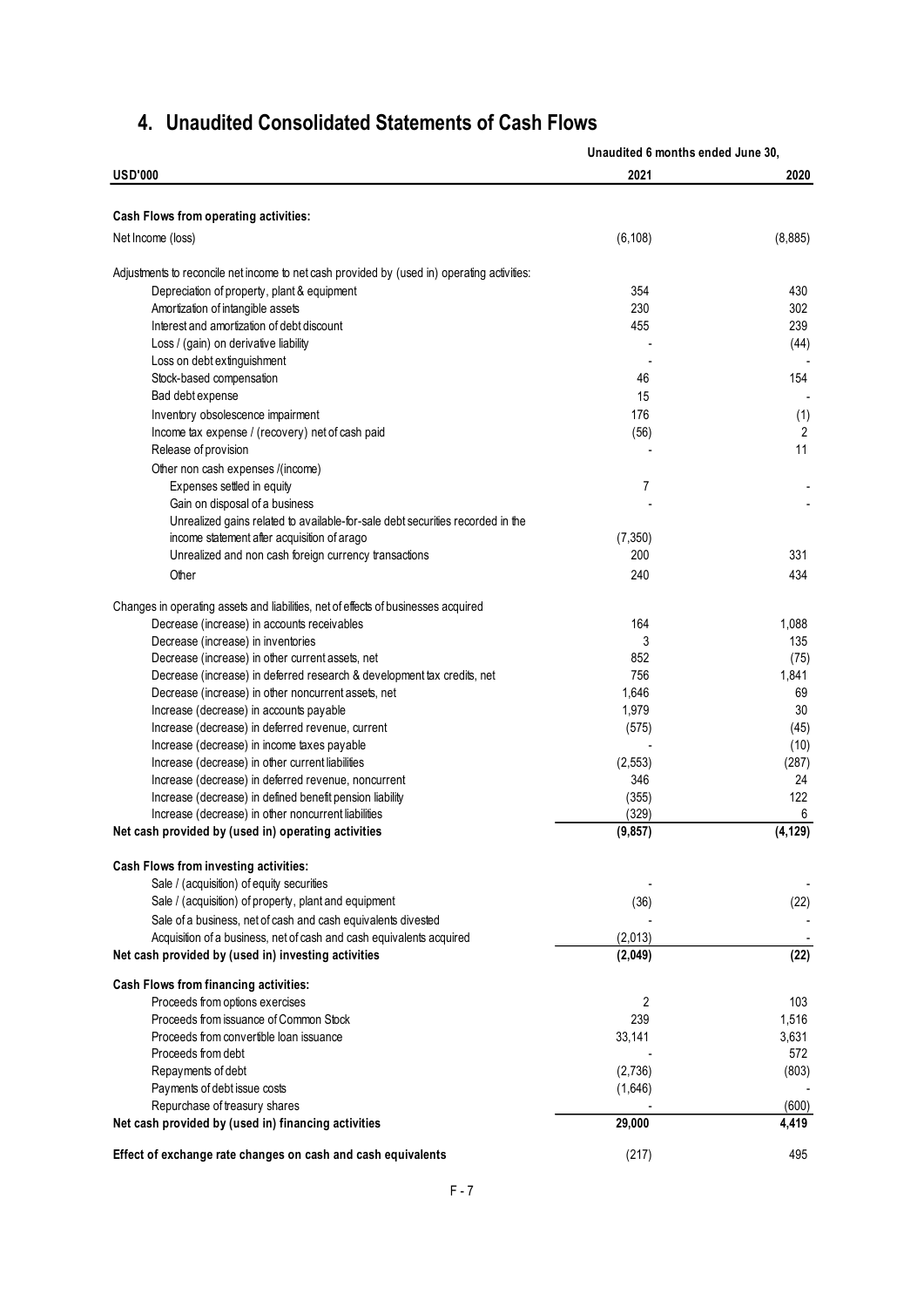|                                                             | Unaudited 6 months ended June 30, |        |
|-------------------------------------------------------------|-----------------------------------|--------|
| <b>USD'000</b>                                              | 2021                              | 2020   |
| Cash and cash equivalents and restricted cash               |                                   |        |
| Net increase (decrease) during the period                   | 16,877                            | 763    |
| Balance, beginning of period                                | 21,763                            | 16,646 |
| Balance, end of period                                      | 38,640                            | 17,409 |
| <b>Reconciliation to balance sheet</b>                      |                                   |        |
| Cash and cash equivalents                                   | 38,532                            | 15,408 |
| Restricted cash, current                                    | 108                               | 2,001  |
| Restricted cash, noncurrent                                 |                                   |        |
| Balance, end of period                                      | 38,640                            | 17,409 |
| Supplemental cash flow information                          |                                   |        |
| Cash paid for interest, net of amounts capitalized          | 309                               | 220    |
| Cash paid for incomes taxes                                 |                                   |        |
| Noncash conversion of convertible loans into common stock   | 20,337                            | 1,229  |
| Restricted cash received for share subscription in progress | 402                               | 2      |
| Purchase of equity securities                               |                                   |        |
| ROU assets obtained from operating lease                    | 2,395                             | 43     |

The accompanying notes are an integral part of these consolidated financial statements.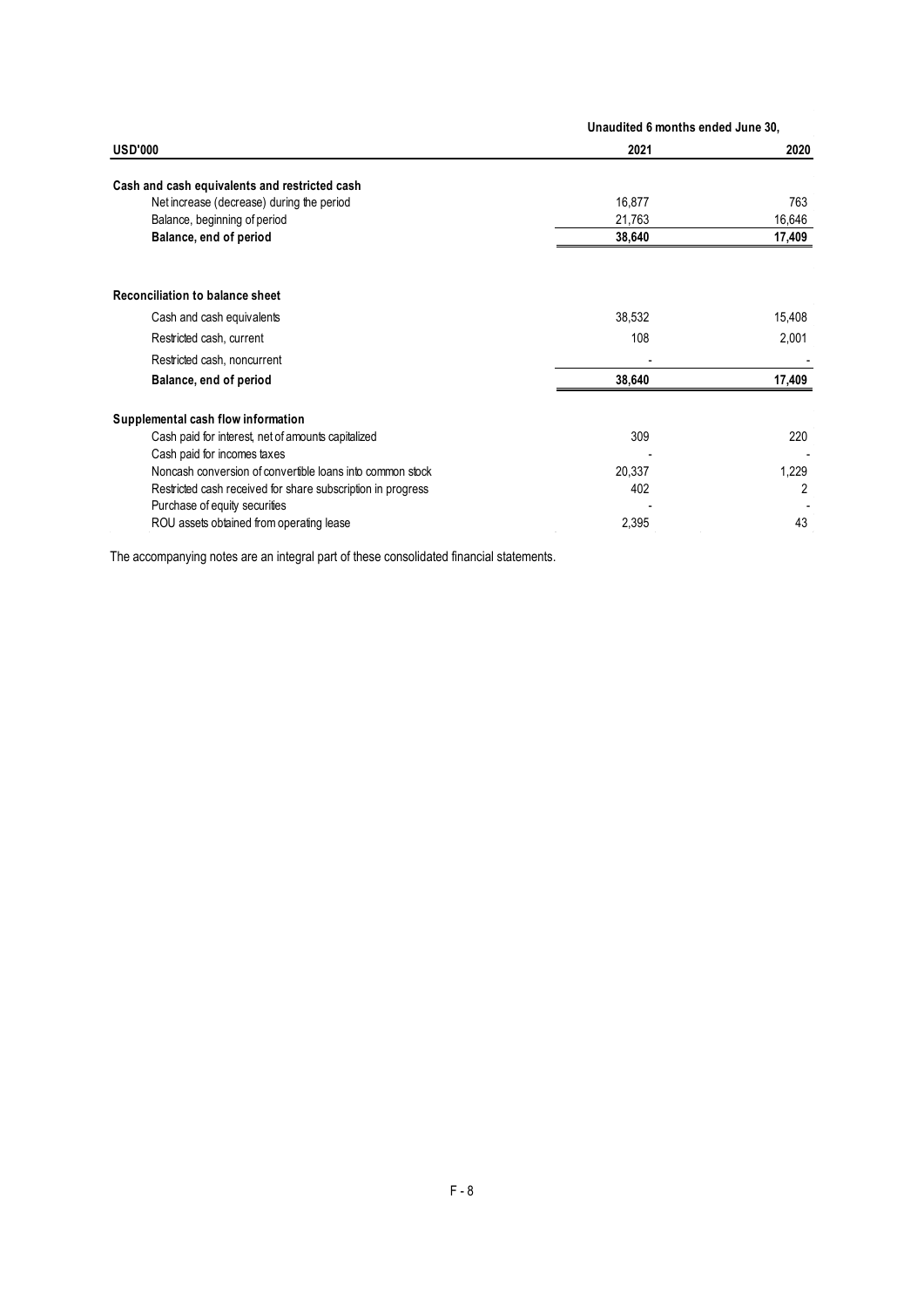## <span id="page-8-0"></span>**5. Notes to the Unaudited Consolidated Financial Statements**

## **Note 1. The WISeKey Group**

WISeKey International Holding AG, together with its consolidated subsidiaries ("**WISeKey**" or the "**Group**" or the "**WISeKey Group**"), has its headquarters in Switzerland. WISeKey International Holding AG, the ultimate parent of the WISeKey Group, was incorporated in December 2015 and is listed on the Swiss Stock Exchange, SIX SAG with the valor symbol "WIHN" since March 2016 and on the NASDAQ Capital Market exchange with the valor symbol "WKEY" since December 2019.

The Group develops, markets, hosts and supports a range of solutions that enable the secure digital identification of people, content and objects, by generating digital identities that enable its clients to monetize their existing user bases and at the same time, expand its own ecosystem. WISeKey generates digital identities from its current products and services in Cybersecurity Services, IoT (internet of Things), Digital Brand Management and Mobile Security. In 2021, the Group entered the field of Artificial Intelligence ("AI") with the acquisition of arago GmbH.

The Group leads a carefully planned vertical integration strategy through acquisitions of companies in the industry. The strategic objective is to provide integrated services to its customers and also achieve cross-selling and synergies across WISeKey. Through this vertical integration strategy, WISeKey anticipates being able to generate profits in the near future.

## **Note 2. Future operations and going concern**

The Group experienced a loss from operations in this reporting period. Although the WISeKey Group does anticipate being able to generate profits in the near future, this cannot be predicted with any certainty. The accompanying consolidated financial statements have been prepared assuming that the Group will continue as a going concern.

The Group incurred a net operating loss of USD 11.2 million and had positive working capital of USD 23.7 million as at June 30, 2021, calculated as the difference between current assets and current liabilities. Based on the Group's cash projections for the next 12 months to September 30, 2022, its cash and cash equivalents balance of USD 38.5 million as at June 30, 2021, will be sufficient to fund operations and financial commitments.

Based on the foregoing, Management believe it is correct to present these figures on a going concern basis.

## **Note 3. Basis of presentation**

The consolidated financial statements are prepared in accordance with the Generally Accepted Accounting Principles in the United States of America ("**US GAAP**") as set forth in the Financial Accounting Standards Board's (FASB) Accounting Standards Codification (ASC). All amounts are in United States dollars ("**USD**") unless otherwise stated.

## *Acquisition of arago*

On February 1, 2021, the Company acquired arago GmbH, a private German company, and its affiliates (together, "**arago**" or the "a**rago Group**"). arago is a leader in artificial intelligence automation. arago aims to provide the benefits of artificial intelligence to enterprise customers globally through knowledge automation. arago uses modern technologies such as inference and machine learning in order to automatically operate the entire IT stack – from heterogeneous environments to individual applications.

The assets, liabilities and results of arago have been consolidated in the Group's financial statements from the acquisition date of February 1, 2021.

## **Note 4. Summary of significant accounting policies**

## *General Principles of Business Combinations*

The Company uses the acquisition method to account for business combination, in line with ASC Topic 805-10 Business Combinations. Subsidiaries acquired or divested in the course of the year are included in the consolidated financial statements respectively as of the date of purchase, and up to the date of sale. The consideration for the acquisition is measured as the fair value of the assets transferred, the liabilities incurred and the equity interests issued by the Company.

Goodwill is initially measured as the excess of the aggregate of the consideration transferred and the fair value of non-controlling interests over the net identifiable assets acquired and liabilities assumed.

## *Intangible Assets*

Those intangible assets that are considered to have a finite useful life are amortized over their useful lives, which generally range from 1 to 14 years. Each period we evaluate the estimated remaining useful lives of intangible assets and whether events or changes in circumstances require a revision to the remaining periods of amortization or that an impairment review be carried out. Intangible assets with indefinite lives are not amortized but are subject to annual reviews for impairment.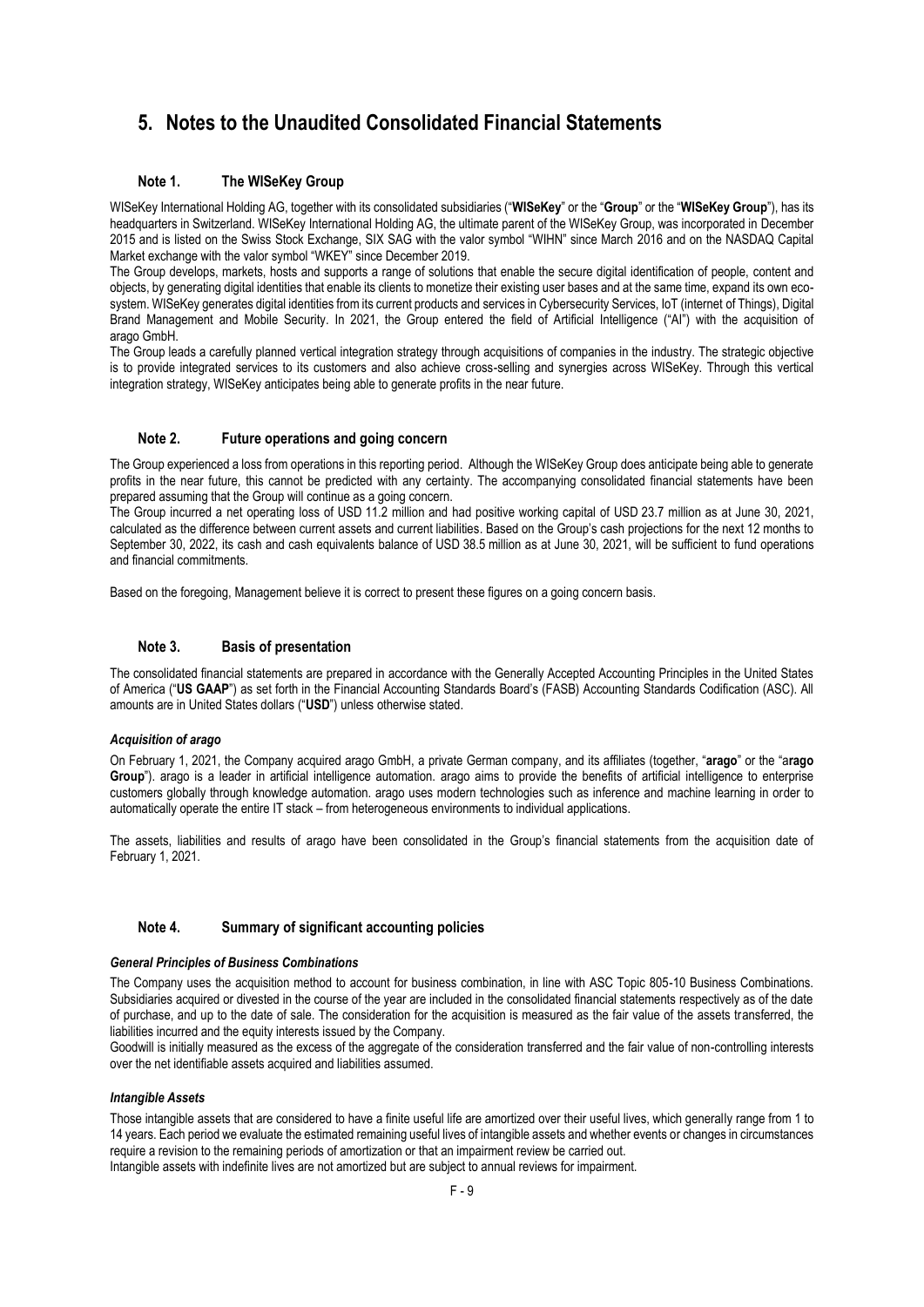## *Segment Reporting*

Following the acquisition of arago, our chief operating decision maker, who is also our Chief Executive Officer, requested changes in the information that he regularly reviews for purposes of allocating resources and assessing budgets and performance. As a result, beginning in fiscal year 2021, we report our financial performance based on a new segment structure described in [Note 344](#page-38-0). There was no restatement of prior periods due to changes in reported segments.

## *Recent Accounting Pronouncements*

Adoption of new FASB Accounting Standard in the current year – Prior-Year Financial Statements not restated:

As of January 1, 2021, the Group adopted ASU 2018-14, Compensation—Retirement Benefits—Defined Benefit Plans—General (Subtopic 715-20): *Disclosure Framework—Changes to the Disclosure Requirements for Defined Benefit Plans, which* modifies the disclosure requirements for employers that sponsor defined benefit pension or other postretirement plans.

ASU 2018-14 deletes the following disclosure requirements:

The amounts in accumulated other comprehensive income expected to be recognized as components of net periodic benefit cost over the next fiscal year; the amount and timing of plan assets expected to be returned to the employer; related party disclosures about the amount of future annual benefits covered by insurance and annuity contracts and significant transactions between the employer or related parties and the plan. The effects of a one-percentage-point change in assumed health care cost trend rates on the (a) aggregate of the service and interest cost components of net periodic benefit costs and (b) benefit obligation for postretirement health care benefits. ASU 2018-14 adds/clarifies disclosure requirements related to the following:

The weighted-average interest crediting rates for cash balance plans and other plans with promised interest crediting rates; An explanation of the reasons for significant gains and losses related to changes in the benefit obligation for the period; The projected benefit obligation (PBO) and fair value of plan assets for plans with PBOs in excess of plan assets; The accumulated benefit obligation (ABO) and fair value of plan assets for plans with ABOs in excess of plan assets. There was no material impact on the Group's results upon adoption of the standard.

As of January 1, 2021, The Group also adopted ASU 2019-12, Income Taxes (Topic 740): Simplifying the Accounting for Income Taxes (the ASU), as part as part of its overall simplification initiative to reduce costs and complexity of applying accounting standards while maintaining or improving the usefulness of the information provided to users of financial statements, which amendments primarily impact ASC 740, Income Taxes, and may impact both interim and annual reporting periods.

It eliminates the need for an organization to analyze whether the following apply in a given period:

• Exception to the incremental approach for intraperiod tax allocation; Exceptions to accounting for basis differences when there are ownership changes in foreign investments; Exception in interim period income tax accounting for year-to-date losses that exceed anticipated losses.

The ASU also improves financial statement preparers' application of income tax-related guidance and simplifies GAAP for:

• Franchise taxes that are partially based on income; Transactions with a government that result in a step up in the tax basis of goodwill; Separate financial statements of legal entities that are not subject to tax; Enacted changes in tax laws in interim periods.

There was no material impact on the Group's results upon adoption of the standard.

As of January 1, 2021, the Group also adopted ASU 2020-01, Investments- Equity securities (Topic 321), Investments – equity method and joint ventures (Topic 323), and derivatives and hedging (topic 815), which provides additional guidance as a result of the adoption of ASU 2016-01, which added Topic 321, Investments – Equity Securities and provided an entity with the option to measure certain equity securities without a readily determinable fair value at cost, minus impairment. ASU 2020-01 amended the current guidance. In particular, the FASB clarified that entities seeking to apply the measurement alternative found in Topic 321 should first consider whether there are observable transactions that would require the reporting entity to either apply or discontinue the equity method of accounting in accordance with Topic 323. With respect to certain forward contracts and purchase options, the FASB explained an entity should not consider whether the underlying securities would be accounted for under Topic 323, or the fair value option found in Topic 825 upon the settlement of the contract or purchase option. Entities should instead consider the characteristics of these contracts and options based on the guidance found in 815-10-15-141 to determine the appropriate accounting treatment.

There was no material impact on the Group's results upon adoption of the standard.

As of January 1, 2021, the Group also adopted ASU 2020-10, Codification improvements, which further clarify and improve the Codification by codifying all guidance that requires or provides the option for an entity to disclose information within the footnotes. This clarification is meant to reduce the likelihood of a preparer missing required disclosure requirements. While the amendments do not introduce new topics or subtopics or change existing GAAP, all entities should review the changes found in the ASU to assess the impact it may have on their financial reporting requirements.

There was no material impact on the Group's results upon adoption of the standard.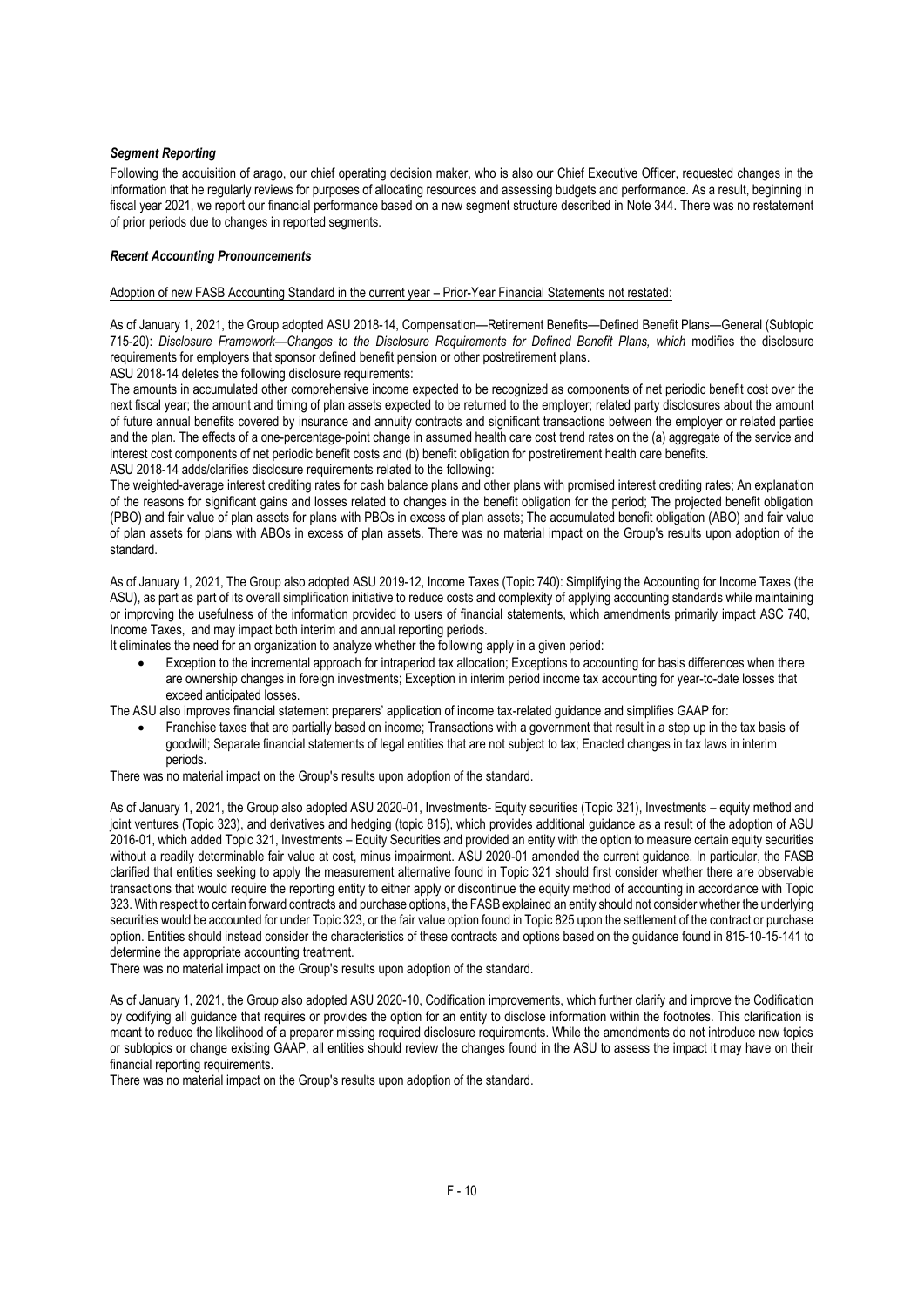#### New FASB Accounting Standard to be adopted in the future:

In August 2020, the FASB issued Accounting Standards Update (ASU) no 2020-06, 'Debt—Debt with Conversion and Other Options (Subtopic 470-20) and Derivatives and Hedging— Contracts in Entity's Own Equity (Subtopic 815-40): Accounting for Convertible Instruments and Contracts in an Entity's Own Equity.

Summary: ASU 2020-06 simplifies accounting for convertible instruments by removing major separation models required under current U.S. GAAP. Consequently, more convertible debt instruments will be reported as a single liability instrument and more convertible preferred stock as a single equity instrument with no separate accounting for embedded conversion features. The ASU removes certain settlement conditions that are required for equity contracts to qualify for the derivative scope exception, which will permit more equity contracts to qualify for it. The ASU also simplifies the diluted earnings per share (EPS) calculation in certain areas.

Effective Date: ASU No. 2020-06 is effective for public business entities that meet the definition of a Securities and Exchange Commission (SEC) filer, excluding entities eligible to be smaller reporting companies as defined by the SEC, for fiscal years beginning after December 15, 2021, including interim periods within those fiscal years. For all other entities, the standard will be effective for fiscal years beginning after December 15, 2023, including interim periods within those fiscal years. Early adoption will be permitted.

The Company expects to adopt all the aforementioned guidance when effective. Management is assessing the impact of the aforementioned guidance on its consolidated financial statements but does not expect it to have a material impact.

In May 2021, The FASB has issued [Accounting Standards Update \(ASU\) No. 2021-04,](https://www.fasb.org/cs/Satellite?c=Document_C&cid=1176176593141&pagename=FASB%2FDocument_C%2FDocumentPage) Issuer's Accounting for Certain Modifications or Exchanges of Freestanding Equity-Classified Written Call Options — a consensus of the FASB Emerging Issues Task Force. The ASU provides a principles-based framework to determine whether an issuer should recognize the modification or exchange as an adjustment to equity or an expense. This Update is to clarify and reduce diversity in an issuer's accounting for modifications or exchanges of freestanding equity-classified written call options (for example, warrants) that remain equity classified after modification or exchange. The amendments in this Update affect all entities that issue freestanding written call options that are classified in equity.

Effective Date: ASU No. 2021-04 is effective for fiscal years beginning after December 15, 2021, including interim periods within those fiscal years. An entity should apply the amendments prospectively to modifications or exchanges occurring on or after the effective date of the amendments. Early adoption is permitted.

The Company expects to adopt all the aforementioned guidance when effective. Management is assessing the impact of the aforementioned guidance on its consolidated financial statements but does not expect it to have a material impact.

## **Note 5. Concentration of credit risks**

Financial instruments that are potentially subject to credit risk consist primarily of cash and cash equivalents and trade accounts receivable. Our cash is held with large financial institutions. Management believes that the financial institutions that hold our investments are financially sound and accordingly, are subject to minimal credit risk. Deposits held with banks may exceed the amount of insurance provided on such deposits. The Group sells to large, international customers and, as a result, may maintain individually significant trade accounts receivable balances with such customers during the year. We generally do not require collateral on trade accounts receivable.

Summarized below are the clients whose revenue or trade accounts receivable balances were 10% or higher than the respective total consolidated net sales and trade accounts receivable balance for the 6 months to June 30, 2021 and 2020, and as at June 30, 2021 and December 31, 2020, respectively:

|                                                          | Receivables concentration<br>Revenue concentration |                        |                  |                                  |
|----------------------------------------------------------|----------------------------------------------------|------------------------|------------------|----------------------------------|
|                                                          |                                                    | (% of total net sales) |                  | (% of total accounts receivable) |
|                                                          | 6 months ended                                     | 6 months ended         | As at June 30.   | As at December 31.               |
|                                                          | June 30, 2021                                      | June 30, 2020          | 2021 (unaudited) | 2020                             |
|                                                          | (unaudited)                                        | (unaudited)            |                  |                                  |
| loT operating segment                                    |                                                    |                        |                  |                                  |
| Multinational electronics contract manufacturing company | 11%                                                | 17%                    | 18%              | 14%                              |
| International packaging solutions, technology and chips  | 2%                                                 | 13%                    | 2%               | 2%                               |
| International equipment and software manufacturer        |                                                    | 4%                     |                  | $\overline{\phantom{a}}$         |
| International telecommunication company                  | 7%                                                 |                        | 11%              | ٠                                |

#### **Note 6. Fair value measurements**

ASC 820 establishes a three-tier fair value hierarchy for measuring financial instruments, which prioritizes the inputs used in measuring fair value. These tiers include:

- Level 1, defined as observable inputs such as quoted prices in active markets;
- Level 2, defined as inputs other than quoted prices in active markets that are either directly or indirectly observable; and
- Level 3, defined as unobservable inputs in which little or no market data exists, therefore requiring an entity to develop its own assumptions.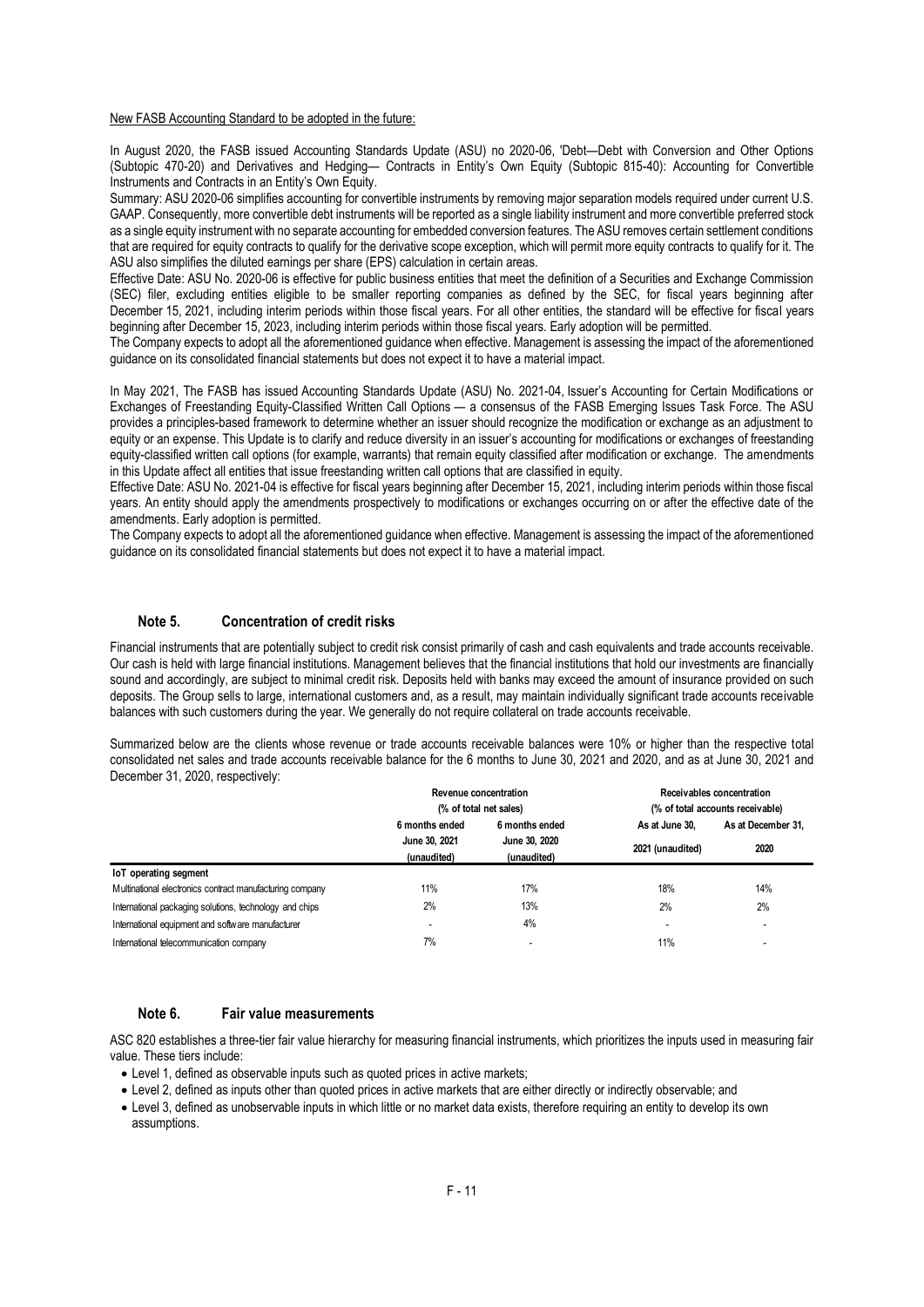|                                                     | As at June 30, 2021 |            | As at December 31, 2020 |            |            |           |
|-----------------------------------------------------|---------------------|------------|-------------------------|------------|------------|-----------|
|                                                     | Carrying            |            | Carrying                |            | Fair value |           |
| <b>USD'000</b>                                      | amount              | Fair value | amount                  | Fair value | level      | Note ref. |
| Nonrecurring fair value measurements                |                     |            |                         |            |            |           |
| Accounts receivable                                 | 3,304               | 3,304      | 2,900                   | 2,900      | 3          | 8         |
| Notes receivable from employees and related parties | 124                 | 124        | 37                      | 37         | 3          | 9         |
| Notes receivable, noncurrent                        | 165                 | 165        | 183                     | 183        | 3          | 13        |
| Equity securities, at cost                          | 521                 | 521        |                         |            | 3          | 20        |
| Accounts pay able                                   | 16,366              | 16,366     | 13,099                  | 13,099     | 3          | 22        |
| Notes payable                                       | 4,116               | 4,116      | 4,115                   | 4,115      | 3          | 23        |
| Bonds, mortgages and other long-term debt           | 5,024               | 5,024      | 646                     | 4,115      | 3          | 25        |
| Convertible note pay able, current                  | 60                  | 60         | 5,633                   | 5,633      | 3          | 25        |
| Convertible note pay able, noncurrent               | 19,002              | 19,002     | 3,710                   | 3,710      | 3          | 25        |
| Indebtedness to related parties, noncurrent         | 2,427               | 2,427      |                         |            | 3          | 26        |
| Recurring fair value measurements                   |                     |            |                         |            |            |           |
| Available-for-sale debt security                    |                     |            | 9,190                   | 9,190      | 1          | 10        |
| Equity securities, at fair value                    | 61                  | 61         | 301                     | 301        |            | 21        |

In addition to the methods and assumptions we use to record the fair value of financial instruments as discussed in the Fair Value Measurements section above, we used the following methods and assumptions to estimate the fair value of our financial instruments:

- Accounts receivable carrying amount approximated fair value due to their short-term nature.
- Notes receivable from related parties carrying amount approximated fair value due to their short-term nature.
- Notes receivable, noncurrent- carrying amount approximated fair value because time-value considerations are immaterial to the accounts.
- Equity securities, at cost no readily determinable fair value, measured at cost minus impairment.
- Accounts payable carrying amount approximated fair value due to their short-term nature.
- Notes payable carrying amount approximated fair value due to their short-term nature.
- Bonds, mortgages and other long-term debt carrying amount approximated fair value.
- Convertible note payable current and noncurrent- carrying amount approximated fair value.
- Available-for-sale debt security fair value remeasured as at reporting period.
- Equity securities, at fair value fair value remeasured as at reporting period.
- Derivative liabilities, current fair value remeasured as at reporting period.

#### *Derivative liabilities*

In 2021, the Group held one derivative instrument which was measured at estimated fair value on a recurring basis and linked to the conversion option originally embedded in the convertible loan signed with YA II PN, Ltd., a fund managed by Yorkville Advisors Global, LLC ("**Yorkville**") on June 27, 2019 (the "**First Yorkville Convertible Loan**") and modified on March 04, 2020 when WISeKey entered into a new convertible loan agreement with Yorkville (the "**Second Yorkville Convertible Loan**") (see Note 25).

The Second Yorkville Convertible Loan had a maturity date of April 30, 2021. It contains a conversion option into WIHN Class B shares at the election of the Yorkville covering any amount outstanding (principal and/or interests) that may be settled. The exercise price is set at CHF 3.00 with antidilution provision adjustments as further described in Note 25.

In line with ASU 2014-16, both the First Yorkville Convertible Loan and the Second Yorkville Convertible Loan were assessed as a hybrid instrument, being a debt instrument with an equity-linked component (the conversion option). Per ASC 815-10, the embedded conversion option met the definition of a derivative and was accounted for separately.

The hosting debt instruments were recorded using the residual method.

The derivative component (the conversion option) was fair valued using a binomial lattice model, building in quoted market prices of WIHN class B shares on the SIX Swiss Stock Exchange, and inputs such as time value of money, volatility, and risk-free interest rate. It was valued at inception of the First Yorkville Convertible Loan on June 27, 2019 at USD 257,435 and revalued at fair value at each reporting date in line with ASC 815-15-30-1. At inception of the Second Yorkville Convertible Loan on March 04, 2020, following the modification accounting detailed in Note 25, the derivative liability was fair valued at USD nil.

In 2020, WISeKey made several repayments in cash of the First Yorkville Convertible Loan and the Second Yorkville Convertible Loan, which did not result in any gain or loss on derivative because the derivative was fair valued at USD nil at all repayment and reporting dates.

In the six months to June 30, 2021, WISeKey made four repayments in cash of the Second Yorkville Convertible Loan as per below. These repayments did not result in any gain or loss on derivative because the derivative was fair valued at USD nil at all repayment and reporting dates.

- On January 4, 2021, WISeKey repaid USD 250,000 of the principal.
- On January 29, 2021, WISeKey repaid USD 250,000 of the principal.
- On February 28, 2021, WISeKey repaid USD 250,000 of the principal.
- On April 15, 2021, WISeKey repaid USD 373,438 of the principal.
- On June 30, 2021, WISeKey repaid the remaining principal balance of USD 569,541 in full.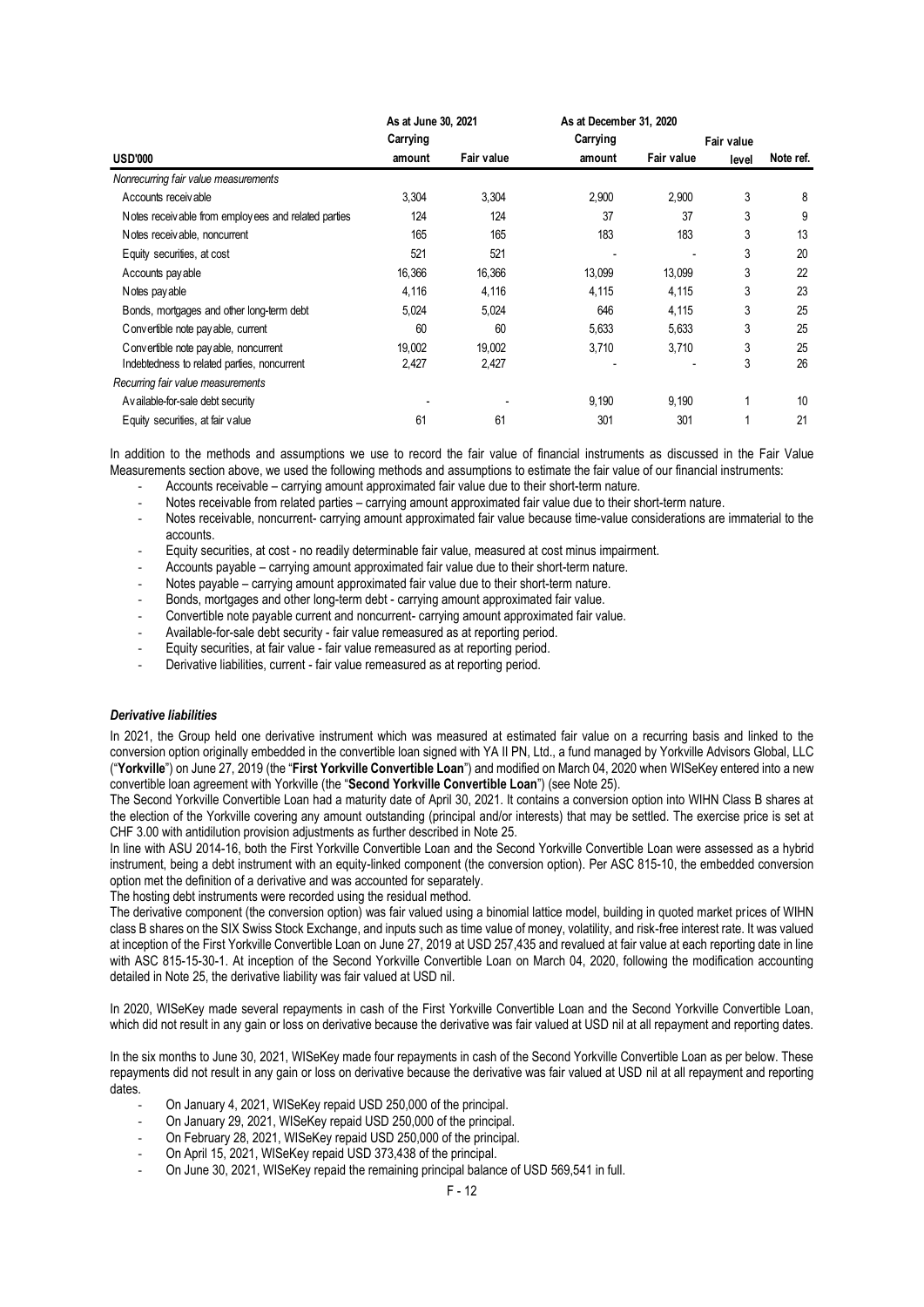As a result, the loan was fully repaid as at June 30, 2021.

The derivative component was measured at fair value at June 30, 2021at USD nil.

In the six months to June 30, 2021, WISeKey recorded in the income statement, a net gain on derivative of USD nil and a net debt discount amortization expense of USD 82,560.

| Derivative liabilities                                                    | <b>USD'000</b> |
|---------------------------------------------------------------------------|----------------|
| Balance as at December 31, 2019                                           | 44             |
| Fair value of the derivative instrument (conversion option)               |                |
| Gain on derivative recognized as a separate line in the statement of loss | (44)           |
| Balance as at June 30, 2020                                               |                |
| Fair value of the derivative instrument (conversion option)               |                |
| Gain on derivative recognized as a separate line in the statement of loss |                |
| Balance as at December 31, 2020                                           |                |
| Fair value of the derivative instrument (conversion option)               |                |
| Gain on derivative recognized as a separate line in the statement of loss |                |
| Balance as at June 30, 2021                                               |                |

## **Note 7. Cash and cash equivalents**

Cash consists of deposits held at major banks.

On January 16, 2021, as per the terms of the SPA relating to the sale of WISeKey (Bermuda) Holding Ltd and its affiliates to Digicert Inc,, USD 2.0 million of the consideration retained on an escrow account was released to WISeKey, thereby transferring from restricted cash current into cash and cash equivalents. The funds were received on January 29, 2021, together with USD 46,557 interest earned on the restricted cash account until its release.

## **Note 8. Accounts receivable**

The breakdown of the accounts receivable balance is detailed below:

|                                                                  | As at June 30,   | As at December 31, |
|------------------------------------------------------------------|------------------|--------------------|
| <b>USD'000</b>                                                   | 2021 (unaudited) | 2020               |
| Trade accounts receivable                                        | 3.187            | 2.608              |
| Allowance for doubtful accounts                                  | (32)             | (42)               |
| Accounts receivable from shareholders                            |                  | 14                 |
| Accounts receivable from other related parties                   | 105              | 95                 |
| Accounts receivable from underwriters, promoters, and employees  |                  |                    |
| Other accounts receivable                                        | 43               | 224                |
| Total accounts receivable net of allowance for doubtful accounts | 3.304            | 2.900              |

As at June 30, 2021, accounts receivable from other related parties consisted of a receivable from OISTE in relation to the facilities and personnel hosted by WISeKey SA on behalf of OISTE. (see Note 37).

#### **Note 9. Notes receivable from employees**

As at June 30, 2021, the notes receivable from employees and related parties consisted of:

- a loan to an employee for CHF 47,063 (USD 50,868). The loan bears an interest rate of 0.5% per annum. The loan and accrued interest are to be repaid in full on or before December 31, 2021. In exchange for the loan, the employee has pledged the 60,000 ESOP options that he holds on WIHN class B shares (see Note 31).
- An advance of CHF 67,672 (USD 73,144) to Carlos Moreira, Chairman of the Board and CEO of WISeKey, and a shareholder, in relation to the outstanding employee social charges and tax deducted at source for the exercise of his ESOP options (see Note 31). This advance is expected to be settled by December 31, 2021.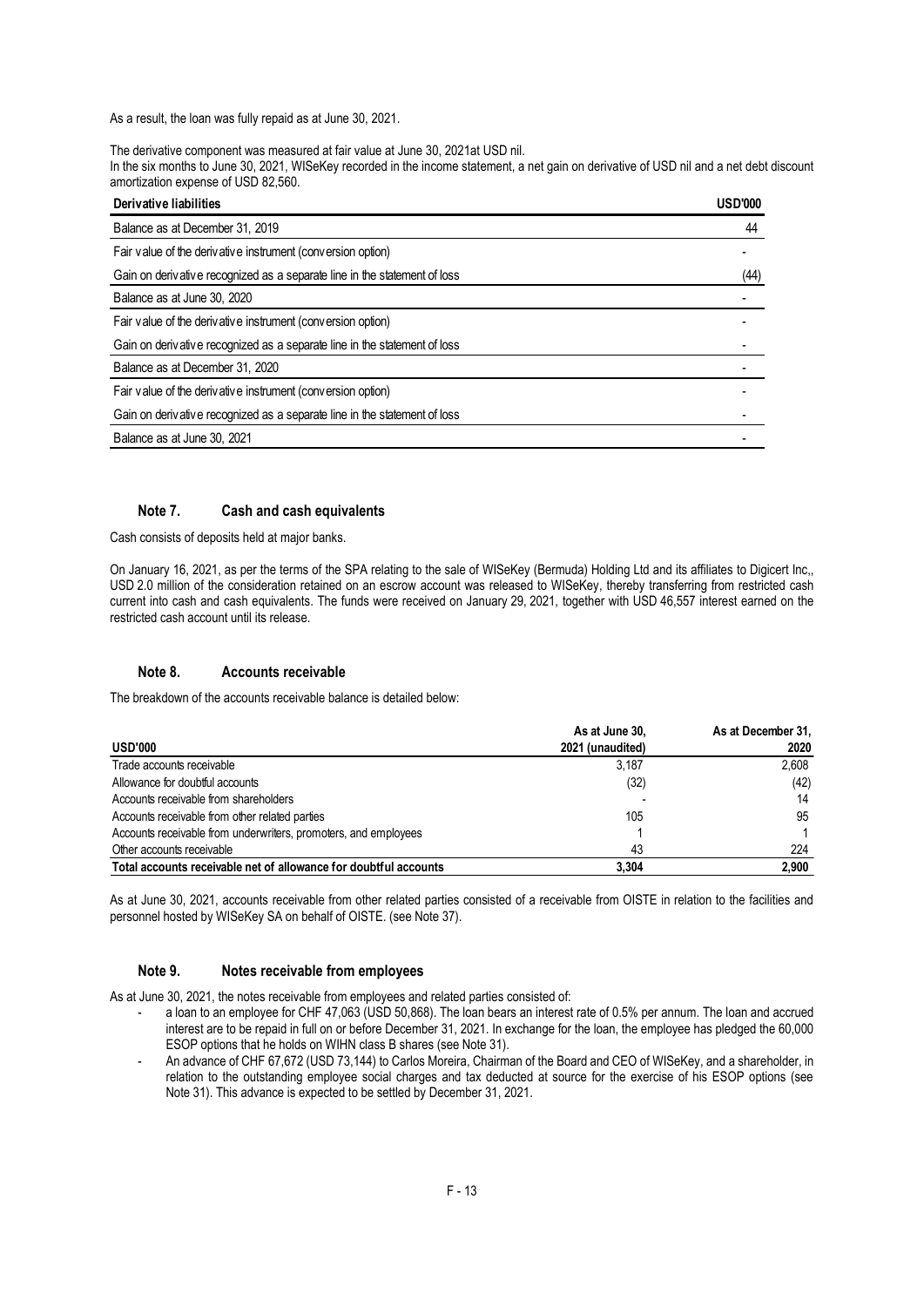## **Note 10. Available-for-sale debt security**

#### *Convertible Loan with arago*

On August 11, 2020, WISeKey entered into a convertible loan agreement with arago (the "**arago First Convertible Loan**"), a private German company leader in artificial intelligence automation, to acquire 5% of arago's fully diluted share capital against an investment of CHF 5 million to be paid in five monthly installments of CHF 1 million starting August 12, 2020. The arago First Convertible Loan bore an interest of 5% per annum, did not contain any lender's fees, and had no maturity date. WISeKey or arago could request conversion of the arago Second Convertible Loan into arago shares representing 5% of arago's fully diluted share capital provided that either the full CHF 5 million was paid by WISeKey or that WISeKey had terminated the agreement. On August 12, 2020, WISeKey made an initial payment of CHF 1 million. On September 10, 2020, WISeKey terminated the arago First Convertible Loan and signed a new convertible loan agreement with arago on September 18, 2020 (the "**arago Second Convertible Loan**").

Per arago Second Convertible Loan, WISeKey intends to acquire 5% of arago's fully diluted share capital against an investment of CHF 5 million made up of the CHF 1 million paid on August 12, 2020, and four monthly installments of CHF 1 million starting September 18, 2020. The arago Second Convertible Loan bore an interest of 5% per annum, did not contain any lender's fees, and had no maturity date. WISeKey or arago could request conversion of the arago Second Convertible Loan into arago shares representing 5% of arago's fully diluted share capital once the full CHF 5 million was paid by WISeKey, or, should WISeKey terminate the agreement, the conversion shall take place within the next financing round of arago. On September 21, 2020, WISeKey made a payment of CHF 1 million. On October 09, 2020, WISeKey terminated the arago Second Convertible Loan and signed a new convertible loan agreement with arago on November 18, 2020 (the "**arago Third Convertible Loan**").

Per arago Third Convertible Loan, WISeKey intends to acquire 51% of arago's fully diluted share capital against (i) an investment of CHF 5 million made up of the CHF 1 million paid on August 12, 2020, the CHF 1 million paid on September 21, 2020, and three monthly installments of CHF 1 million starting November 20, 2020 subject to adjustment in accordance with arago's working capital needs, and (ii) a guarantee on arago's existing indebtedness. The arago Third Convertible Loan bore an interest of 5% per annum, did not contain any lender's fees, and had no maturity date. WISeKey could request conversion of the arago Third Convertible Loan into arago shares representing 51% of arago's fully diluted share capital at any time provided that the full CHF 5 million was paid by WISeKey and that WISeKey paid the nominal value of the newly issued shares in cash. In case WISeKey had not exercised its conversion right by December 31, 2020, arago could request the conversion at any time.

To determine the appropriate accounting treatment for our convertible debt investment, we performed a variable interest entity ("VIE") analysis and concluded that arago does not meet the definition of a VIE. After we reviewed all of the terms of the investment, we concluded the appropriate accounting treatment to be that of an available-for-sale debt security.

The investment was carried at fair value with unrealized holding gains and losses excluded from earnings and reported in other comprehensive income. We estimated the fair value of our investment at each reporting date by utilizing an option pricing model, as well as a present value of expected cash flows from the debt security utilizing the risk-free rate and the estimated credit spread as of the valuation date as the discount rate. The valuation analysis utilized certain key assumptions such as the estimated credit spread, the expected life of the option, and the valuation of arago all of which were significant unobservable inputs and thus represented a Level 3 measurement within the fair value hierarchy. The use of alternative estimates and assumptions could increase or decrease the estimated fair value of the investment, which would result in different impacts to our consolidated balance sheet and comprehensive income. Actual results may differ from our estimates. The fair value of the convertible debt investment was recorded in debt securities, at fair value on our consolidated balance sheets.

On January 18, 2021, WIHN exercised its right to convert the loan into 51% of arago's share capital and 51% of the voting rights associated with arago's share capital, calculated on a fully diluted basis, taking into consideration the impact of any unexercised share options or other capital instruments convertible into or exchangeable or exercisable for arago shares.

The acquisition date was February 1, 2021 (see Note 14 for details). As at February 1, 2021, WIHN had funded CHF 3.4 million out of the CHF 5 million convertible loan:

- CHF 1,000,000 on August 12, 2020;
- CHF 1,000,000 on September 21, 2020;
- CHF 600,000 on November 20, 2020:
- CHF 400,000 on December 01, 2020;
- CHF 400,000 on December 22, 2020 out of which arago returned EUR 300,000 (CHF 324,708 at historical rate) unrequired funds on December 30, 2020; and
	- EUR 300,000 on January 04, 2021;

The fair value of the arago Third Convertible Loan was measured as at February 1, 2021 as USD 11,166,432 for the business combination accounting. The loan fair value was included in the consideration paid for the acquisition and, in line with ASC 320-10-40-2, the total amount of CHF 6,546,964 (USD 7,349,602 at historical rate) recorded in other comprehensive income, representing the unrealized gain up to the date of acquisition, was reversed into other operating income. See Note 14 for details on the Business Combination accounting and Note 30 on Other operating income.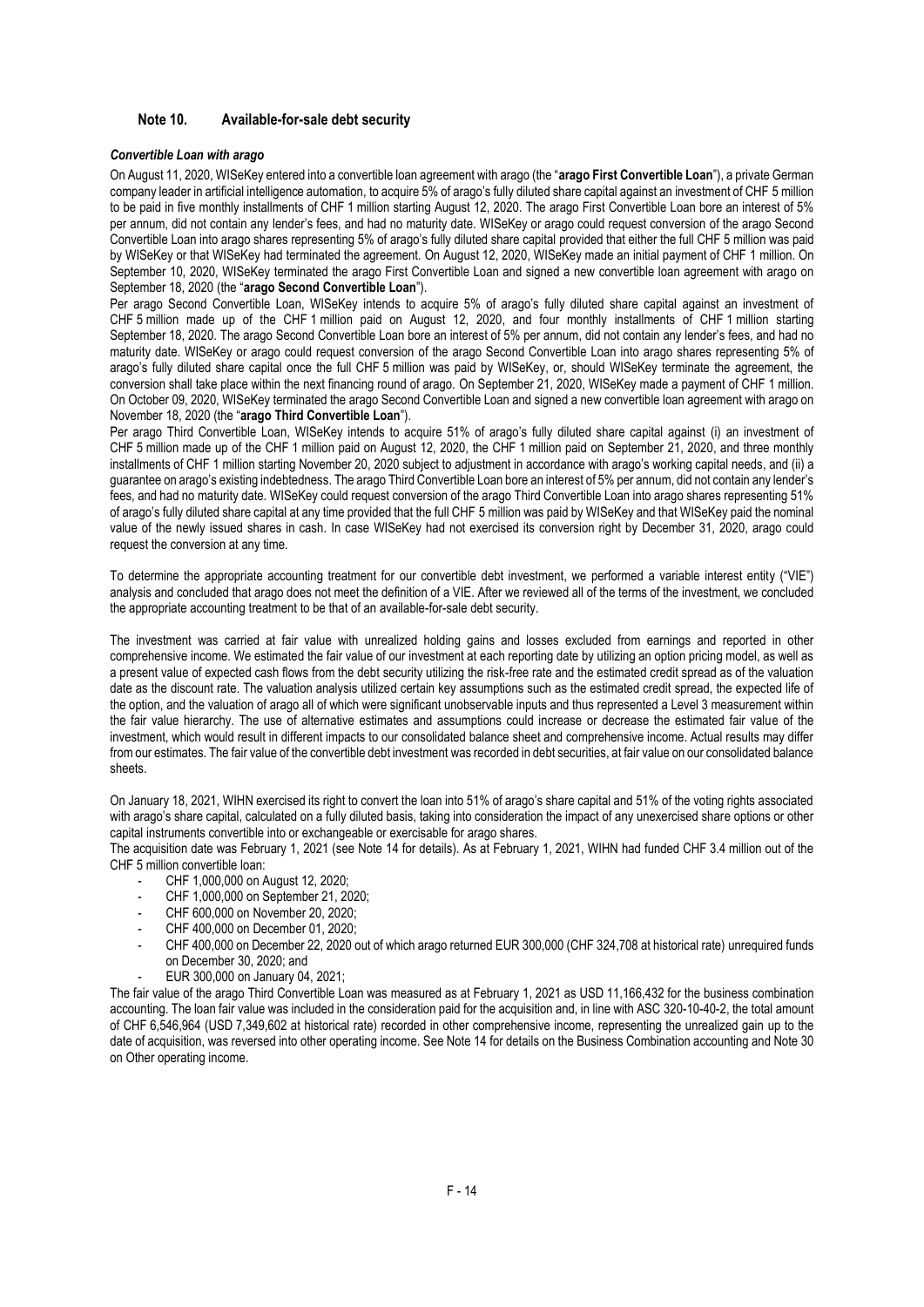The following table sets forth the changes in the balance of the convertible debt investment for the year ended December 31, 2020 and the six months ended June 30, 2021.

| Available-for-sale debt security                                                                         | <b>USD'000</b> |
|----------------------------------------------------------------------------------------------------------|----------------|
| Balance as at December 31, 2019                                                                          |                |
| Available-for sale debt security acquired in the year                                                    | 3,805          |
| Change in unrealized gains related to available-for-sale debt securities recorded in other comprehensive |                |
| income                                                                                                   | 5,385          |
| Balance as at December 31, 2020                                                                          | 9,190          |
| Change in unrealized gains related to available-for-sale debt securities recorded in other comprehensive |                |
| income                                                                                                   | 1,976          |
| Conversion of available-for-sale debt security in the period                                             | (11, 166)      |
| Balance as at June 30, 2021                                                                              |                |

## **Note 11. Inventories**

Inventories consisted of the following:

|                          | As at June 30,   | As at December 31, |
|--------------------------|------------------|--------------------|
| <b>USD'000</b>           | 2021 (unaudited) | 2020               |
| Raw materials            | 496              | 543                |
| Work in progress         | 1.975            | 1,931              |
| <b>Total inventories</b> | 2.471            | 2.474              |

## **Note 12. Other current assets**

Other current assets consisted of the following:

|                                 | As at June 30,   | As at December 31, |
|---------------------------------|------------------|--------------------|
| <b>USD'000</b>                  | 2021 (unaudited) | 2020               |
| Value-Added Tax Receivable      | 393              | 762                |
| Adv anced pay ment to suppliers | 187              | 43                 |
| Deposits, current               | 99               | 5                  |
| Other currrent assets           | ٠                | 4                  |
| Total other current assets      | 679              | 814                |

## **Note 13. Notes receivable, noncurrent**

Notes receivable, noncurrent consisted of the following:

|                                                               | As at June 30,   | As at December 31, |
|---------------------------------------------------------------|------------------|--------------------|
| <b>USD'000</b>                                                | 2021 (unaudited) | 2020               |
| Long-term receivable from, and loan, to shareholders          | 138              | 144                |
| Long-term receivable from, and loan to, other related parties | 27               | 39                 |
| Total notes receivable, noncurrent                            | 165              | 183                |

As at June 30, 2021, the noncurrent notes receivable were made up of:

- several loans to employees who are shareholders in relation to the outstanding employee social charges and tax deducted at source for the exercise of their ESOP options (see Note 31). These loans do not bear interest. The total loan amount as at June 30, 2021 was CHF 127,521 (USD 137,832).

several loans to employees in relation to the outstanding employee social charges for the exercise of their ESOP options (see Note 31). These loans do not bear interest. The total loan amount as at June 30, 2021 was CHF 24,717 (USD 26,715).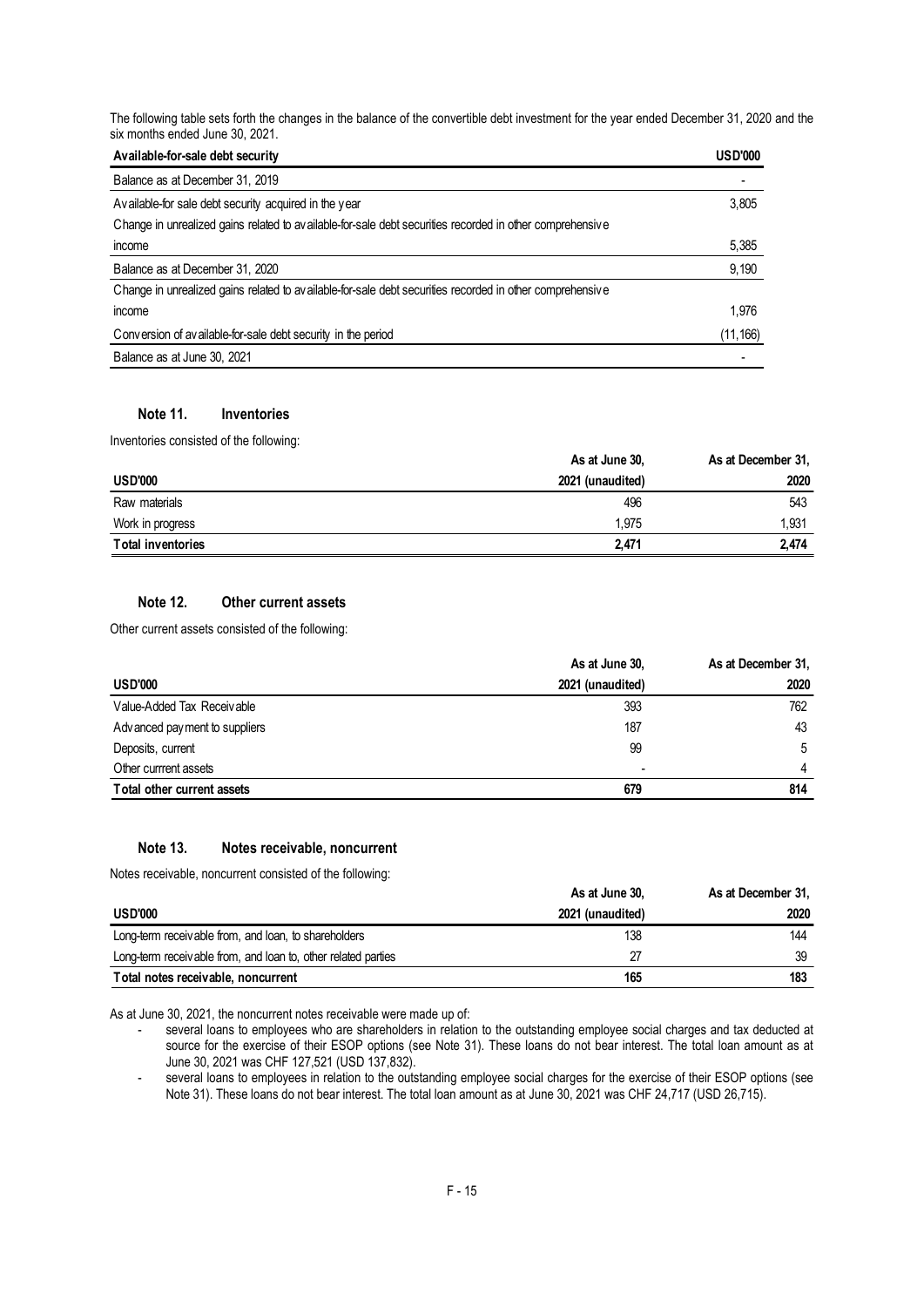## **Note 14. Business Combinations**

## *Acquisition of arago GmbH*

On February 1, 2021 the Company acquired 51% of the fully diluted share capital of arago GmbH, a private German company, and its affiliates (together, "**arago**" or the "arago Group"). arago is a leader in artificial intelligence automation. arago aims to provide the benefits of artificial intelligence to enterprise customers globally through knowledge automation. arago uses modern technologies such as inference and machine learning in order to automatically operate the entire IT stack – from heterogeneous environments to individual applications.

The assets, liabilities and results of arago have been consolidated in the Company's financial statements from the acquisition date of February 1, 2021.

The major classes of assets and liabilities acquired by WISeKey at historical cost are as follows:

| Consolidated Balance Sheet - arago group                         | Opening balance   |
|------------------------------------------------------------------|-------------------|
|                                                                  | As at February 1, |
| <b>USD'000</b>                                                   | 2021              |
| <b>ASSETS</b>                                                    |                   |
| <b>Current assets</b>                                            |                   |
| Cash and cash equivalents                                        | 243               |
| Restricted cash, current                                         | 70                |
| Accounts receivable, net of allowance for doubtful accounts      | 568               |
| Convertible note receivable from WISeKey                         | 1,808             |
| Prepaid expenses                                                 | 464               |
| Other current assets                                             | 117               |
| <b>Total current assets</b>                                      | 3,270             |
| <b>Noncurrent assets</b>                                         |                   |
| Property, plant and equipment net of accumulated depreciation    | 37                |
| Intangible assets, net of accumulated amortization               | 10,108            |
| Operating lease right-of-use assets                              | 78                |
| Equity securities, at cost                                       | 55                |
| Goodwill                                                         |                   |
| Deferred tax assets<br>Total noncurrent assets                   | 8                 |
|                                                                  | 10,286            |
| <b>TOTAL ASSETS</b>                                              | 13,556            |
| <b>LIABILITIES</b>                                               |                   |
| <b>Current Liabilities</b>                                       |                   |
| Accounts pay able                                                | 1,288             |
| Notes payable                                                    | 3,712             |
| Convertible Ioan with WISeKey                                    |                   |
| Deferred revenue                                                 | 909               |
| Current portion of obligations under operating lease liabilities | 53                |
| Other current liabilities                                        | 1,816             |
| <b>Total current liabilities</b>                                 | 7,778             |
| <b>Noncurrent liabilities</b>                                    |                   |
| Bonds, mortgages and other long-term debt                        | 4,296             |
| Operating lease liabilities, noncurrent                          | 25                |
| Deferred tax liabilities                                         | 3,235             |
| <b>Total noncurrent liabilities</b>                              | 7,556             |
| <b>TOTAL LIABILITIES</b>                                         | 15,334            |
| <b>TOTAL NET ASSETS</b>                                          | (1,778)           |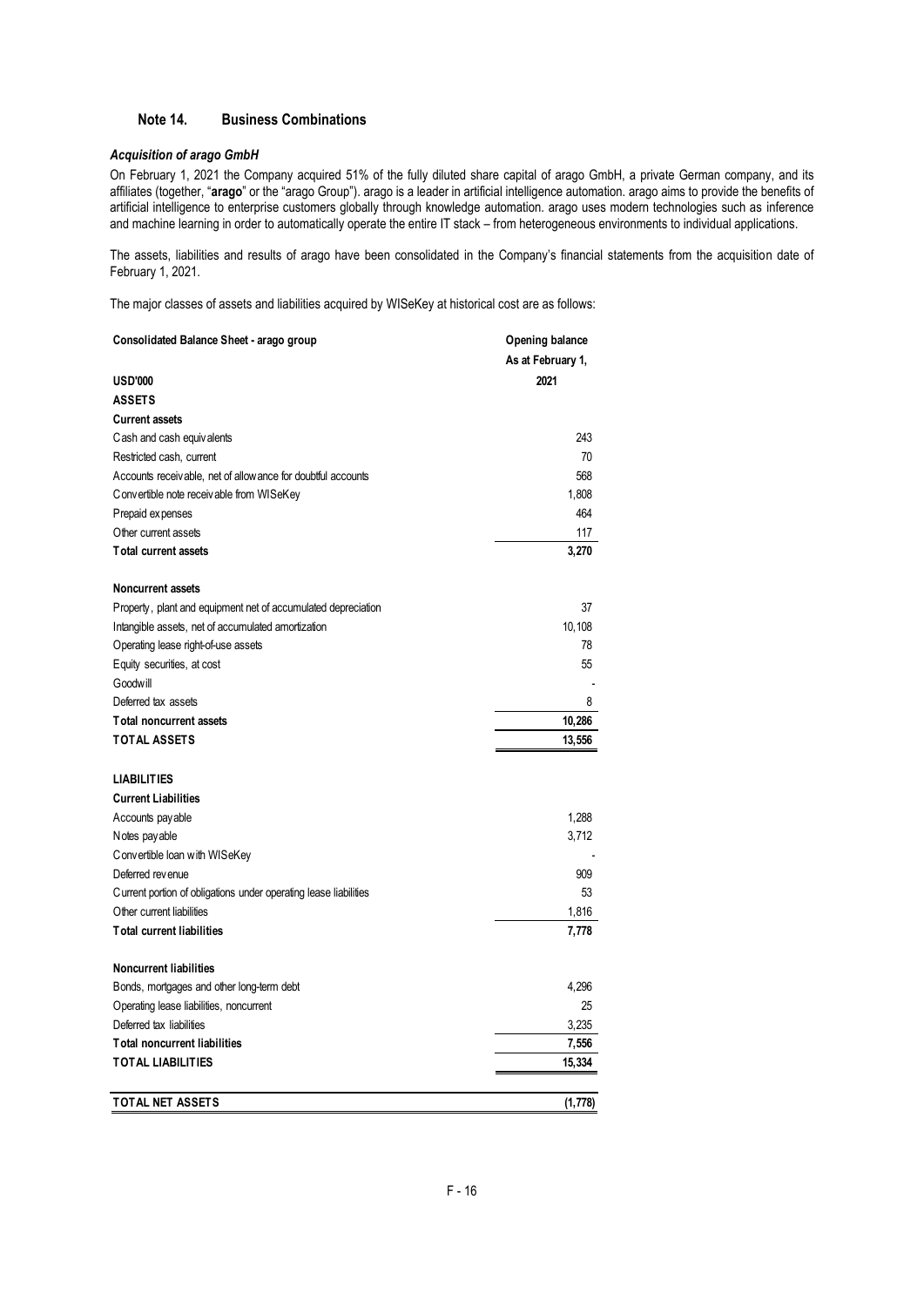The consideration of USD 22,253,087 for the acquisition of arago was made up of the following components:

- The arago Third Convertible Loan fair valued at USD 11,166,432 converted at the date of acquisition (see Note 9 for detail).
- A cash payment of USD 165,160 corresponding to the nominal value at the date of acquisition of the 136,072 arago shares, par value EUR 1.00, acquired.
- A noncontrolling interest corresponding to the 49% of arago's share capital, fair valued at USD 10,921,495 based on the fair value calculation of a 51% interest in arago performed to remeasure the arago Third Convertible Loan at the date of acquisition of February 1, 2021. The minority shareholders could put their non-controlling interest to the Group within five years (the "**Put Option**"). As the Put Option is only settleable in WISeKey Class B Shares it was determined not to be a redeemable noncontrolling interest and was recorded in permanent equity and presented as noncontrolling interests in consolidated subsidiaries on the consolidated balance sheet.

We note that the actual cash paid as part of the consideration amounted to CHF 5 million (USD 5,612,985 at the closing rate on the date of acquisition) and USD 165,160 for the nominal value of the arago shares acquired, hence a total cash disbursement of USD 5,778,145.

| Goodwill calculation                           | <b>USD'000</b> | <b>USD'000</b> |
|------------------------------------------------|----------------|----------------|
| Consideration                                  |                |                |
| Fair value of the convertible loan             | 11,166         |                |
| Payment of nominal value of arago shares       | 165            |                |
| NCI put option                                 | 10,922         |                |
| <b>Total consideration</b>                     |                | 22,253         |
| Net assets acquired                            |                |                |
| Total net assets of arago group at acquisition | (1,778)        |                |
| Total net assets acquired                      |                | (1,778)        |
| Goodwill at acquisition                        |                | 24.031         |

The goodwill arising from the acquisition of arago is USD 24,031,436. See Note 19.

The table below shows the reconciliation of the total consideration for the acquisition of arago to the cash flows from the acquisition of a business, net of cash and cash equivalents acquired disclosed in the Cash Flows from investing activities of the unaudited Consolidated Statements of Cash Flows.

| Reconciliation of the total consideration to the unaudited cash flow statement           | <b>USD'000</b> | <b>USD'000</b> |
|------------------------------------------------------------------------------------------|----------------|----------------|
| <b>Total consideration</b>                                                               |                | (22, 253)      |
| Deduction of non-cash elements of the total consideration                                |                |                |
| Fair value of the conversion option                                                      | 5.589          |                |
| Fair value of the NCI put option                                                         | 10,922         |                |
| Total non-cash elements of the total consideration                                       |                | 16,511         |
| Deduction of cash paid in the year 2020                                                  |                | 3,043          |
| Deduction of cash and cash equivalents acquired                                          |                | 373            |
| Cash Flows from the acquisition of a business, net of cash and cash equivalents acquired |                | (2, 326)       |

For the period started on the date of acquisition of February 1, 2021 until the end of the reporting period on June 30, 2021, the revenue of arago recorded in the consolidated income statement was USD 2.1 million, and arago's net loss was USD 3.3 million.

The Group has concluded that disclosure of comparative financial statements required by ASC 805-10-50-h is impracticable. In line with ASC 250-10-45-9, retrospective application for the comparative financial statements requires significant estimates of amounts, and it is impossible to distinguish objectively information about those estimates that provides evidence of circumstances that existed on the date(s) at which those amounts would be recognized, measured, or disclosed under retrospective application. It is also impossible for management to distinguish objectively information that would have been available when the financial statements for that prior period were issued. We further note that there are no audited financial statements for the arago Group for that period.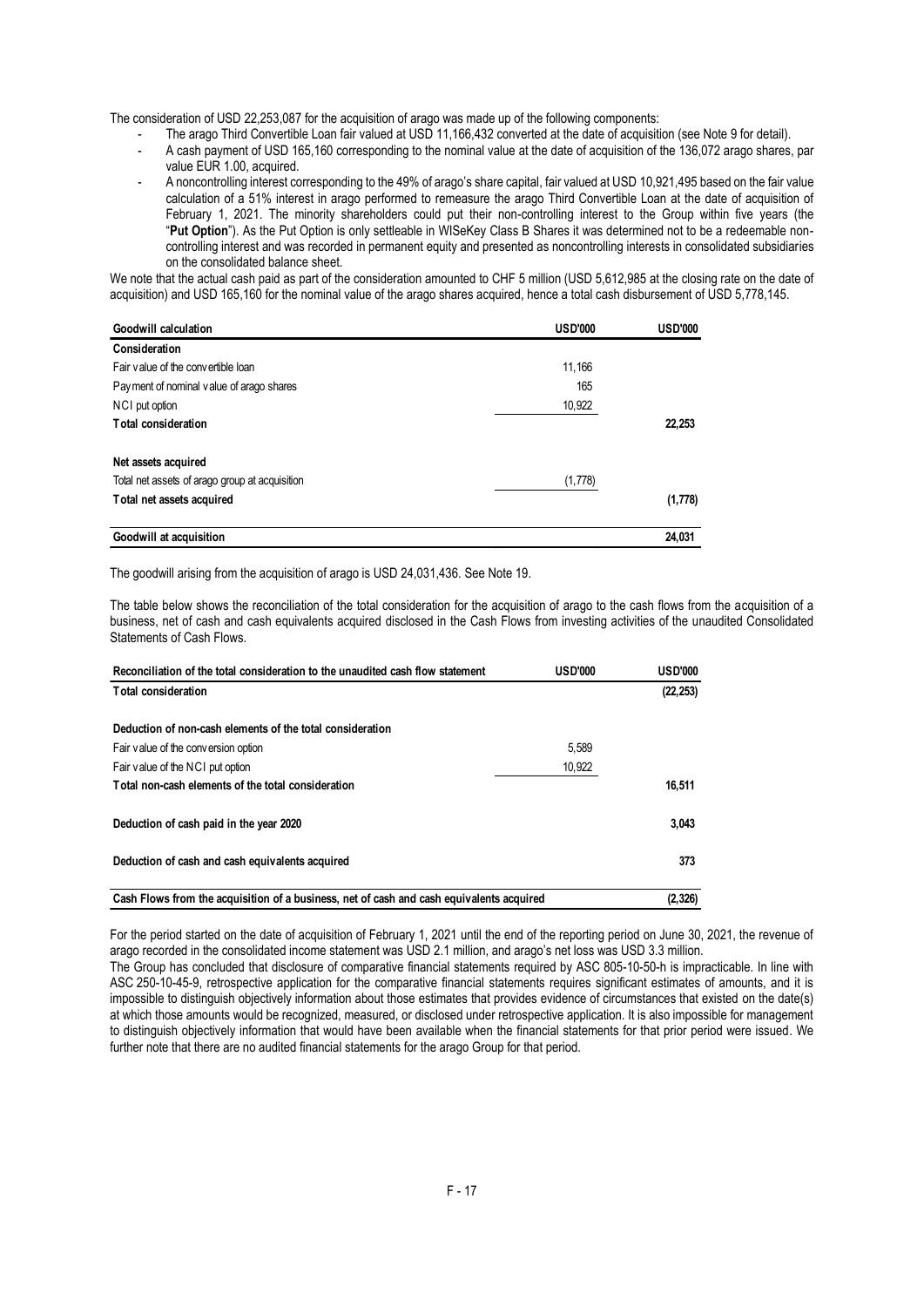## **Note 15. Deferred tax credits**

Deferred tax credits consisted of the following:

|                                             | As at June 30,   | As at December 31, |
|---------------------------------------------|------------------|--------------------|
| <b>USD'000</b>                              | 2021 (unaudited) | 2020               |
| Deferred research & development tax credits | 555              | 1.311              |
| Deferred other tax credits                  |                  |                    |
| Total deferred tax credits                  | 557              | 1.312              |

WISeKey Semiconductors is eligible for Research tax credits provided by the French government (see Note 4 Summary of significant accounting policies). As of June 30, 2021, and December 31, 2020, the receivable balances in respect of these Research tax credits was respectively USD 555,018 and USD 1,310,685. The credit is deductible from the entity's income tax charge for the year or payable in cash the following year, whichever event occurs first.

## **Note 16. Property, plant and equipment**

Property, plant and equipment, net consisted of the following.

|                                                    | As at June 30,   | As at December 31, |
|----------------------------------------------------|------------------|--------------------|
| <b>USD'000</b>                                     | 2021 (unaudited) | 2020               |
| Machinery & equipment                              | 3,989            | 3,925              |
| Office equipment and furniture                     | 3,152            | 2,900              |
| Computer equipment and licences                    | 2,225            | 1,171              |
| Total property, plant and equipment gross          | 9,366            | 7,996              |
| Accumulated depreciation for:                      |                  |                    |
| Machinery & equipment                              | (3, 564)         | (3, 290)           |
| Office equipment and furniture                     | (2, 871)         | (2, 573)           |
| Computer equipment and licences                    | (2, 180)         | (1, 133)           |
| Total accumulated depreciation                     | (8,615)          | (6,996)            |
| Total property, plant and equipment, net           | 751              | 1,000              |
| Depreciation charge for the six months to June 30, | 354              | 430                |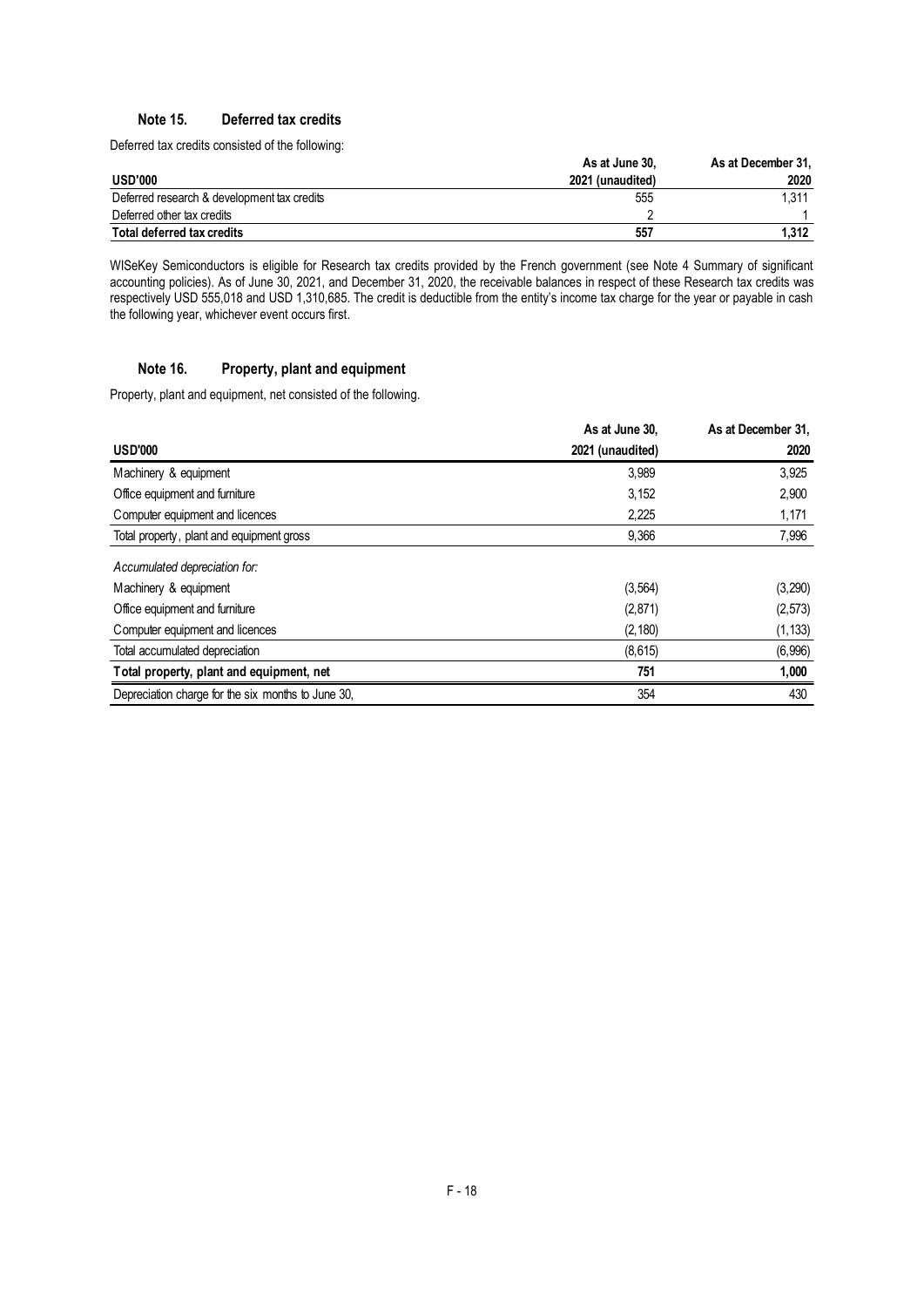## **Note 17. Intangible assets**

Intangible assets and future amortization expenses consisted of the following:

|                                                      | As at June 30,   | As at December 31, |
|------------------------------------------------------|------------------|--------------------|
| <b>USD'000</b>                                       | 2021 (unaudited) | 2020               |
| Intangible assets not subject to amortization:       |                  |                    |
| <b>Trademarks</b>                                    | 2,336            |                    |
| Intangible assets subject to amortization:           |                  |                    |
| <b>Trademarks</b>                                    | 136              | 142                |
| Patents                                              | 2,281            | 2,281              |
| License agreements                                   | 11,187           | 11,626             |
| Other intangibles                                    | 14,221           | 6,641              |
| Total intangible assets gross                        | 30,161           | 20,690             |
| Accumulated amortization for:                        |                  |                    |
| <b>Trademarks</b>                                    | (136)            | (142)              |
| Patents                                              | (2, 281)         | (2, 281)           |
| License agreements                                   | (11, 180)        | (11, 617)          |
| Other intangibles                                    | (6, 640)         | (6, 641)           |
| Total accumulated amortization                       | (20, 237)        | (20, 681)          |
| Total intangible assets subject to amortization, net | 7,588            | 9                  |
| Total intangible assets, net                         | 9,924            | 9                  |
| Amortization charge for the six months to June 30,   | 230              | 302                |

Trademarks not subject to amortization are made up of a balance of USD 2,336,000 for the trademark acquired with arago on February 1, 2021. The trademark was valued using the relief-from-royalty approach at acquisition and determined to have an indefinite useful life.

Other intangibles include a balance of USD 7,772,000 for the technology acquired with arago on February 1, 2021. The technology was valued using the relief-from-royalty approach at acquisition. The balance is amortized over the estimated remaining useful life of 17 years. An amortization charge of USD 190,800 was recorded for the six months ended June 30, 2021, hence a carrying amount of USD 7,592,200.

Future amortization charges are detailed below:

| Year                                                 |                 | <b>USD'000</b> |
|------------------------------------------------------|-----------------|----------------|
|                                                      | 2021            | 231            |
|                                                      | 2022            | 461            |
|                                                      | 2023            | 458            |
|                                                      | 2024            | 457            |
|                                                      | 2025            | 457            |
|                                                      | 2026 and beyond | 5,524          |
| Total intangible assets subject to amortization, net |                 | 7,588          |

## **Note 18. Leases**

WISeKey has historically entered into a number of lease arrangements under which it is the lessee. As at June 30, 2021, WISeKey holds one finance lease for IT equipment in our datacenter, 17 operating leases, and 3 short-term leases. One of its short-term leases and six of its operating leases are for vehicles, whilst all other short-term and operating leases relate to premises. We do not sublease. All of our operating leases include multiple optional renewal periods which are not reasonably certain to be exercised. The finance lease contains an option to purchase the assets at the end of the lease which we have assumed will be exercised and so has been included in the calculation of the right of use asset and lease liability.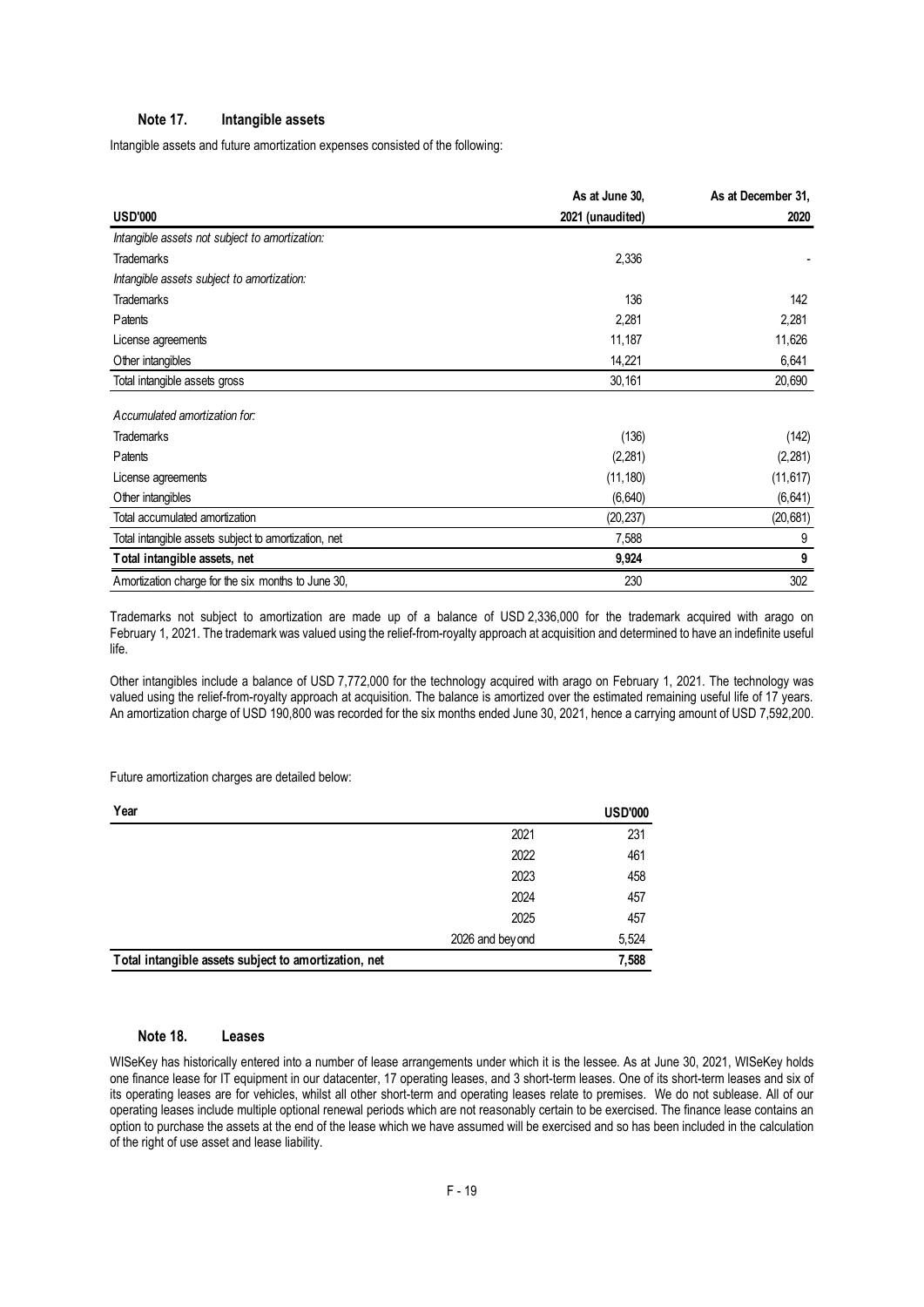We have elected the short-term lease practical expedient related to leases of various premises and equipment. We have elected the practical expedients related to lease classification of leases that commenced before the effective date of ASC 842.

During the six months ended June 30, 2021 and 2020, we recognized rent expenses associated with our leases as follows:

|                                                | Unaudited 6 months ended June 30 |      |
|------------------------------------------------|----------------------------------|------|
| <b>USD'000</b>                                 | 2021                             | 2020 |
| Finance lease cost:                            |                                  |      |
| Amortization of right-of-use assets            | 34                               | 32   |
| Interest on lease liabilities                  | 5                                | 6    |
| Operating lease cost:                          |                                  |      |
| Fixed rent expense                             | 500                              | 293  |
| Short-term lease cost                          | 5                                | 18   |
| Net lease cost                                 | 544                              | 349  |
| Lease cost - Cost of sales                     | ۰                                |      |
| Lease cost - General & administrative expenses | 544                              | 349  |
| Net lease cost                                 | 544                              | 349  |

 $\ddot{\phantom{a}}$ 

During the six months ended June 30, 2021, we had the following cash and non-cash activities associated with our leases:

| As at June 30. |
|----------------|
| 2021           |
|                |
| 57             |
| 563            |
| 4              |
|                |
| 544            |
|                |
|                |
| 2,395          |
|                |

\*In line with the new standard ASC 842 "Leases" and its transition guidance, we considered all leases as new leases in 2019.

As at June 30, 2021, future minimum annual lease payments were as follows:

|                                                              | <b>USD'000</b> | <b>USD'000</b> | <b>USD'000</b> | <b>USD'000</b> |
|--------------------------------------------------------------|----------------|----------------|----------------|----------------|
| Year                                                         | Operating      | Short-term     | Finance        | Total          |
| 2021                                                         | 649            |                | 60             | 712            |
| 2022                                                         | 1,122          |                | 60             | 1,183          |
| 2023                                                         | 997            |                |                | 997            |
| 2024                                                         | 668            |                |                | 668            |
| 2025 and beyond                                              | 1,645          |                |                | 1,645          |
| Total future minimum operating and short-term lease payments | 5.081          |                | 120            | 5,205          |
| Less effects of discounting                                  | (627)          |                | (8)            | (635)          |
| Less effects of practical expedient                          |                | (4)            |                | (4)            |
| Lease liabilities recognized                                 | 4.454          |                | 112            | 4,566          |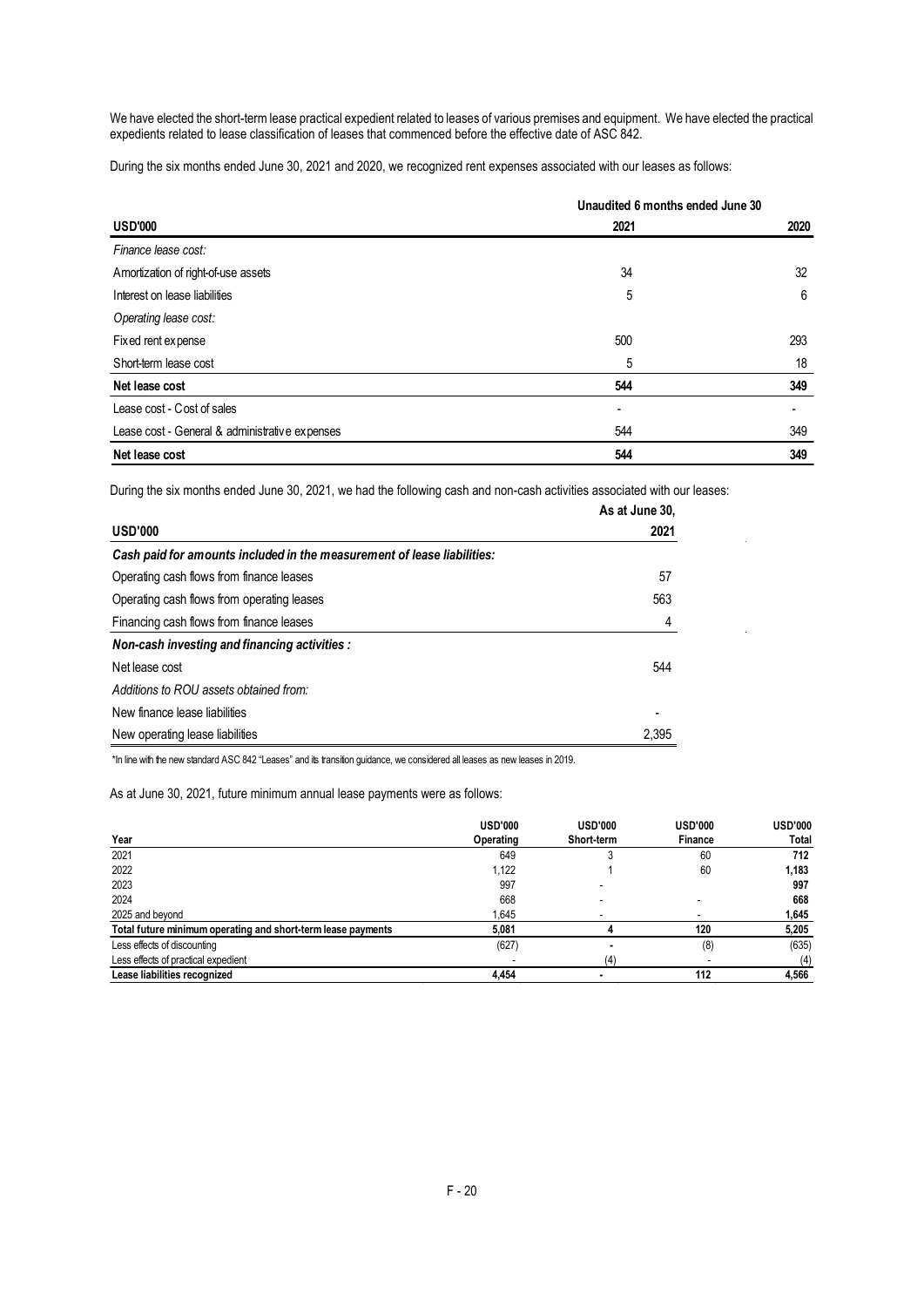In line with ASU 2018-11, future minimum lease payments under legacy ASC 840 are disclosed in the table below:

| Year                                                         | <b>USD'000</b> |
|--------------------------------------------------------------|----------------|
| 2021                                                         | 712            |
| 2022                                                         | 1,183          |
| 2023                                                         | 997            |
| 2024                                                         | 668            |
| 2025 and beyond                                              | 1,645          |
| Total future minimum operating and short-term lease payments | 5,205          |
| Less effects of discounting                                  | (639)          |
| Lease liabilities recognized                                 | 4,566          |

As of June 30, 2021, the weighted-average remaining lease term was 1.0 years for our finance lease and 4.46 years for operating leases.

For our finance lease, the implicit rate was calculated as 5.17%. For our operating leases and because we generally do not have access to the implicit rate in the lease, we calculated an estimate rate based upon the estimated incremental borrowing rate of the entity holding the lease. The weighted average discount rate associated with operating leases as of June 30, 2021 was 3.28%.

## **Note 19. Goodwill**

Goodwill of USD 24,031,436 arose as a result of the acquisition by the group of arago. See Note 14 Business combinations.

We test goodwill for impairment annually on October 1st, or as and when indicators of impairment arise. After October 1, 2020, there were no impairment indicators identified triggering an impairment test. Therefore, no impairment loss was recorded in the six months to June 30, 2021.

| <b>USD'000</b>                           | <b>IoT Segment</b> | <b>T</b> otal<br>Al Segment |        |
|------------------------------------------|--------------------|-----------------------------|--------|
| Goodwill balance as at December 31, 2019 | 8,317              |                             | 8,317  |
| Goodwill acquired during the year        |                    |                             |        |
| Impairment losses                        |                    | ۰                           |        |
| As a December 31, 2020                   |                    |                             |        |
| Goodwill                                 | 8,317              |                             | 8,317  |
| Accumulated impairment losses            |                    | ۰                           |        |
| Goodwill balance as at December 31, 2020 | 8,317              |                             | 8,317  |
| Goodwill acquired during the year        |                    | 24,031                      | 24,031 |
| Impairment losses                        |                    |                             |        |
| As a June 30, 2021                       |                    |                             |        |
| Goodwill                                 | 8,317              | 24,031                      | 32,348 |
| Accumulated impairment losses            |                    |                             |        |
| Goodwill balance as at June 30, 2021     | 8,317              | 24,031                      | 32,348 |

#### **Note 20. Equity securities, at cost**

#### *Warrant agreement in Tarmin*

On September 27, 2018 WISeKey purchased a warrant agreement in Tarmin Inc. from ExWorks as part of the eleventh amendment of the ExWorks Credit Agreement (see Note 25). As a result, WISeKey entered into a warrant agreement with Tarmin Inc ("**Tarmin**") (the "**Tarmin Warrant**"), a private Delaware company, leader in data & software defined infrastructure to acquire 22% of common stock deemed outstanding at the time of exercise. The warrant may be exercised in parts or in full, at an exercise price of USD 0.01 per share at nominal value USD 0.0001. The purchase price of the Tarmin Warrant was USD 7,000,000, of which USD 3,000,000 was paid in cash on October 05, 2018 and the remaining USD 4,000,000 was paid on April 08, 2019.

The Tarmin Warrant was assessed as an equity investment without a readily determinable fair value and we elected the measurement at cost less impairment, adjusted for observable price changes for identical or similar investments of the same issuer as permitted by ASU 2016-01. As such, the Tarmin Warrant was initially recognized on the balance sheet at USD 7,000,000.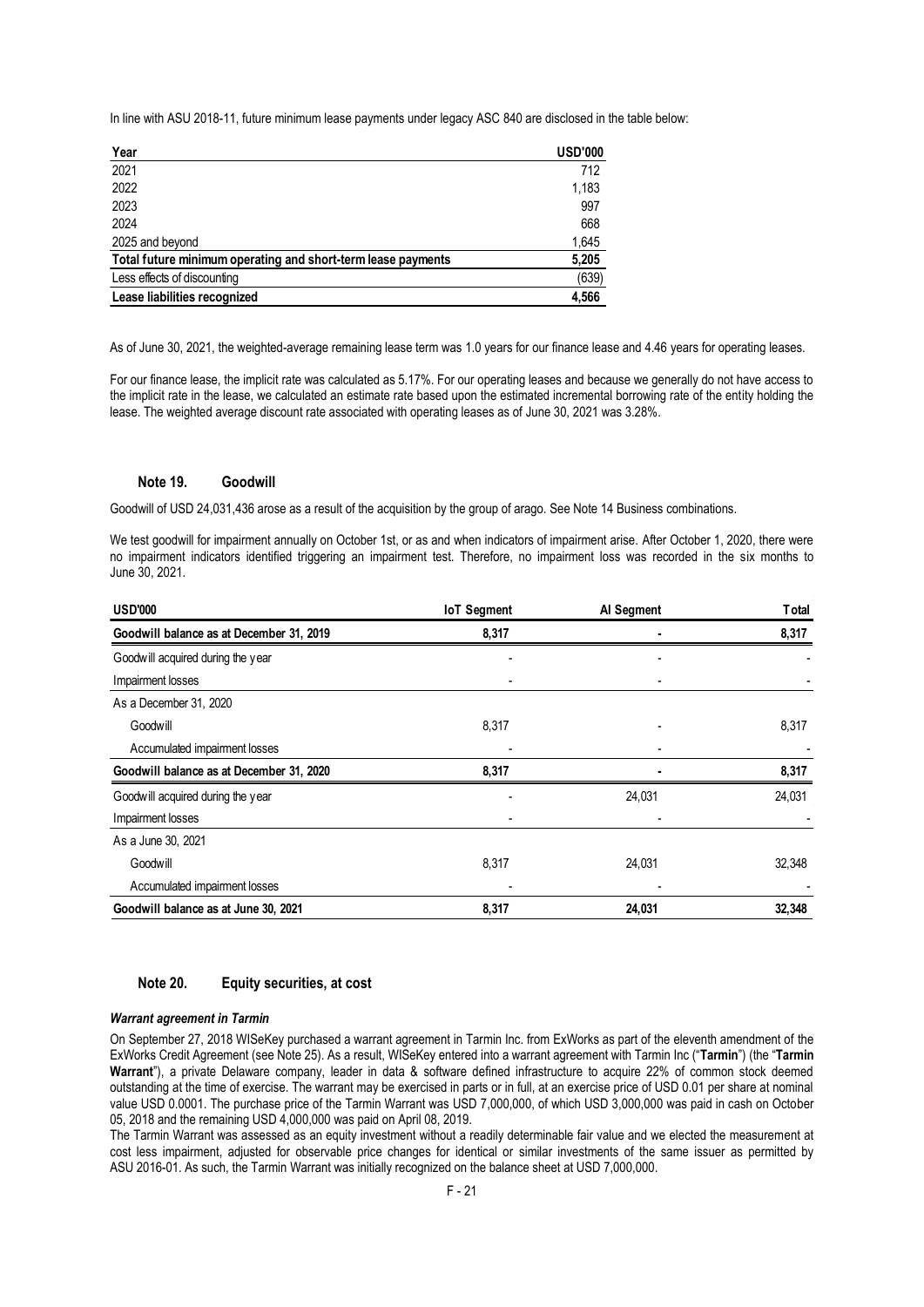As at December 31, 2020, we performed a qualitative assessment to consider potential impairment indicators. We made reasonable efforts to identify any observable transactions of identical or similar investments, but did not identify any such transaction. Although there are positive indicators on the business performance of Tarmin, we identified a deterioration in the earnings performance and liquidity position and, as a result, assessed that the asset should be fully impaired. Therefore, we recorded an impairment loss of the full USD 7,000,000 carrying value of Tarmin in 2020. The carrying value of the Tarmin Warrant as at June 30, 2021 was USD nil.

#### *Investment in FOSSA SYSTEMS s.l.*

On April 08, 2021, WISeKey E.L.A. s.l. invested EUR 440,000 (USD 475,673 at historical rate) to acquire 15% of the share capital of FOSSA SYSTEMS s.l. ("**FOSSA**"), a Spanish aerospace company providing picosatellites for Low Earth Orbit (LEO) services as a vertically integrated service: from design to launch and operations.

The FOSSA investment was assessed as an equity investment without a readily determinable fair value and we elected the measurement at cost less impairment, adjusted for observable price changes for identical or similar investments of the same issuer as permitted by ASU 2016-01. As such, the FOSSA investment was initially recognized on the balance sheet at EUR 440,000 (USD 475,673 at historical rate).

As at June 30, 2021, we performed a qualitative assessment to consider potential impairment indicators. We made reasonable efforts to identify any observable transactions of identical or similar investments, but did not identify any such transaction. Therefore, no impairment loss was recorded in the six months to June 30, 2021, and the carrying value of the FOSSA investment as at June 30, 2021 was EUR 440,000 (USD 521,463 at closing rate).

## **Note 21. Equity securities, at fair value**

On March 29, 2017, the Group announced that the respective boards of directors of WISeKey and OpenLimit Holding AG (DE: O5H) ("OpenLimit") had decided that discussions in relation to a possible merger transaction between WISeKey and OpenLimit as previously announced on July 25, 2016 were not being further pursued. The interim financing provided by WISeKey to OpenLimit in a principal amount of EUR 750,000 was, in accordance with applicable terms of a convertible loan agreement, converted into OpenLimit Shares issued by OpenLimit out of its existing authorized share capital. The conversion price was set at 95% of the volume weighted average price ("**VWAP**") of the OpenLimit shares traded on the Frankfurt stock exchange as reported by the Frankfurt stock exchange for the ten trading days immediately preceding and including March 29, 2017. WISeKey received 2,200,000 newly issued fully fungible listed OpenLimit Shares representing – post issuance of these new shares – an 8.4% stake in OpenLimit on an issued share basis. The effective conversion ratio was EUR 0.3409 per share. The equity securities were fair valued at market price on the date of the transaction to USD 846,561.

As at June 30, 2021, the fair value was recalculated using the closing market price on the XETRA of EUR 0.0235 (USD 0.0278) and amounted to USD 61,272. The difference of USD 240,029 from the fair value at December 31, 2020 (USD 301,301) was accounted for in the income statement as a non-operational expense.

## **Note 22. Accounts payable**

The accounts payable balance consisted of the following:

|                                                            | As at June 30,   | As at December 31, |
|------------------------------------------------------------|------------------|--------------------|
| <b>USD'000</b>                                             | 2021 (unaudited) | 2020               |
| Trade creditors                                            | 7.672            | 4.608              |
| Factors or other financial institutions for borrowings     | 108              | 178                |
| Accounts payable to Board Members                          |                  | 1.580              |
| Accounts payable to other related parties                  | 221              | 172                |
| Accounts payable to underwriters, promoters, and employees | 3.567            | 2.985              |
| Other accounts payable                                     | 4.797            | 3.576              |
| <b>Total accounts payable</b>                              | 16.366           | 13,099             |

As at June 30, 2021 accounts payable to other related parties are made up of a CHF 204,630 (USD 221,176) payable to OISTE (see Note 37 for detail).

Accounts payable to underwriters, promoters and employees consist primarily of payable balances to employees in relation to holidays, bonus and 13th month accruals across WISeKey.

Other accounts payable are mostly amounts due or accrued for professional services (e.g. legal, accountancy, and audit services) and accruals of social charges in relation to the accrued liability to employees.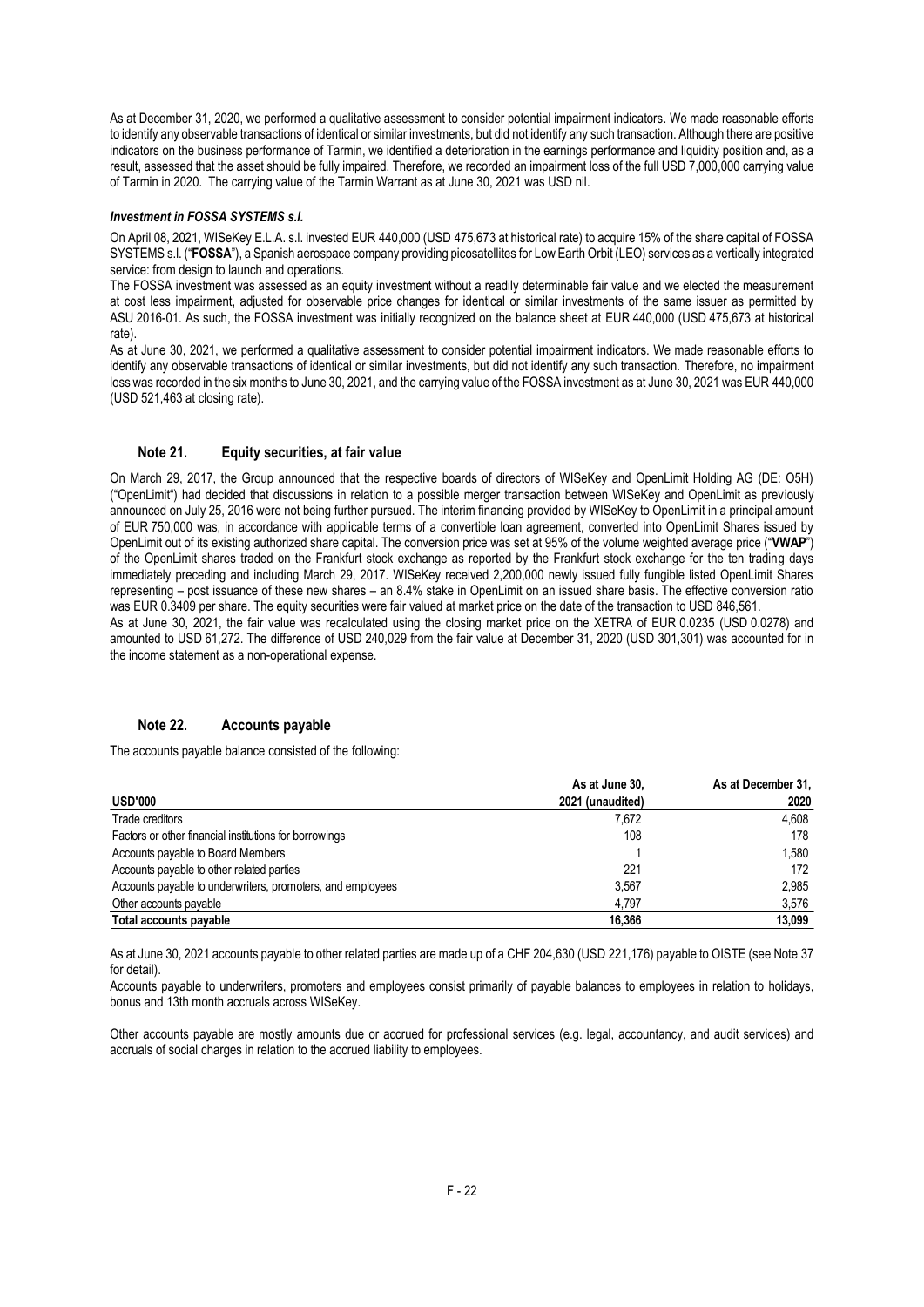## **Note 23. Notes payable**

Notes payable consisted of the following:

|                                   | As at June 30,   | As at December 31, |
|-----------------------------------|------------------|--------------------|
| <b>USD'000</b>                    | 2021 (unaudited) | 2020               |
| Short-term loan                   | 4.030            | 4.030              |
| Short-term loan from shareholders | 86               | 85                 |
| Total notes payable               | 4.116            | 4.115              |

As at June 30, 2021, the current notes payable balance was made up of:

- a USD 4,030,000 short-term loan with ExWorks (see detail in Note 25).
- short-term loans from the noncontrolling shareholders of WISeKey SAARC for a total amount of USD 85,610 at closing rate. These loans do not bear interests.

The weighted–average interest rate on current notes payable, excluding loans from shareholders at 0%, was respectively 10% and 10% per annum as at June 30, 2021 and December 31, 2020.

## **Note 24. Other current liabilities**

Other current liabilities consisted of the following:

|                                        | As at June 30,   | As at December 31, |
|----------------------------------------|------------------|--------------------|
| <b>USD'000</b>                         | 2021 (unaudited) | 2020               |
| Value-Added Tax payable                | 110              | 312                |
| Other tax payable                      | 49               | 137                |
| Customer contract liability, current   | -                | 367                |
| Other current liabilities              | 209              | 289                |
| <b>Total other current liabilities</b> | 368              | 1.105              |

## **Note 25. Loans and line of credit**

#### *Standby Equity Distribution Agreement with YA II PN, Ltd.*

On February 08, 2018 WISeKey entered into a Standby Equity Distribution Agreement ("**SEDA**") with Yorkville. Under the terms of the SEDA as amended, Yorkville has committed to provide WISeKey, upon a drawdown request by WISeKey, up to CHF 50 million in equity financing originally over a three-year period ending March 01, 2021, now over a period of five years ending March 31, 2023 in line with the amendment signed by the parties on March 04, 2020. Provided that a sufficient number of class B shares is provided through share lending. WISeKey has the right to make drawdowns under the SEDA, at its discretion, by requesting Yorkville to subscribe for (if the class B shares are issued out of authorized share capital) or purchase (if the class B shares are delivered out of treasury) class B shares worth up to CHF 5,000,000 by drawdown, subject to certain exceptions and limitations (including the exception that a drawdown request by WISeKey shall in no event cause the aggregate number of class B shares held by Yorkville to meet or exceed 4.99% of the total number of shares registered with the commercial register of the Canton of Zug). The purchase price will be 93% of the relevant market price at the time of the drawdown, determined by reference to a ten-day trading period following the draw down request by WISeKey.

The instrument was assessed under ASC 815 as an equity instrument. WISeKey paid a one-time commitment fee of CHF 500,000 (USD 524,231 at historical rate) on April 24, 2018 in 100,000 WIHN class B shares. In line with ASU 2015-15 the commitment fee was capitalized as deferred charges to be amortized over the original duration of the contract as a reduction of equity.

In 2018, WISeKey made 4 drawdowns for a total of CHF 1,749,992 (USD 1,755,378 at historical rate) in exchange for a total of 540,539 WIHN class B shares issued out of authorized share capital or treasury share capital.

In 2019, WISeKey made 5 drawdowns for a total of CHF 1,107,931 (USD 1,111,764 at historical rate) in exchange for a total of 490,814 WIHN class B shares issued out of treasury share capital.

In 2020, WISeKey made 6 drawdowns for a total of CHF 1,134,246 (USD 1,208,569 at historical rate) in exchange for a total of 889,845 WIHN class B shares issued out of treasury share capital.

In 2021, WISeKey made one drawdown on April 15, 2021 for CHF 363,876 (USD 259,250 at historical rate) in exchange for 219,599 WIHN class B shares issued out of treasury share capital.

The amortization charge for the capitalized fee recognized in APIC amounted to USD 30,188 for the six months to June 30, 2021. As at June 30, 2021, the deferred charge balance was fully amortized. As at June 30, 2021, the outstanding equity financing available was CHF 45,643,955.

F - 23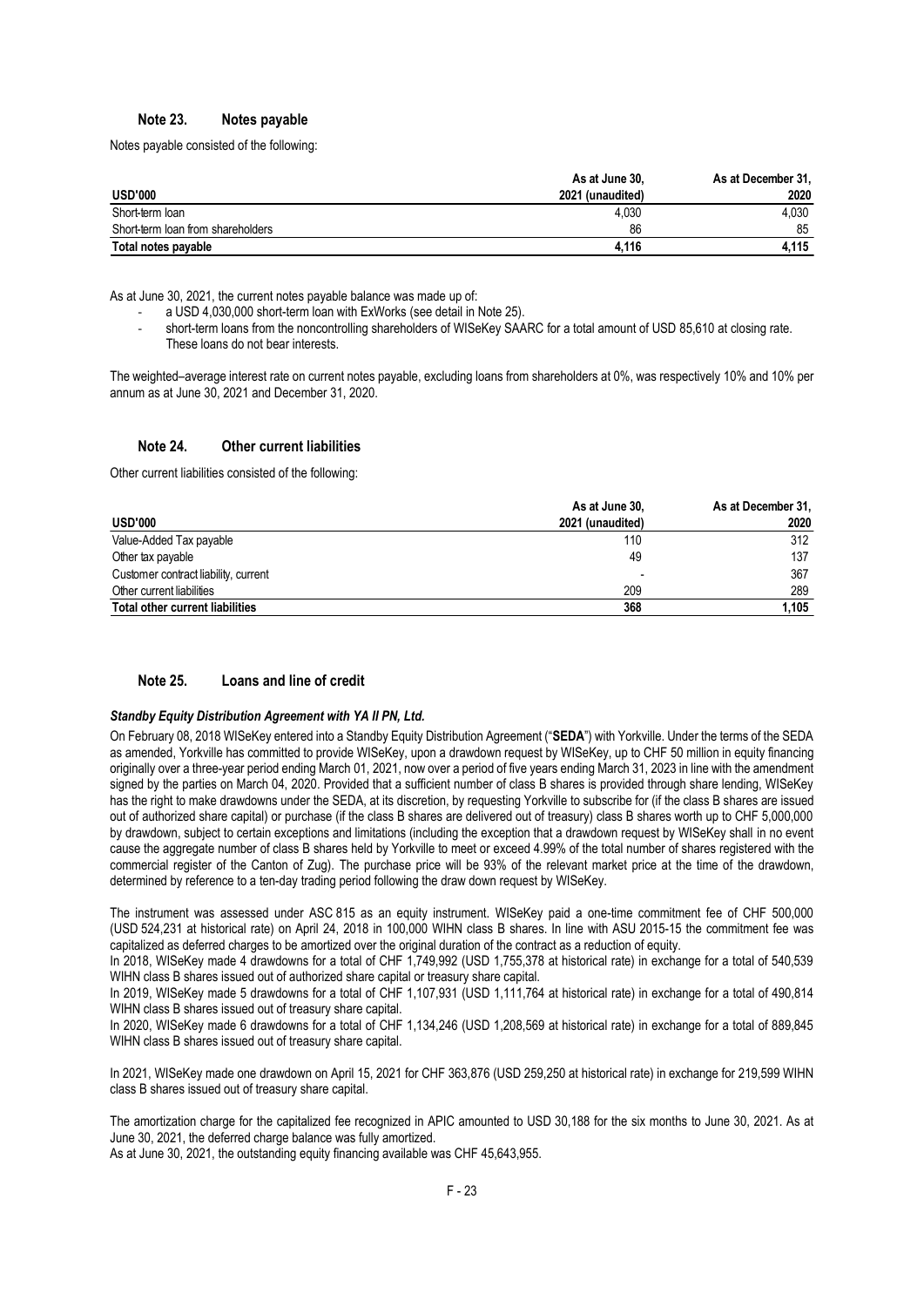#### *Facility Agreement with YA II PN, Ltd.*

On September 28, 2018, WISeKey entered into short-term Facility Agreement (the "**Yorkville Loan**") with Yorkville to borrow USD 3,500,000 repayable by May 01, 2019 in monthly cash instalments starting in November 2018. The loan bears an interest rate of 4% per annum payable monthly in arrears. A fee of USD 140,000 and debt issuance costs of USD 20,000 paid at inception.

The debt instrument was assessed as a term debt. A discount of USD 160,000 was recorded at inception and will be amortized using the effective interest method over the life of the debt.

The remaining loan balance at December 31, 2018 was USD 2,717,773 including unamortized debt discount of USD 57,007.

The discount amortization expense recorded for the period to December 31, 2018 was USD 102,993. In the period to December 31, 2018, WISeKey repaid USD 725,220 of the principal loan amount in cash.

On June 27, 2019, WISeKey entered into a Convertible Loan Agreement (the "**Yorkville Convertible Loan**") with Yorkville to borrow USD 3,500,000 repayable by August 01, 2020 in monthly instalments starting in August 01, 2019 either in cash or in WIHN class B Shares. The loan bears an interest rate of 6% per annum payable monthly in arrears. Total fees of USD 160,000 were paid at inception.

The conversion option into WIHN Class B shares is exercisable at the election of Yorkville and may be exercised at each monthly repayment date, covering any amount outstanding, be it principal and/or accrued interests. The initial exercise price is set at CHF 3.00 per WIHN class B Share but may be adjusted as a result of specific events so as to prevent any dilutive effect. The events triggering anti-dilution adjustments are: (a) increase of capital by means of capitalization of reserves, profits or premiums by distribution of WIHN Shares, or division or consolidation of WIHN Shares, (b) issue of WIHN shares or other securities by way of conferring subscription or purchase rights, (c) spinoffs and capital distributions other than dividends, and (d) dividends.

At the date of inception of the Yorkville Convertible Loan, on June 27, 2019, an unpaid balance of USD 500,000 remained on the Yorkville Loan. There was no unamortized debt discount on the Yorkville Loan as it was amortized in accordance with the planned repayment schedule, i.e. by May 01, 2019.

In line with ASC 470-50, we compared the present value of the new debt (the Yorkville Convertible Loan) to the present value of the old debt (the Yorkville Loan) using the net method and concluded that the difference was below the 10% threshold. Therefore the Yorkville Convertible Loan was analyzed as a debt modification and accounted for under ASC 470-50-40-14.

In line with ASU 2014-16, the convertible note was assessed as a hybrid instrument, being a debt instrument with an equity-linked component (the conversion option). Per ASC 815-10, the embedded conversion option met the definition of a derivative and was accounted for separately, thereby creating a debt discount.

The derivative liability component (the conversion option) was fair valued using a binomial lattice model, building in quoted market prices of WIHN class B shares, and inputs such as time value of money, volatility, and risk-free interest rates. It was valued at inception at USD 257,435, and was allocated between current and noncurrent on a prorata temporis basis according to the monthly repayment schedule. The derivative component will be revalued at fair value at each reporting date in line with ASC 815-15-30-1.

On the date of the agreement, WISeKey signed a warrant agreement granting Yorkville the option to acquire up to 500,000 WIHN class B shares at an exercise price of CHF 3.00, exercisable between June 27, 2019 and June 27, 2022. In order to prevent any dilutive effect, the exercise price may be adjusted as a result of the same specific events listed above as adjustments to the conversion price of the principal amount. In line with ASC 470-20-25-2, the proceeds from the convertible debt with a detachable warrant was allocated to the two elements based on the relative fair values of the debt instrument net of the warrant and the embedded conversion separated out on the one side, and the warrant at time of issuance on the other side. The warrant agreement was assessed as an equity instrument and was fair valued at grant for an amount of USD 373,574 using the Black-Scholes model and the market price of WIHN class B shares on the date of grant, June 27, 2019, of CH 2.35. The fair value of the debt was calculated using the discounted cash flow method as USD 3,635,638. Applying the relative fair value method per ASC 470-20-25-2, the recognition of the warrant agreement created a debt discount on the debt host in the amount of USD 326,126, and the credit entry was booked in APIC.

As a result of the above accounting entries, the total debt discount recorded at inception was USD 743,561, made up of USD 160,000 fees to Yorkville, USD 257,435 from the bifurcation of the embedded conversion option into derivative liabilities, and USD 326,126 from the recognition of the warrant agreement.

On March 04, 2020, WISeKey entered into the Second Yorkville Convertible Loan with Yorkville to borrow USD 4,000,000 repayable by April 30, 2021 in monthly instalments starting on March 30, 2020 either in cash or in WIHN class B Shares. The loan bears an interest rate of 6% per annum payable monthly in arrears. Total fees of USD 68,000 will be paid in monthly instalments over the life of the loan. The conversion option into newly issued or existing WIHN Class B shares is exercisable at the election of Yorkville and may be exercised at any time until all amounts have been repaid in full, covering any amount outstanding, be it principal and/or accrued interests. The initial exercise price is set at CHF 3.00 per WIHN class B Share but may be adjusted as a result of specific events so as to prevent any dilution effect. The events triggering anti-dilution adjustments are: (a) increase of capital by means of capitalization of reserves, profits or premiums by distribution of WIHN Shares, or division or consolidation of WIHN Shares, (b) issue of WIHN shares or other securities by way of conferring subscription or purchase rights, (c) spin-offs and capital distributions other than dividends, and (d) dividends.

At the date of inception of the Second Yorkville Convertible Loan on March 04, 2020, an unpaid balance of USD 2,300,000 and an unamortized debt discount of USD 104,469 remained on the Yorkville Convertible Loan.

Per ASC 470-50, we compared the present value of the new debt (the Second Yorkville Convertible Loan) to the present value of the old debt (the Yorkville Convertible Loan) using the net method and concluded that the difference was below the 10% threshold. Therefore, the Second Yorkville Convertible Loan was analyzed as a debt modification and accounted for under ASC 470-50-40-14.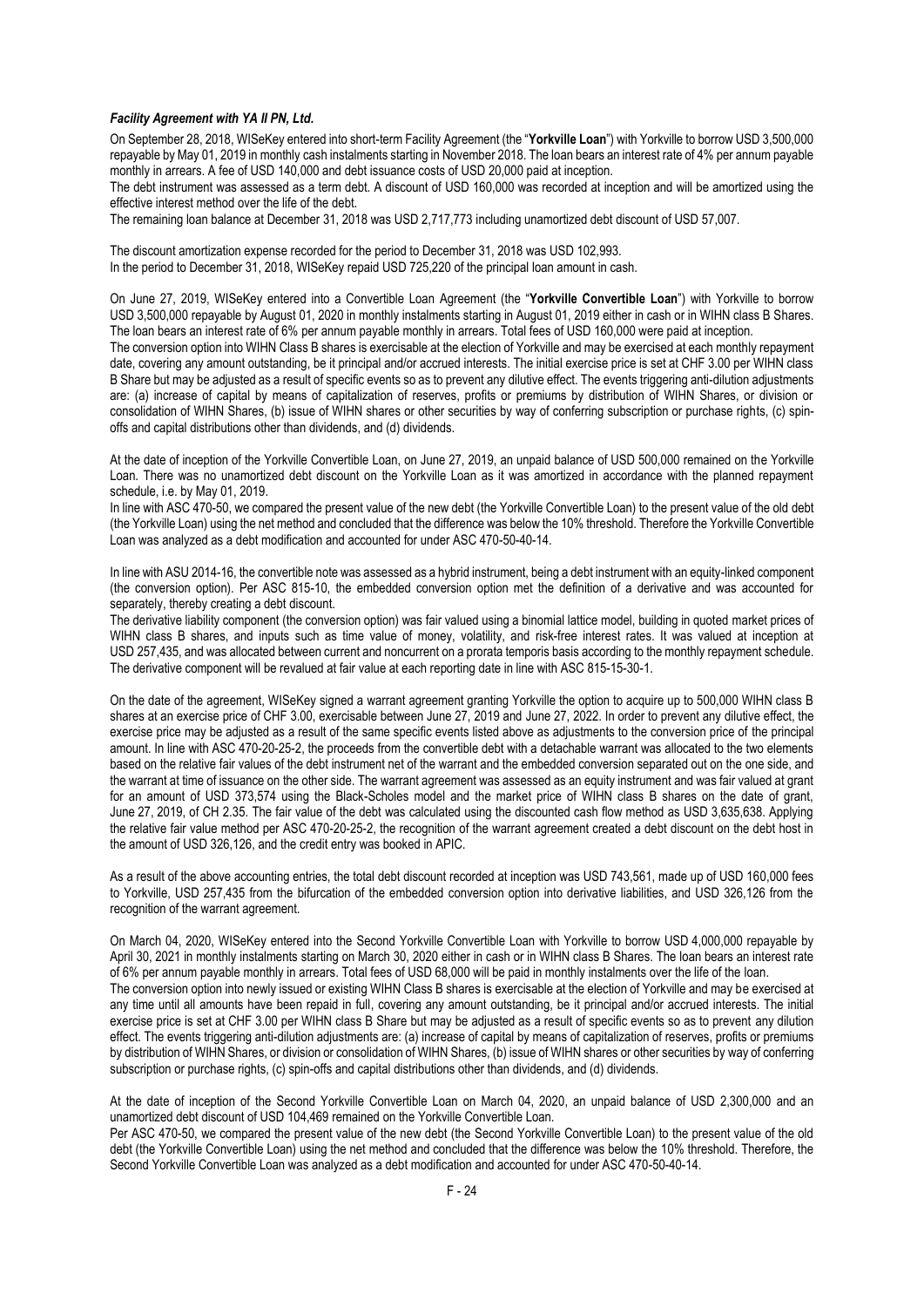In line with ASU 2014-16, the convertible note was assessed as a hybrid instrument, being a debt instrument with an equity-linked component (the conversion option). Per ASC 815-10, the embedded conversion option met the definition of a derivative and was accounted for separately, thereby creating a debt discount.

The derivative liability component (the conversion option) was fair valued using a binomial lattice model, building in quoted market prices of WIHN class B shares, and inputs such as time value of money, volatility, and risk-free interest rates. It was valued at inception at USD nil. The derivative component will be revalued at fair value at each reporting date in line with ASC 815-15-30-1 and will be allocated between current and noncurrent on a prorata temporis basis according to the monthly repayment schedule (see Note 6).

In 2020, WISeKey's repayments amounted to a total of USD 2,307,021.

In the six months to June 30, 2021, WISeKey repaid the full remaining balance of the loan of USD 1,692,979 and recorded in the income statement a net gain/loss on derivative of USD nil and a net debt discount amortization expense of USD 82,560. As at June 30, 2021, the outstanding balance of the loan, and the carrying balances of the loan, the unamortized debt discount and the derivative component measured at fair value were USD nil. No conversion rights were exercised in 2021.

#### *Credit Agreement with ExWorks Capital Fund I, L.P*

On April 04, 2019 WISeCoin AG ("**WISeCoin**"), an affiliate of the Company, signed a credit agreement with ExWorks Capital Fund I, L.P ("**ExWorks**"). Under this credit agreement, WISeCoin was granted a USD 4,000,000 term loan and may add up to USD 80,000 accrued interest to the loan principal, hence a maximum loan amount of USD 4,080,000. The loan bears an interest rate of 10% p.a. payable monthly in arrears. The maturity date of the arrangement is April 04, 2020 therefore all outstanding balances are classified as current liabilities in the balance sheet. ExWorks can elect to have part of or all of the principal loan amount and interests paid either in cash or in WISeCoin Security Tokens (the "**WCN Token**") as may be issued by WISeCoin from time to time. As at June 30, 2019, the conversion price is set at CHF 12.42 per WCN Token based on a non-legally binding term sheet.

Under the terms of the credit agreement, WISeCoin is required to not enter into agreements that would result in liens on property, assets or controlled subsidiaries, in indebtedness other than the exceptions listed in the credit agreement, in mergers, consolidations, organizational changes except with an affiliate, contingent and third party liabilities, any substantial change in the nature of its business, restricted payments, insider transactions, certain debt payments, certain agreements, negative pledge, asset transfer other than sale of assets in the ordinary course of business, or holding or acquiring shares and/or quotas in another person other than WISeCoin R&D. Furthermore, WISeCoin is required to maintain its existence, pay all taxes and other liabilities.

Borrowings under the line of credit are secured by first ranking security interests on all material assets and personal property of WISeCoin, and a pledge over the shares in WISeCoin representing 90% of the capital held by the Company. Under certain circumstances, additional security may be granted over the intellectual property rights of WISeCoin and WISeCoin R&D, and the shares held by WISeCoin in WISeCoin R&D.

Total debt issue costs of USD 160,000 were recorded as debt discount and amortized over the duration of the loan. As at December 31, 2020, the debt discount was fully amortized.

As at June 30, 2021, the loan had not been repaid and the outstanding borrowings were USD 4,030,000, meaning that the loan is past due under the terms of the credit agreement with ExWorks. The Company is currently in negotiation with ExWorks regarding a potential sale of its investment in Tarmin, a Company in which ExWorks is also a significant shareholder. It is the view of the management of the Company that the sale of the investment in Tarmin and the repayment of the credit agreement are codependent and therefore the loan will be repaid at such time as the investment is sold. ExWorks continues to charge interest on the loan at the rate of 10% p.a. and has not launched any formal recovery proceedings as of the date of this report.

#### *Credit Agreement with Long State Investment Limited*

On December 16, 2019, WISeKey entered into a Convertible Term Loan Facility Agreement (the **"LSI Convertible Facility"**) with Long State Investment Limited (**"LSI"**), a Hong Kong-based investment company, to borrow up to CHF 30 million. Under the terms of the LSI Convertible Facility, WISeKey will be able to drawdown individual term loans of up to CHF 500,000 or, if so agreed between the parties, up to CHF 2.5 million at an interest rate of 1.5% p.a., up to an aggregate amount of CHF 30 million over a commitment period of 24 months. LSI will have the right to convert a drawdown tranche into WIHN class B shares or, if so agreed among the parties and permitted by law, into American Depositary Shares (**"ADSs"**) representing WIHN class B shares, within a period of 21 SIX trading days after each individual drawdown at 95% of the higher of (i) the then prevailing market rate and (ii) the minimum conversion price of CHF 1.80. Any term loan not converted by LSI initially will automatically convert into WIHN class B shares, or ADSs, 20 SIX trading days before the expiration of the commitment period at the applicable conversion price. Under certain circumstances, interest payments may be "paid in kind" by capitalizing such interest and adding to it the aggregate principal balance of the loan outstanding.

Due to LSI's option to convert the loan in part at each drawdown before maturity, the LSI Convertible Facility was assessed as a debt instrument with an embedded put option. We assessed the put option under ASC 815 and concluded that it is clearly and closely related to its debt host and therefore did not require bifurcation. Per ASC 480-10-25, the LSI Convertible Facility will be accounted for as a liability measured at fair value using the discounted cash flow method for each term loan (corresponding to each drawdown).

Total debt issue costs amounting to CHF 56,757 in legal fees and expense allowance were paid by WISeKey in 2019 and 2020, and a commitment fee payable in 400,000 WIHN class B shares was settled on January 23, 2020 with a fair value of CHF 759,200 based on the market price of the WIHN shares at settlement. The debt issue costs and commitment fee will be recorded as a debt discount proportionately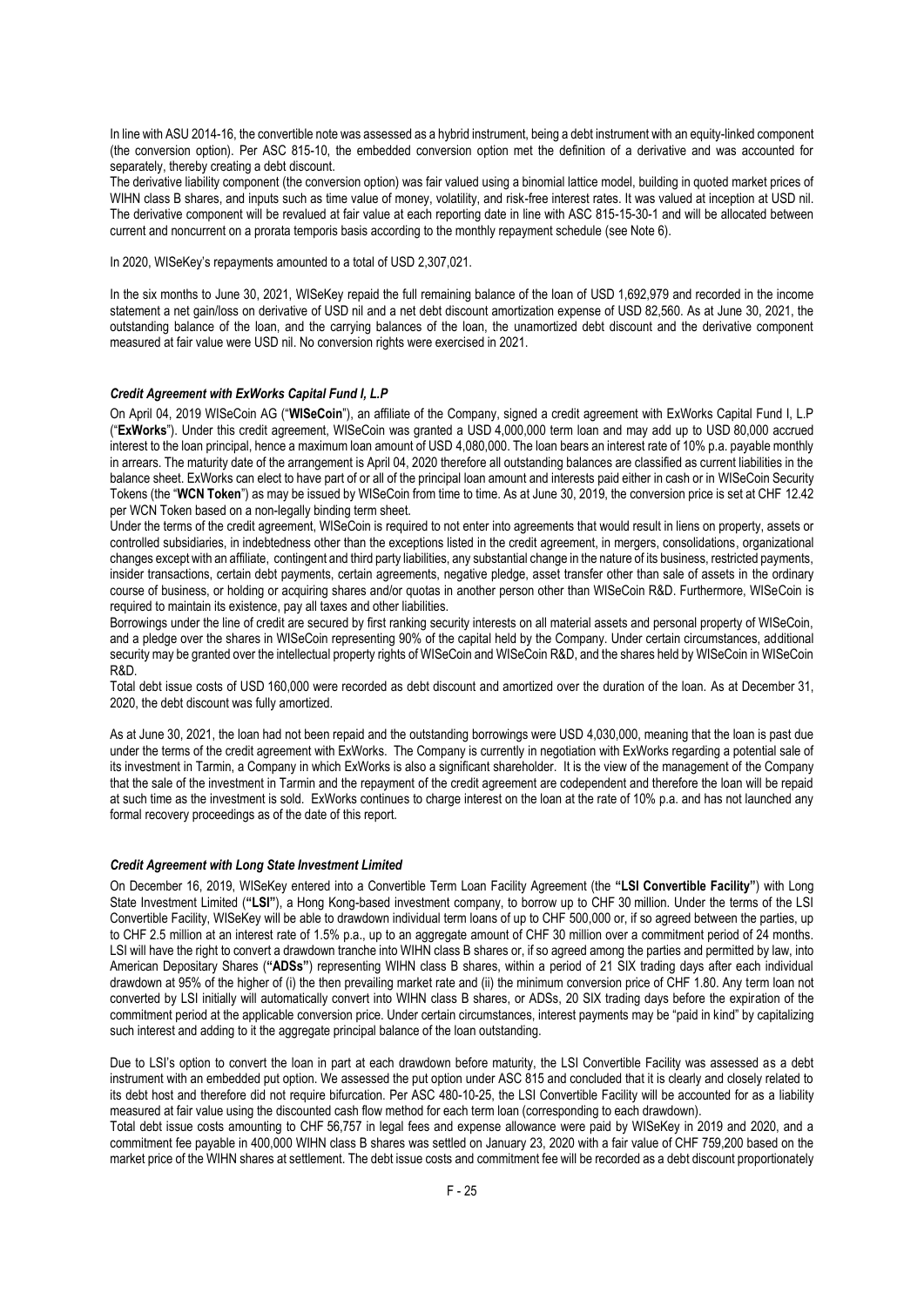to each drawdown. However, as at June 30, 2021, WISeKey had not yet drawn down on the LSI Convertible Facility, therefore, in application of ASC 340-10-S99-1, WISeKey accounted for the debt issue costs of CHF 56,757 and the commitment fee of CHF 759,200 as a deferred asset to be amortized on a straight-line basis over the access period of the LSI Convertible Facility.

In 2020 and 2021, WISeKey did not make any drawdowns under the LSI Convertible Facility.

The amortization charge for the capitalized costs and fee recognized in the income statement amounted to CHF 210,684 (USD 232,054) for the six months ended June 30, 2021, and the remaining deferred charge balance was CHF 161,789 (USD 174,871) which was all current. As at June 30, 2021, the outstanding LSI Convertible Facility available was CHF 30.0 million (USD 32.4 million).

## *Loan Agreements with UBS SA*

On March 26, 2020, two members of the Group entered into agreements to borrow funds under the Swiss Government supported COVID-19 Credit Facility (the "**Covid loans**") with UBS SA ("**UBS**"). Under the terms of the Agreement, UBS has lent such Group members a total of CHF 571,500. The loans are repayable in full by March 30, 2028, as amended, being the eighth anniversary of the date of deposit of the funds by UBS. Semi-annual repayments should start by March 31, 2022 and will be spread on a linear basis over the remaining term. The full repayment of the loans is permitted at any time. The interest rate is determined by Swiss COVID-19 Law and currently the Covid loans carry an interest rate of 0%. There were no fees or costs attributed to the Covid loans and as such there is no debt discount of debt premium associated with the loan facility.

Under the terms of the loans, the relevant companies are required to use the funds solely to cover the liquidity requirements of the Company. In particular, the Company cannot use the funds for the distribution of dividends and directors' fees as well as the repayment of capital contributions, the granting of active loans; refinancing of private or shareholder loans; the repayment of intra-group loans; or the transfer of guaranteed loans to a group company not having its registered office in Switzerland, whether directly or indirectly linked to applicant. The two members of the Group that obtained the loans met the requirements set for these loans.

During the six months to June 30, 2021, WISeKey repaid CHF 70,000 out of the loans. Therefore, as at June 30, 2021, the outstanding balance on the loans was CHF 501,500 (USD 542,050).

#### *Credit Agreement with Nice & Green SA*

On May 18, 2020, the Group entered into an Agreement for the Issuance and Subscription of Convertible Notes (the "**Nice & Green Facility**") with Nice & Green SA ("**Nice & Green**"), pursuant to which WISeKey has the right to draw down up to a maximum of CHF 10 million during a commitment period of 24 months commencing on May 20, 2020, in up to 25 tranches based upon 60% of the traded volume of the WIHN class B share on the SIX Swiss Stock Exchange over the 5 trading days preceding the subscription date. Each tranche is divided into 25 convertible notes that do not bear interest. Subject to a cash redemption right of WISeKey, the convertible notes are mandatorily convertible into WIHN class B shares within a period of 12 months from issuance (the "**Nice & Green Conversion Period**"). Conversion takes place upon request by Nice & Green during the Nice & Green Conversion Period, but in any case, no later than at the expiry of the Nice & Green Conversion Period, at a conversion price of 95% of the lowest daily volume-weighted average price of a WIHN class B share as traded on the SIX Swiss Exchange during the 10 trading days preceding the relevant conversion date.

Due to Nice & Green's option to convert the loan in part at any time before maturity, and as there is no limit on the number of shares to be delivered, the Nice & Green Facility was assessed as a share-settled debt instrument with an embedded put option. We assessed the put option under ASC 815 and concluded that it is clearly and closely related to its debt host and therefore did not require bifurcation. Per ASC 480-10-25, the Nice & Green Facility will be accounted for as a liability measured at cost for each term loan (corresponding to each drawdown).

Per the terms of the Nice & Green Facility, WISeKey pays to Nice & Green, in cash, a commitment fee of 5% of the amount of each subscription which will be recorded as a debt discount against each subscription (principal). Nice & Green also undertake to pay to WISeKey an incentive fee equal to 10% of the positive difference between the net capital gain and the net capital loss generated by Nice & Green on the sales of WIHN class B shares. The incentive fee income is recorded in the income statement in other non-operating income (see Note 32).

In 2020, WISeKey subscribed for a total of CHF 8,916,889 (USD 9,693,283 at historical rate) which was fully converted in the year 2020.

During the six months to June 30, 2021, the Group did not make any subscription under the Nice & Green Facility. Therefore, as at June 30, 2021 the outstanding Nice & Green Facility available was CHF 1,083,111 (USD 1,170,689) and there were no unconverted outstanding loan amounts.

#### *Convertible Loan with Crede CG III, Ltd*

On August 07, 2020, WISeKey entered into Convertible Loan Agreement (the "**Crede Convertible Loan**") with Crede CG III, Ltd ("**Crede**") for an amount of USD 5 million. The funds were made available on September 23, 2020. The loan bears a 5% p.a. interest rate, payable in arrears on a quarterly basis starting September 30, 2020, and is repayable in WIHN class B shares any time between September 23, 2020 and the maturity date of August 07, 2022, at Crede's election. Accrued interests are payable, at WISeKey's sole election, either in cash or in WIHN class B shares. The conversion price applicable to the prepayment of the principal amount or accrued interest is calculated as 92%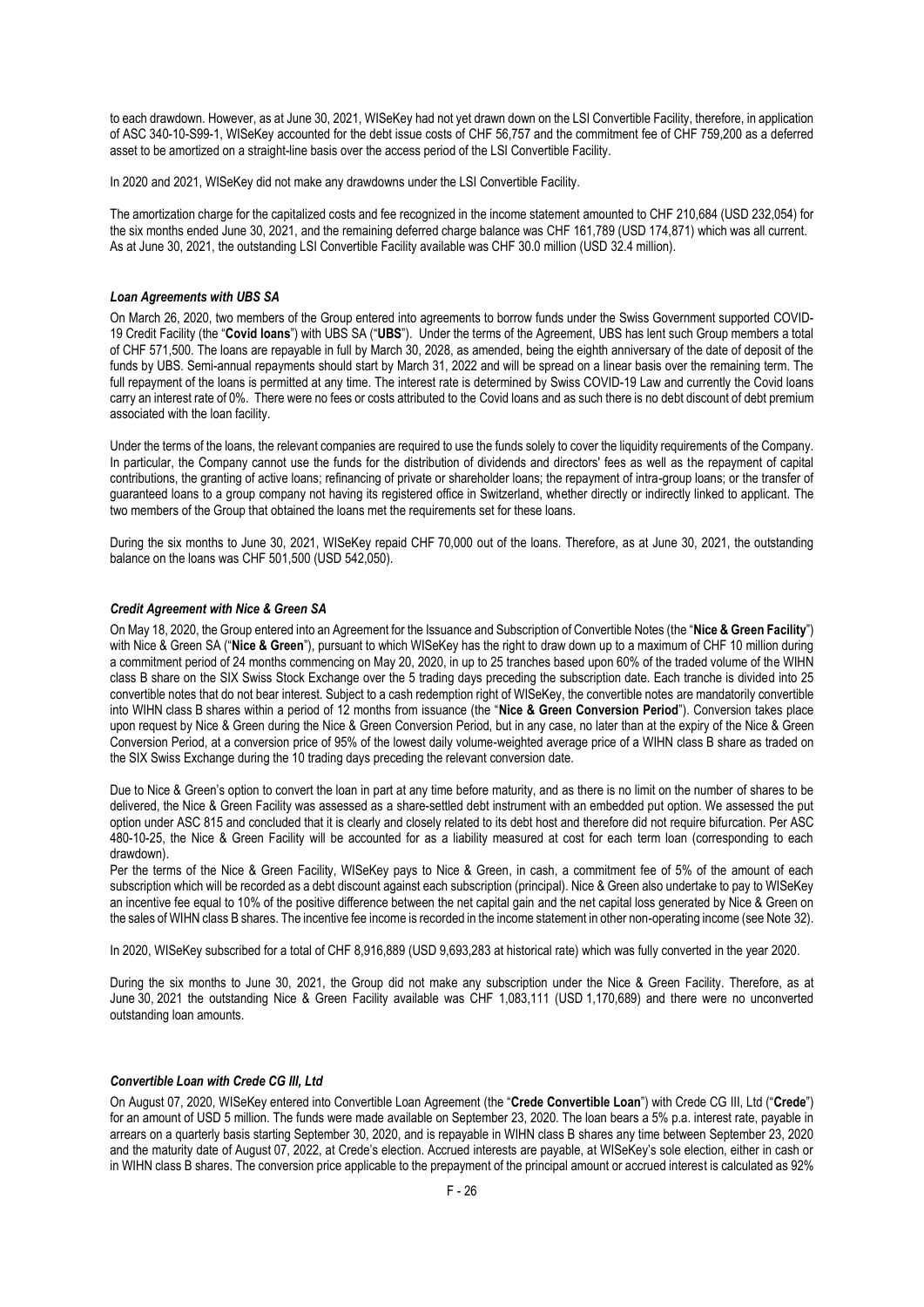of the lowest daily volume weighted average share prices quoted on the SIX Stock Exchange during the 10 trading days immediately preceding the relevant conversion date or interest payment date respectively, disregarding any day on which Crede (or its Affiliates or related party) has effected any trade, converted into USD at the exchange rate reported by Bloomberg at 9 a.m. Swiss time on the relevant conversion date or interest payment date.

Due to Crede's option to convert the loan in part or in full at any time before maturity, the Crede Convertible Loan was assessed as a sharesettled debt instrument with an embedded put option. Because the value that Crede will receive at settlement does not vary with the value of the shares, the settlement provision is not considered a conversion option. We assessed the put option under ASC 815 and concluded that it is clearly and closely related to its debt host and therefore did not require bifurcation. Per ASC 480-10-25, the Crede Convertible Loan was accounted for as a liability measured at fair value using the discounted cash flow method at inception.

On the date of the Crede Convertible Loan, WISeKey signed a warrant agreement granting Crede the option to acquire up to 1,675,885 WIHN class B shares at an exercise price set initially at CHF 1.65 but revised down to CHF 1.375 in an amendment signed by both parties on September 18, 2020, exercisable between September 24, 2020 and September 14, 2023. Per the warrant agreement's term, the date of grant under US GAAP is September 14, 2020 upon issuance of a Tax Ruling from the Swiss Federal Tax Administration and the Zug tax authority. In line with ASC 470-20-25-2, the proceeds from the convertible debt with a detachable warrant was allocated to the two elements based on the relative fair values of the debt instrument without the warrant and of the warrant at time of issuance. The warrant agreement was assessed as an equity instrument and was fair valued at grant at an amount of USD 866,046 using the Black-Scholes model and the market price of WIHN class B shares on the date of the amendment, September 18, 2020, of CHF 1.25. The fair value of the debt was calculated using the discounted cash flow method as USD 5,387,271. Applying the relative fair value method per ASC 470-20-25-2, the recognition of the warrant agreement created a debt discount on the debt host in the amount of USD 692,469, and the credit entry was booked in APIC.

In 2020, Crede issued two exercise notices under the Crede Convertible Loan, resulting in conversions for a total of 769,333 WIHN class B shares for a total conversion of USD 784,880.

In 2021, Crede issued two exercise notices under the Crede Convertible Loan, resulting in the following conversions:

- On January 4, 2021, for 1,000,000 WIHN class B shares delivered on January 6th, 2021 for a conversion of USD 1,038,627.
- On February 16, 2021, for 3,058,358 WIHN class B shares delivered on February 17th, 2021 for a conversion of USD 3,176,493.

The loan was fully converted with the last conversion on February 16, 2021. Therefore, there was no outstanding balance on this loan as at June 30, 2021.

For the 6 months to June 30, 2021, the Group recorded a net debt discount amortization expense in the income statement of USD 30,082.

## *Credit Agreement with GLOBAL TECH OPPORTUNITIES 8*

On December 08, 2020, WISeKey entered into an Agreement for the Issuance and Subscription of Convertible Notes (the "**GTO Facility**") with GLOBAL TECH OPPORTUNITIES 8 ("**GTO**"), pursuant to which GTO commits to grant a loan to WISeKey for up to a maximum amount of CHF 15.5 million divided into tranches of variable sizes, during a commitment period of 18 months ending June 09, 2022. The dates and amounts of the first 3 tranches were agreed in advance in the GTO Facility agreement; for the remaining facility, GTO has the right to request the subscription of 2 tranches, all other tranches are to be subscribed for by WISeKey during the commitment period, subject to certain conditions. Each tranche is divided into convertible notes of CHF 10,000 each that do not bear interest. Subject to a cash redemption right of WISeKey, the convertible notes are mandatorily convertible into WIHN class B shares within a period of 12 months from issuance (the "**GTO Conversion Period**"). Conversion takes place upon request by GTO during the GTO Conversion Period, but in any case no later than at the expiry of the GTO Conversion Period, at a conversion price of the higher of (i) CHF 0.05 and (ii) 97% of the average of the 5 lowest closing volume-weighted average price of a Class B Share as traded on the SIX Swiss Exchange during the 20 trading days preceding the relevant conversion date.

Due to GTO's option to convert the loan in part or in full at any time before maturity, the GTO Facility was assessed as a share-settled debt instrument with an embedded put option. Because the value that GTO will receive at settlement does not vary with the value of the shares, the settlement provision is not considered a conversion option. We assessed the put option under ASC 815 and concluded that it is clearly and closely related to its debt host and therefore did not require bifurcation. Per ASC 480-10-25, the GTO Facility was accounted for as a liability measured at fair value using the discounted cash flow method at inception.

Debt issue costs made up of legal expenses of commitment fee of CHF 697,500, representing 4.5% of the maximum GTO Facility, were due to GTO at inception, payable throughout the commitment period but no later than June 08, 2022. These were paid in variable amounts at each subscription and fully settled as at June 30, 2021. At inception on December 08, 2020, in application of ASC 340-10-S99-1, WISeKey accounted for the debt issue costs of and the commitment fee of CHF 697,500 as a deferred asset to be amortized on a straight-line basis over the commitment period (access period) of the GTO Facility. Upon subscription of each tranche, the debt issue costs and commitment fee are recorded as a debt discount proportionately to each tranche amount.

Additionally, per the terms of the GTO Facility, upon each tranche subscription, WISeKey will grant GTO the option to acquire WIHN class B shares at an exercise price of the higher of (a) 120% of the 5-trading day VWAP of the WIHN class B shares on the SIX Swiss Stock Exchange over the 5 trading days immediately preceding the relevant subscription request and (b) CHF 1.50 (the "**GTO Warrant Exercise Price**"). The number of warrants granted at each tranche subscription is calculated as 15% of the principal amount of each Tranche divided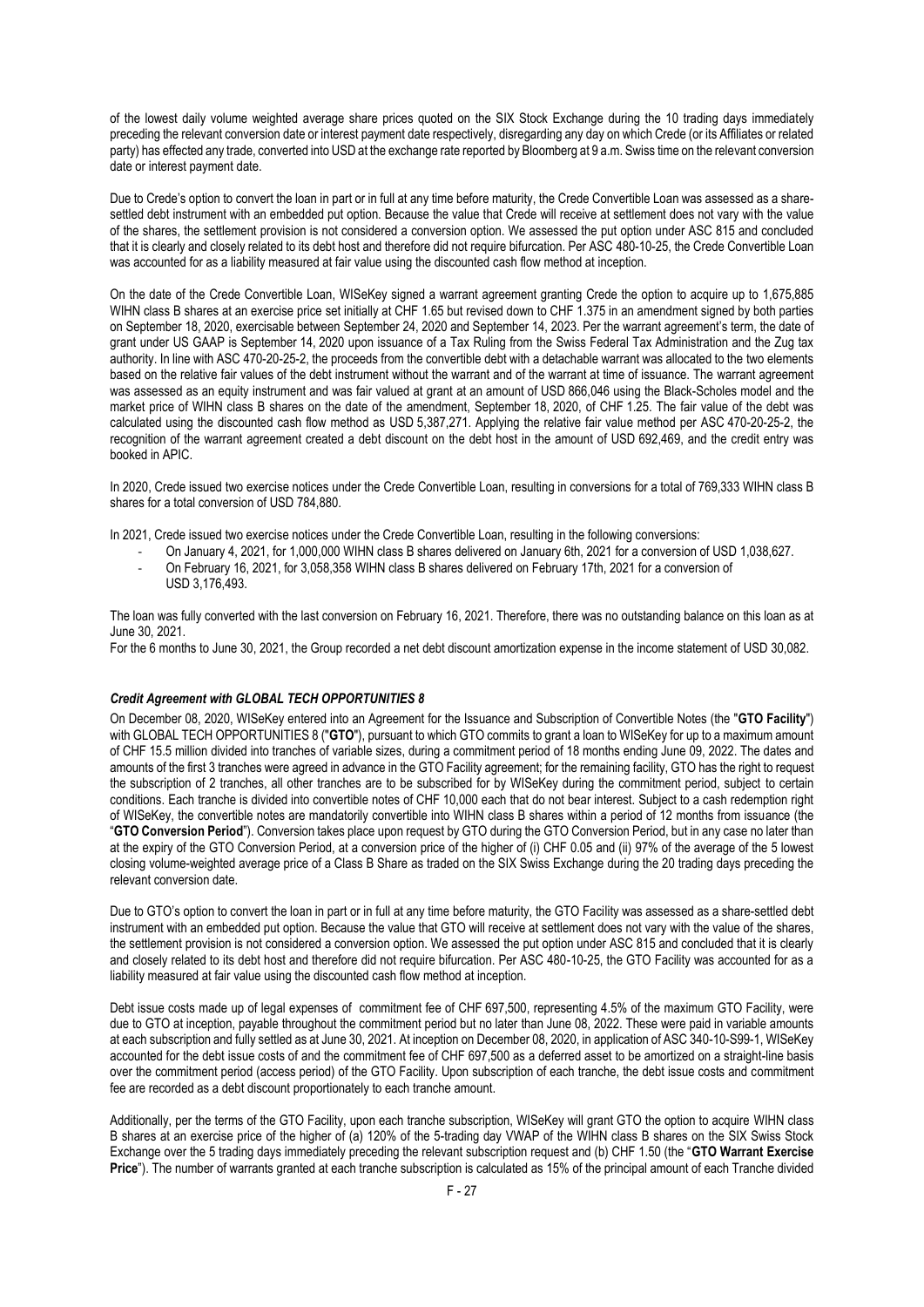by the GTO Warrant Exercise Price. Each warrant agreement has a 5-year exercise period starting on the relevant subscription date. In line with ASC 470-20-25-2, for each subscription, the proceeds from the convertible notes with a detachable warrant were allocated to the two elements based on the relative fair values of the debt instrument without the warrant and of the warrant at time of issuance. When assessed as an equity instrument, the warrant agreement is fair valued at grant using the Black-Scholes model and the market price of WIHN class B shares on the date of the subscription. The fair value of the debt is calculated using the discounted cash flow method.

In 2020, WISeKey subscribed for a total of CHF 4,660,000 (USD 5,240,772 at historical rate) and GTO converted a total amount of CHF 750,000 (USD 845,115 at historical rate).

During the six months ended June 30, 2021, the Group made a total of four subscriptions for a total of CHF 10,840,000 (USD 11,872,396 at historical rate) under the terms of the GTO Facility. Per the terms of the GTO Facility, WISeKey issued GTO with 458,332 warrants on WIHN class B shares at an exercise price of CHF 1.584, 102,599 warrants at an exercise price of CHF 2.193, 187,188 warrants at an exercise price of CHF 2.40, and 105,042 warrants at an exercise price of CHF 2.142. The warrant agreements were all assessed as equity instruments and were fair valued at grant at an aggregate amount of CHF 924,956 (USD 1,011,033) using the Black-Scholes model and the market price of WIHN class B shares on the date of grant. For each subscription, the fair value of the debt was calculated using the discounted cash flow method then, applying the relative fair value method per ASC 470-20-25-2, the recognition of the warrant agreement created a debt discount on the debt host and the credit entry was booked in APIC. The cumulated fair value of the debt for the four subscriptions was CHF 10,452,997 (USD 11,448,534), with a cumulated debt discount of CHF 886,538 (USD 970,929).

During the six months ended June 30, 2021, GTO issued a total of twenty-two conversion notices amounting to CHF 14,690,000 (USD 16,122,226 at historical rates), resulting in the delivery of a total of 13,279,108 WIHN class B shares.

During the six months ended June 30, 2021, a debt discount charge of CHF 23,204 (USD 25,558) and deferred charges in the amount of CHF 70,604 (USD 77,767) were amortized to the income statement, and unamortized debt discounts totaling CHF 1,630,769 (USD 1,796,183) were booked to APIC on conversions as per ASC 470-02-40-4.

As at June 30, 2021, the outstanding GTO Facility available was CHF nil. Convertible notes in an aggregate amount of CHF60,000 (USD 64,851) remained unconverted and the unamortized debt discount balance was CHF 4,310 (USD 4,658), hence a carrying value of CHF 55,690 (USD 60,193) as at June 30, 2021. The deferred charge balance was CHF nil.

#### *Credit Agreement with L1 Capital Global Opportunities Master Fund*

On June 29,2021, WISeKey entered into an Agreement for the Issuance and Subscription of Convertible Notes (the "**L1 Facility**") with L1 Capital Global Opportunities Master Fund ("**L1**"), pursuant to which L1 commits to grant a loan to WISeKey for up to a maximum amount of USD 22 million divided into tranches of variable sizes, during a commitment period of 24 months ending June 28, 2023. The initial tranche was agreed in the L1 Facility agreement as USD 11 million to be funded on June 29, 2021 (the "Initial Tranche"). For the remaining facility, WISeKey has the right to request L1 to subscribe for four additional note tranches of USD 2,750,000 each or any other amount agreed between the parties, at the date and time determined by WISeKey during the commitment period, subject to certain conditions. Each tranche is divided into convertible notes of USD 100,000 each that bear interest of 6% per annum. Subject to a cash redemption right of WISeKey, the convertible notes are mandatorily convertible into WIHN class B shares within a period of 24 months from issuance (the "L1 Conversion Period"). Conversion takes place upon request by L1 during the L1 Conversion Period, but in any case no later than at the expiry of the L1 Conversion Period. Each calendar month, L1 can request conversion of up to 12.5% of the principal amount of all issued tranches at a conversion price of 95% of the lowest daily volume-weighted average price of a Class B Share as traded on the SIX Swiss Exchange during the 5 trading days preceding the relevant conversion date. Should L1 wish to convert more than 12.5% of the principal amount of all issued tranches in a calendar month, the conversion price for the additional converted amounts is set at the higher of (i) the Fixed Conversion price applicable to relevant tranche, and (ii) 95% of the lowest daily volume-weighted average price of a Class B Share as traded on the SIX Swiss Exchange during the 5 trading days preceding the relevant conversion date.

Due to L1's option to convert the loan in part or in full at any time before maturity, the L1 Facility was assessed as a share-settled debt instrument with an embedded put option. In line with ASC 480-10-55-43 and ASC 480-10-55-44, because the value that L1 will predominantly receive at settlement does not vary with the value of the shares, the settlement provision is not considered a conversion option. We assessed the put option under ASC 815 and concluded that it is clearly and closely related to its debt host and therefore did not require bifurcation. Per ASC 480-10-25, the L1 Facility was accounted for as a liability measured at fair value using the discounted cash flow method at inception.

Debt issue costs made up of legal expenses of USD 36,745, a commission of USD 802,500 to the placement agent, a fee of USD 220,000 to L1 representing 2% of the principal value of the initial tranche, and a subscription fee of USD 220,000 to L1 representing 2% of the principal value of the initial tranche payable in WIHN class B shares were due upon issuance of the Initial Tranche and recorded as a debt discount against the Initial Tranche principal amount. The subscription fee was paid in 145,953 WIHN class B shares and was fair valued at CHF 183,901 (USD 200,871) based on the market value of the shares at issuance. Upon subscription of each subsequent tranche, debt issue costs corresponding to the fair value of the L1 subscription fee payable in WIHN class B shares representing 2% of the principal value of the subscribed funds and an L1 fee representing 2% of the principal value of the subscribed funds will be recorded as a debt discount against each tranche.

Additionally, per the terms of the L1 Facility, upon each tranche subscription, WISeKey will grant L1 the option to acquire WIHN class B shares at an exercise price of the higher of (a) 1.5 times the 5-trading day volume-weighted average price of the WIHN class B shares on the SIX Swiss Stock Exchange immediately preceding the tranche closing date and (b) CHF 5.00 (the "L1 Warrant Exercise Price"). The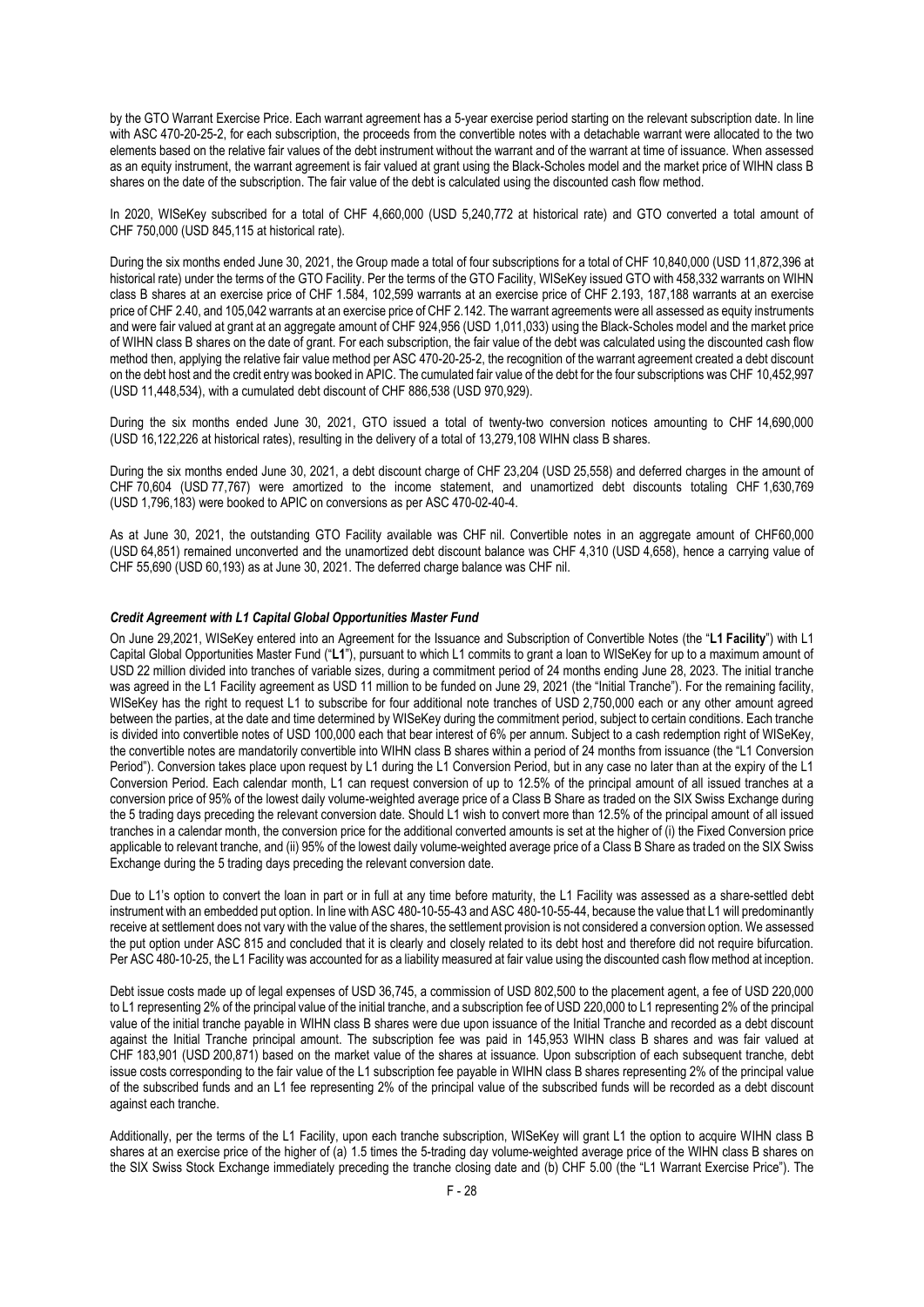number of warrants granted at each tranche subscription is calculated as 25% of the principal amount of each tranche divided by the volumeweighted average price of the trading day immediately preceding the tranche closing date. Each warrant agreement has a 3-year exercise period starting on the relevant subscription date. In line with ASC 470-20-25-2, for each subscription, the proceeds from the convertible notes with a detachable warrant were allocated to the two elements based on the relative fair values of the debt instrument without the warrant and of the warrant at time of issuance. When assessed as an equity instrument, the warrant agreement is fair valued at grant using the Black-Scholes model and the market price of WIHN class B shares on the date of the subscription. The fair value of the debt is calculated using the discounted cash flow method.

During the 6 months to June 30, 2021, the initial tranche for convertibles notes in the amount of USD 11 million was issued on June 29, 2021. In line with the terms of the L1 Facility, WISeKey issued L1 with 1,817,077 warrants on WIHN class B shares at an exercise price of CHF 5.00. The warrant agreement was assessed as an equity instrument and was fair valued at grant at an amount of USD 296,208 using the Black-Scholes model and the market price of WIHN class B shares on the date of grant of CHF 1.39. The fair value of the debt was calculated using the discounted cash flow method as USD 11,354,678. Applying the relative fair value method per ASC 470-20-25-2, the recognition of the warrant agreement created a debt discount on the debt host in the amount of USD 279,660, and the credit entry was booked in APIC.

During the 6 months to June 30, 2021, L1 did not issue any conversion notice. A debt discount charge of USD 3,673 was amortized to the income statement.

As at June 30, 2021, the outstanding L1 Facility available was USD 11 million. Convertible notes in an aggregate amount of USD 11 million remained unconverted and the unamortized debt discount balance was USD 1,514,767, hence a carrying value of USD 9,485,233 as at June 30, 2021.

#### *Credit Agreement with Anson Investments Master Fund LP*

On June 29,2021, WISeKey entered into an Agreement for the Issuance and Subscription of Convertible Notes (the "**Anson Facility**") with with Anson Investments Master Fund LP ("**Anson**"), pursuant to which Anson commits to grant a loan to WISeKey for up to a maximum amount of USD 22 million divided into tranches of variable sizes, during a commitment period of 24 months ending June 28, 2023. The initial tranche was agreed in the Anson Facility agreement as USD 11 million to be funded on June 29, 2021 (the "Initial Tranche"). For the remaining facility, WISeKey has the right to request Anson to subscribe for four additional note tranches of USD 2,750,000 each or any other amount agreed between the parties, at the date and time determined by WISeKey during the commitment period, subject to certain conditions. Each tranche is divided into convertible notes of USD 100,000 each that bear interest of 6% per annum. Subject to a cash redemption right of WISeKey, the convertible notes are mandatorily convertible into WIHN class B shares within a period of 24 months from issuance (the "Anson Conversion Period"). Conversion takes place upon request by Anson during the Anson Conversion Period, but in any case no later than at the expiry of the Anson Conversion Period. Each calendar month, Anson can request conversion of up to 12.5% of the principal amount of all issued tranches at a conversion price of 95% of the lowest daily volume-weighted average price of a Class B Share as traded on the SIX Swiss Exchange during the 5 trading days preceding the relevant conversion date. Should Anson wish to convert more than 12.5% of the principal amount of all issued tranches in a calendar month, the conversion price for the additional converted amounts is set at the higher of (i) the Fixed Conversion price applicable to relevant tranche, and (ii) 95% of the lowest daily volume-weighted average price of a Class B Share as traded on the SIX Swiss Exchange during the 5 trading days preceding the relevant conversion date.

Due to Anson's option to convert the loan in part or in full at any time before maturity, the Anson Facility was assessed as a share-settled debt instrument with an embedded put option. In line with ASC 480-10-55-43 and ASC 480-10-55-44, because the value that Anson will predominantly receive at settlement does not vary with the value of the shares, the settlement provision is not considered a conversion option. We assessed the put option under ASC 815 and concluded that it is clearly and closely related to its debt host and therefore did not require bifurcation. Per ASC 480-10-25, the Anson Facility was accounted for as a liability measured at fair value using the discounted cash flow method at inception.

Debt issue costs made up of legal expenses of USD 4,197, a commission of USD 802,500 to the placement agent, a fee of USD 220,000 to Anson representing 2% of the principal value of the initial tranche, and a subscription fee of USD 220,000 to Anson representing 2% of the principal value of the initial tranche payable in WIHN class B shares were due upon issuance of the Initial Tranche and recorded as a debt discount against the Initial Tranche principal amount. The subscription fee was paid in 145,953 WIHN class B shares and was fair valued at CHF 183,901 (USD 200,871) based on the market value of the shares at issuance. Upon subscription of each subsequent tranche, debt issue costs corresponding to the fair value of the Anson subscription fee payable in WIHN class B shares representing 2% of the principal value of the subscribed funds and an Anson fee representing 2% of the principal value of the subscribed funds will be recorded as a debt discount against each tranche.

Additionally, per the terms of the Anson Facility, upon each tranche subscription, WISeKey will grant Anson the option to acquire WIHN class B shares at an exercise price of the higher of (a) 1.5 times the 5-trading day volume-weighted average price of the WIHN class B shares on the SIX Swiss Stock Exchange immediately preceding the tranche closing date and (b) CHF 5.00 (the "Anson Warrant Exercise Price"). The number of warrants granted at each tranche subscription is calculated as 25% of the principal amount of each tranche divided by the volumeweighted average price of the trading day immediately preceding the tranche closing date. Each warrant agreement has a 3-year exercise period starting on the relevant subscription date. In line with ASC 470-20-25-2, for each subscription, the proceeds from the convertible notes with a detachable warrant were allocated to the two elements based on the relative fair values of the debt instrument without the warrant and of the warrant at time of issuance. When assessed as an equity instrument, the warrant agreement is fair valued at grant using the Black-Scholes model and the market price of WIHN class B shares on the date of the subscription. The fair value of the debt is calculated using the discounted cash flow method.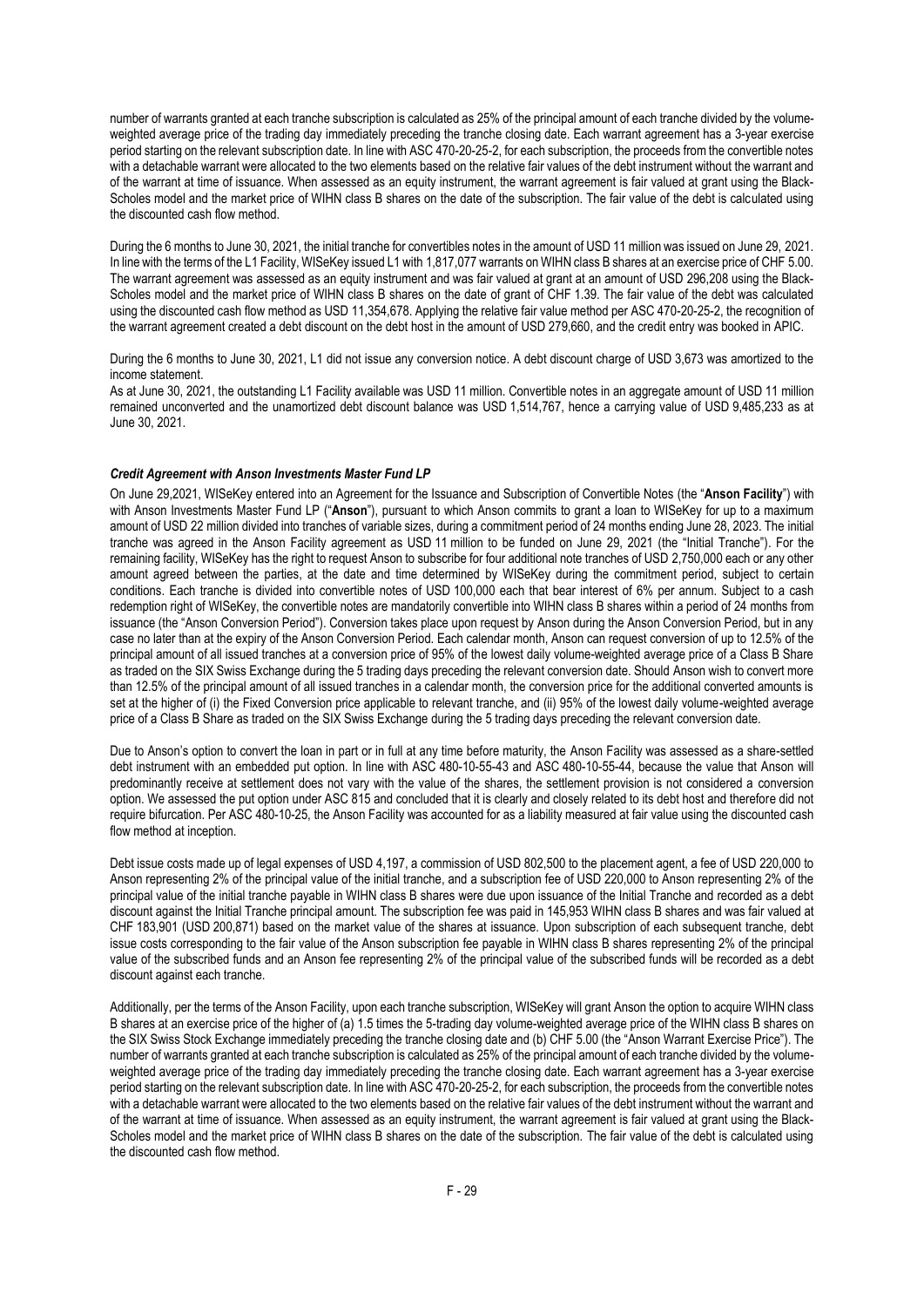During the 6 months to June 30, 2021, the initial tranche for convertibles notes in the amount of USD 11 million was issued on June 29, 2021. In line with the terms of the Anson Facility, WISeKey issued Anson with 1,817,077 warrants on WIHN class B shares at an exercise price of CHF 5.00. The warrant agreement was assessed as an equity instrument and was fair valued at grant at an amount of USD 296,208 using the Black-Scholes model and the market price of WIHN class B shares on the date of grant of CHF 1.39. The fair value of the debt was calculated using the discounted cash flow method as USD 11,354,678. Applying the relative fair value method per ASC 470-20-25-2, the recognition of the warrant agreement created a debt discount on the debt host in the amount of USD 279,660, and the credit entry was booked in APIC.

During the 6 months to June 30, 2021, Anson did not issue any conversion notice. A debt discount charge of USD 3,604 was amortized to the income statement.

As at June 30, 2021, the outstanding Anson Facility available was USD 11 million. Convertible notes in an aggregate amount of USD 11 million remained unconverted and the unamortized debt discount balance was USD 1,483,115, hence a carrying value of USD 9,516,885 as at June 30, 2021.

## **Note 26. Indebtedness to related parties, noncurrent**

On May 27, 2020, Aquilon Invest GmbH entered into a loan agreement with arago GmbH for an amount of EUR 1,918,047.09. Aquilon Invest GmbH, a company wholly-owned by the Managing Director of arago GmbH, Hans- Christian Boos, is a minority shareholder of arago GmbH. The loan carries an interest rate of 6% per annum payable annually in arrears. The loan matures on May 26, 2025 but arago GmbH may repay it in part or in full at any time before maturity. As at June 30. 2021, the balance of the loan and accrued interests due by arago GmbH to Hans-Christian Boos as ultimate beneficiary was EUR 2,047,485 (USD 2,426,562).

## **Note 27. Employee benefit plans**

#### *Defined benefit post-retirement plan*

The Group maintains three pension plans: one maintained by WISeKey SA and one by WISeKey International Holding Ltd, both covering its employees in Switzerland, as well as one maintained by WISeKey Semiconductors SAS covering WISeKey's French employees.

All plans are considered defined benefit plans and accounted for in accordance with ASC 715 Compensation – Retirement Benefits. This model allocates pension costs over the service period of employees in the plan. The underlying principle is that employees render services ratably over this period, and therefore, the income statement effects of pensions should follow a similar pattern. ASC 715 requires recognition of the funded status or difference between the fair value of plan assets and the projected benefit obligations of the pension plan on the balance sheet, with a corresponding adjustment recorded in the net loss. If the projected benefit obligation exceeds the fair value of the plan assets, then that difference or unfunded status represents the pension liability.

The Group records net service cost as an operating expense and other components of defined benefit plans as a non-operating expense in the statement of comprehensive loss.

The liabilities and annual income or expense of the pension plan are determined using methodologies that involve several actuarial assumptions, the most significant of which are the discount rate and the long-term rate of asset return (based on the market-related value of assets). The fair value of plan assets is determined based on prevailing market prices.

The defined benefit pension plan maintained by WISeKey Semiconductors SAS, and their obligations to employees in terms of retirement benefits, is limited to a lump sum payment based on remuneration and length of service, determined for each employee. The plan is not funded.

The pension liability calculated as at June 30, 2021, is based on annual personnel costs and assumptions from December 31, 2020.

The expected future cash flows to be paid by the Group for employer contribution for the year ended December 31, 2021 are USD 248,000.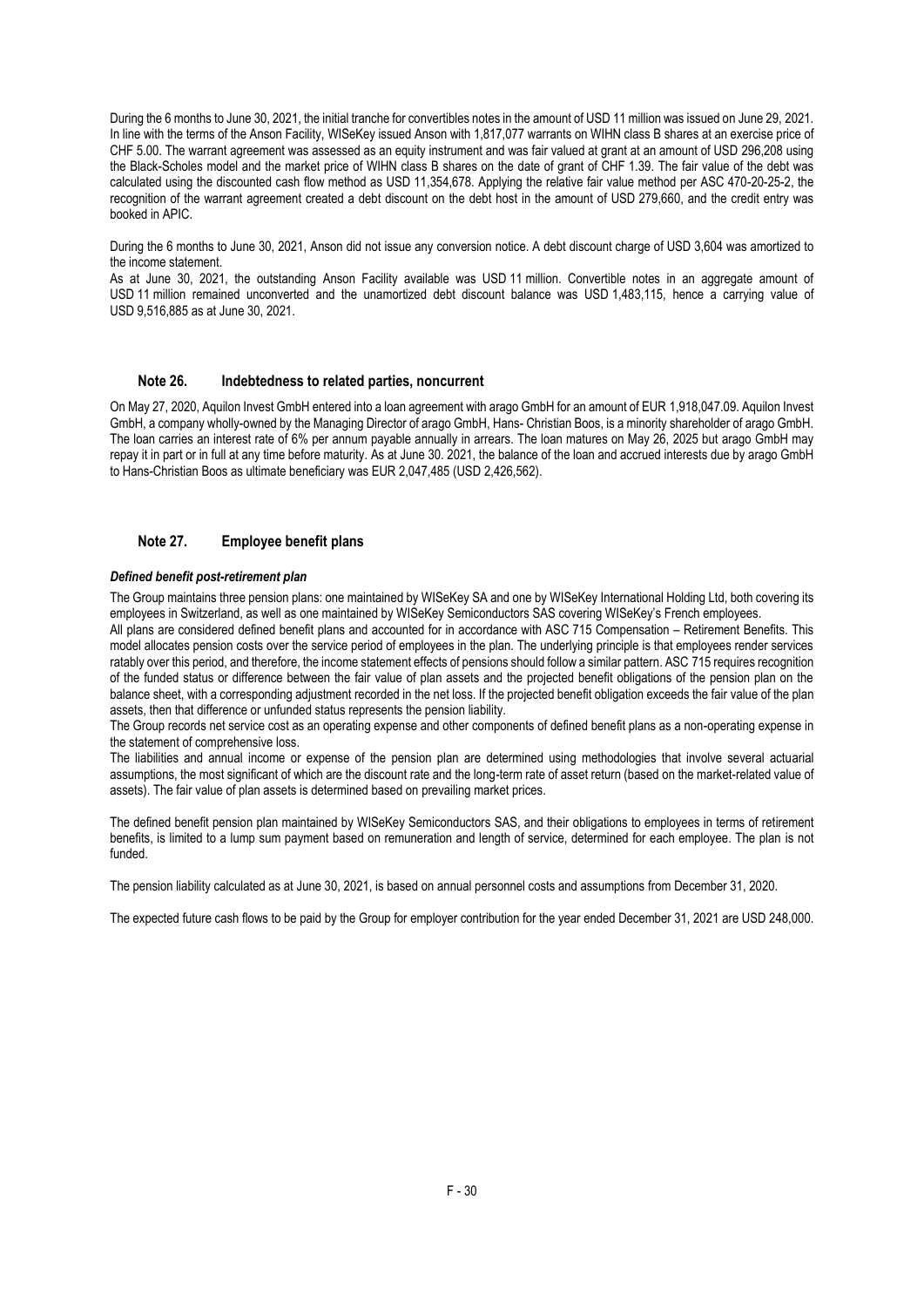| <b>Movement in Funded Status</b>            | 6 months ended June 30, |       |  |
|---------------------------------------------|-------------------------|-------|--|
| <b>USD'000</b>                              | 2021                    | 2020  |  |
| Net Service cost                            | 136                     | 206   |  |
| Interest cost/(credit)                      | 16                      | 24    |  |
| Expected return on Assets                   | (100)                   |       |  |
| Amortization on Net (gain)/loss             | 135                     | 123   |  |
| Amortization on Prior service cost/(credit) | 6                       | 30    |  |
| CTA                                         | 8                       |       |  |
| Total Net Periodic Benefit Cost/(credit)    | 201                     | 383   |  |
| Employ er contributions paid in the period  | (124)                   | (173) |  |
| <b>Total Cashflow</b>                       | (124)                   | (173) |  |

All of the assets are held under the collective contract by the plan's re-insurer company and are invested in a mix of Swiss and International bond and equity securities.

#### **Note 28. Commitments and contingencies**

## *Lease commitments*

The future payments due under leases are shown in Note 18.

#### *Guarantees*

Our software and hardware product sales agreements generally include certain provisions for indemnifying customers against liabilities if our products infringe a third party's intellectual property rights. Certain of our product sales agreements also include provisions indemnifying customers against liabilities in the event we breach confidentiality or service level requirements. It is not possible to determine the maximum potential amount under these indemnification agreements due to our lack of history of prior indemnification claims and the unique facts and circumstances involved in each particular agreement. To date, we have not incurred any costs as a result of such indemnifications and have not accrued any liabilities related to such obligations in our consolidated financial statements.

## **Note 29. Stockholders' equity**

| <b>WISeKey International Holding Ltd</b><br>As at June 30, 2021 |                | As at December 31, 2020 |                |                |
|-----------------------------------------------------------------|----------------|-------------------------|----------------|----------------|
| <b>Share Capital</b>                                            | Class A Shares | Class B Shares          | Class A Shares | Class B Shares |
| Par value per share (in CHF)                                    | 0.01           | 0.05                    | 0.01           | 0.05           |
| Share capital (in USD)                                          | 400,186        | 3,860,858               | 400,186        | 2,490,403      |
| Per Articles of association and Swiss capital categories        |                |                         |                |                |
| Authorized Capital - Total number of authorized shares          |                | 33.869.207              |                | 7,808,906      |
| Conditional Share Capital - Total number of conditional shares  | 12,000,000     | 31,469,207              |                | 7,804,030      |
| Total number of fully paid-in shares                            | 40,021,988     | 72,720,054              | 40,021,988     | 47,622,689     |
| Per US GAAP                                                     |                |                         |                |                |
| Total number of authorized shares                               | 40,021,988     | 138,058,468             | 40,021,988     | 63,234,625     |
| Total number of fully paid-in issued shares                     | 40,021,988     | 72,720,054              | 40,021,988     | 47,622,689     |
| Total number of fully paid-in outstanding shares                | 40,021,988     | 60.786.682              | 40,021,988     | 42,839,554     |
| Par value per share (in CHF)                                    | 0.01           | 0.05                    | 0.01           | 0.05           |
| Share capital (in USD)                                          | 400,186        | 3.860.858               | 400,186        | 2,490,403      |
| Total share capital (in USD)                                    | 4,261,044      |                         | 2,890,589      |                |
| <b>Treasury Share Capital</b>                                   |                |                         |                |                |
| Total number of fully paid-in shares held as treasury shares    |                | 11,933,372              |                | 4,783,135      |
| Treasury share capital (in USD)                                 |                | 644,402                 |                | 505,154        |
| Total treasury share capital (in USD)                           |                | 644,402                 | ٠              | 505,154        |

Note: unregistered conversion of conditional capital NOT deducted from total number of conditional shares, i.e. as if the issue had not taken place.

In the six months ended June 30, 2021, WISeKey purchased a total of 12,986,037 treasury shares at an average purchase price of USD 0.06 per share, and sold a total of 5,835,800 treasury shares at an average sale price of USD 1.17 per share.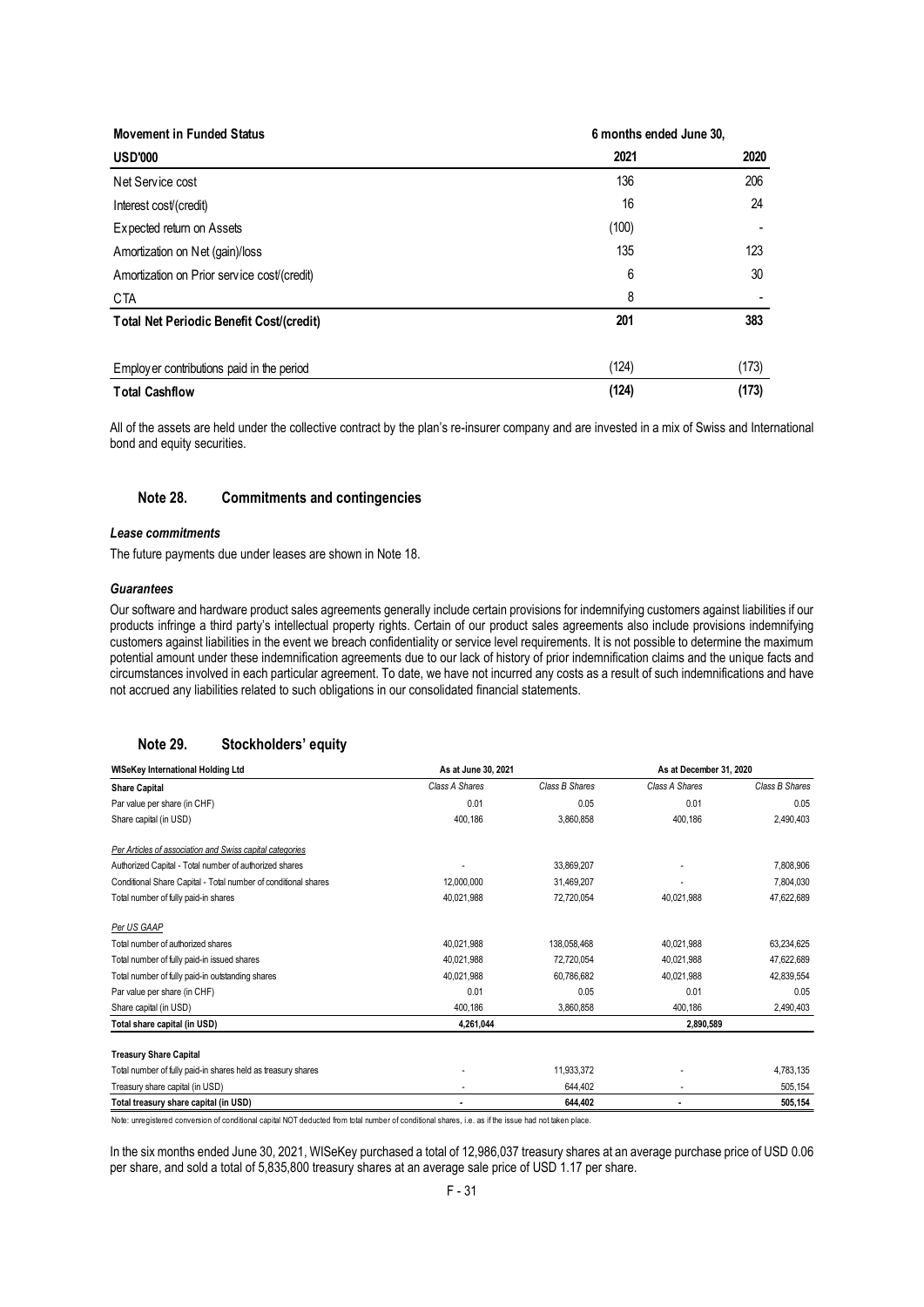In 2020, WISeKey purchased a total of 8,458,273 treasury shares at an average purchase price of USD 0.15 per share, and sold a total of 4,877,329 treasury shares at an average sale price of USD 0.99 per share.

#### *Share buyback program*

On July 09, 2019, the Group started a share buyback program on the SIX Swiss Exchange to buy back WIHN class B shares up to a maximum 10.0% of the share capital and 5.35% of the voting rights. In compliance with Swiss Law, at no time will the group hold more than 10% of its own registered shares. The share buyback program will end on July 08, 2022 but WISeKey may terminate the buyback program early.

As at June 30, 2021, WISeKey's treasury share balance did not include any shares purchased through the share buyback program.

#### *Voting rights*

Each share carries one vote at a general meeting of shareholders, irrespective of the difference in par value of class A shares (CHF 0.01 per share) and class B shares (CHF 0.05 per share). Our class A shares have a lower par value (CHF 0.01) than our class B shares (CHF 0.05) but have same voting right as the higher par value class B shares, namely one (1) vote per share. This means that, relative to their respective per share contribution to the Company's capital, the holders of our class A shares have a greater relative per share voting power than the holders of our class B shares for matters that require approval on the basis of a specified majority of shares present at the shareholders meeting.

Shareholder resolutions and elections (including elections of members of the board of directors) require the affirmative vote of an absolute majority of the votes represented (in person or by proxy) at a general meeting of shareholders (each class A share and each class B share having one vote), unless otherwise stipulated by law or our Articles. The following matters require approval by a majority of the par value of the shares represented at the general meeting (each class A share having a par value of CHF 0.01 per share and each class B share having a par value of CHF 0.05 per share):

- electing our auditor;
- appointing an expert to audit our business management or parts thereof;
- adopting any resolution regarding the instigation of a special investigation; and
- adopting any resolution regarding the initiation of a derivative liability action.

In addition, under Swiss corporation law and our Articles, approval by two-thirds of the shares represented at the meeting, and by the absolute majority of the par value of the shares represented is required for:

- amending our corporate purpose:
- creating or cancelling shares with preference rights;
- restricting the transferability of registered shares;
- restricting the exercise of the right to vote or the cancellation thereof:
- creating authorized or conditional share capital;
- increasing the share capital out of equity, against contributions in kind or for the purpose of acquiring specific assets and granting specific benefits;
- limiting or withdrawing shareholder's pre-emptive rights:
- relocating our registered office;
- converting registered shares into bearer shares and vice versa;
- our dissolution or liquidation; and
- transactions among corporations based on Switzerland's Federal Act on Mergers, Demergers, Transformations and the Transfer of Assets of 2003, as amended (the "Swiss Merger Act") including a merger, demerger or conversion of a corporation.

In accordance with Swiss law and generally accepted business practices, our Articles do not provide attendance quorum requirements generally applicable to general meetings of shareholders.

Both categories of Shares confer equal entitlement to dividends and liquidation rights relative to the nominal value of the class A shares and the class B shares, respectively.

Only holders of Shares (including nominees) that are recorded in the share register as of the record date communicated in the invitation to the General Meeting are entitled to vote at a General Meeting.

Any acquirer of Shares who is not registered in the share register as a shareholder with voting rights may not vote at or participate in any General Meeting, but will still be entitled to dividends and other rights with financial value with respect to such Shares.

Each holder of class A shares has entered into an agreement (each such agreement a "Shareholder Agreement") with WISeKey, pursuant to which such holder of class A shares has given the undertaking vis-à-vis WISeKey not to (i) directly or indirectly offer, sell, transfer or grant any option or contract to purchase, purchase any option or contract to sell, grant instruction rights with respect to or otherwise dispose of, or (ii) solicit any offers to purchase, otherwise acquire or be entitled to, any of his/her/its class A shares or any right associated therewith (collectively a "Transfer"), except if such Transfer constitutes a "Permitted Transfer", as defined hereafter. A Permitted Transfer is defined as a Transfer by a holder of class A share to his/her spouse or immediate family member (or a trust related to such immediate family member) or a third party for reasonable estate planning purposes, the transfer to an affiliate and any transfer following conversion of his/her/its class A shares into class B shares. Each holder of a class A share has the right to request that, at WISeKey's annual General Meeting, an item be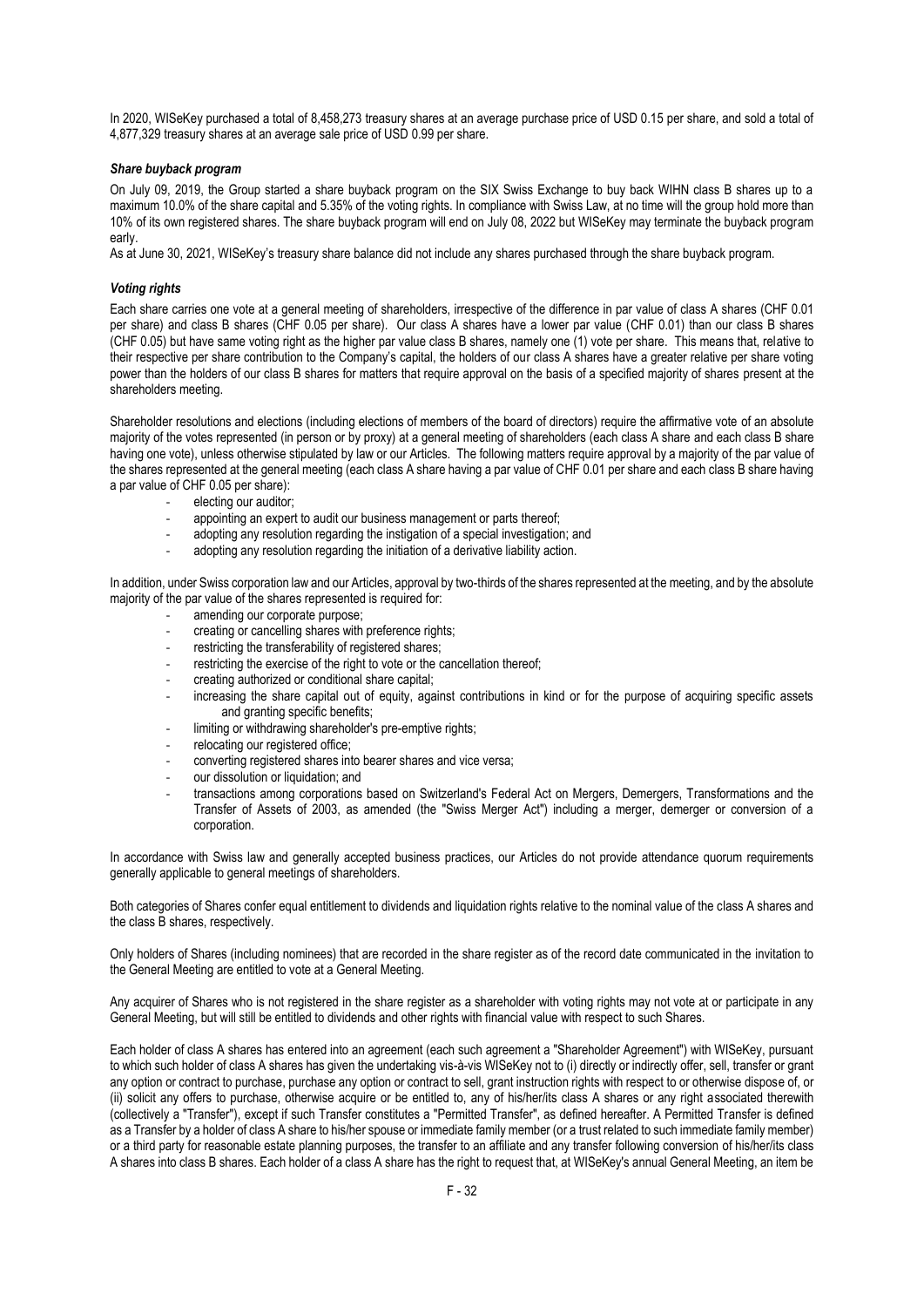included on the agenda according to which class A shares are, at the discretion of each holder of class A shares, converted into class B shares.

## **Note 30. Revenue**

## *Disaggregation of revenue*

The following table shows the Group's revenues disaggregated by reportable segment and by product or service type:

| Disaggregation of revenue  | <b>Typical payment</b> | At one point in time    |                | Over time               |      | Total                   |       |
|----------------------------|------------------------|-------------------------|----------------|-------------------------|------|-------------------------|-------|
|                            |                        | 6 months ended June 30, |                | 6 months ended June 30, |      | 6 months ended June 30. |       |
| <b>USD'000</b>             |                        | 2021                    | 2020           | 2021                    | 2020 | 2021                    | 2020  |
| <b>IoT</b> Segment         |                        |                         |                |                         |      |                         |       |
| Secure chips               | Upon delivery          | 7,201                   | 7,825          |                         | ٠    | 7,201                   | 7,825 |
| Total IoT segment revenue  |                        | 7,201                   | 7,825          |                         | ٠    | 7,201                   | 7,825 |
| mPKI Segment               |                        |                         |                |                         |      |                         |       |
| Certificates               | Upon issuance          |                         |                | ۰                       | ٠    |                         |       |
| Licenses and integration   | U pon delivery         | 78                      | 104            |                         |      | 78                      | 104   |
| SaaS, PCS and hosting      | Quarterly or yearly    | ۰                       | $\overline{a}$ | 524                     | 95   | 524                     | 95    |
| Total mPKI segment revenue |                        | 78                      | 104            | 524                     | 95   | 602                     | 199   |
| Al Segment                 |                        |                         |                |                         |      |                         |       |
| SaaS, PCS and hosting      | Quarterly or yearly    |                         |                | 2,142                   |      | 2,142                   |       |
| Total AI segment revenue   |                        | ٠                       | ٠              | 2,142                   | ٠    | 2,142                   |       |
| <b>Total Revenue</b>       |                        | 7,279                   | 7,929          | 2,666                   | 95   | 9,945                   | 8,024 |

For the six months ended June 30, 2021 and the year 2020, the Group recorded no revenues related to performance obligations satisfied in prior periods.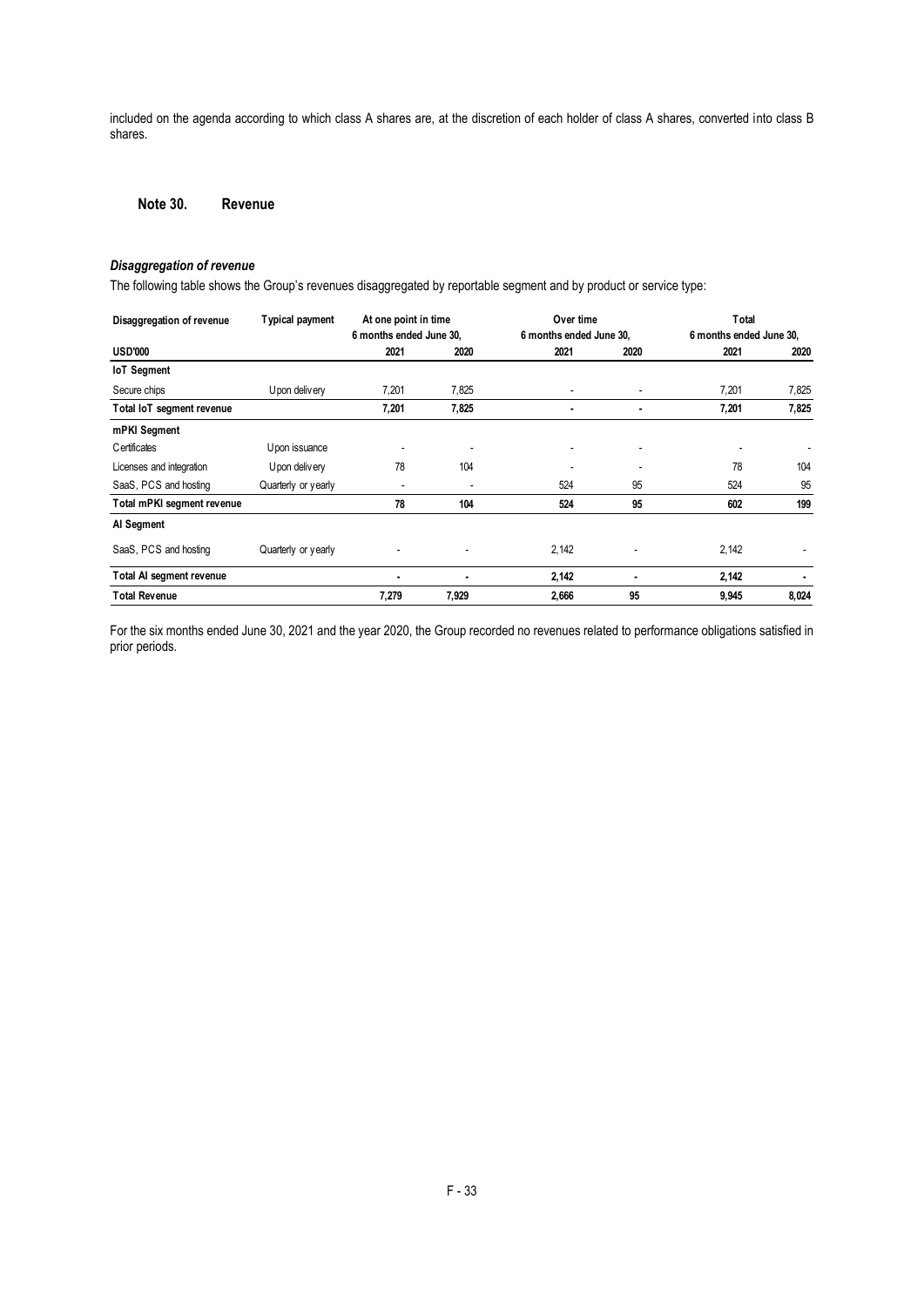| Net sales by region        | 6 months ended June 30, |                |  |
|----------------------------|-------------------------|----------------|--|
| <b>USD'000</b>             | 2021                    | 2020           |  |
| <b>IoT Segment</b>         |                         |                |  |
| Switzerland                | 365                     |                |  |
| Rest of EMEA               | 1,798                   | 2,773          |  |
| North America              | 4,497                   | 4,302          |  |
| Asia Pacific               | 516                     | 709            |  |
| Latin America              | 25                      | 41             |  |
| Total IoT segment revenue  | 7,201                   | 7,825          |  |
| mPKI Segment               |                         |                |  |
| Switzerland                | 537                     | 143            |  |
| Rest of EMEA               | 38                      | 49             |  |
| North America              | 6                       |                |  |
| Asia Pacific               |                         | $\overline{7}$ |  |
| Latin America              | 21                      |                |  |
| Total mPKI segment revenue | 602                     | 199            |  |
| Al Segment                 |                         |                |  |
| Switzerland                | 137                     |                |  |
| Rest of EMEA               | 1,796                   |                |  |
| North America              | 209                     |                |  |
| Asia Pacific               |                         |                |  |
| Latin America              |                         |                |  |
| Total AI segment revenue   | 2,142                   |                |  |
| <b>Total Net sales</b>     | 9,945                   | 8,024          |  |

The following table shows the Group's revenues disaggregated by geography, based on our customers' billing addresses:

\*EMEA means Europe, Middle East and Africa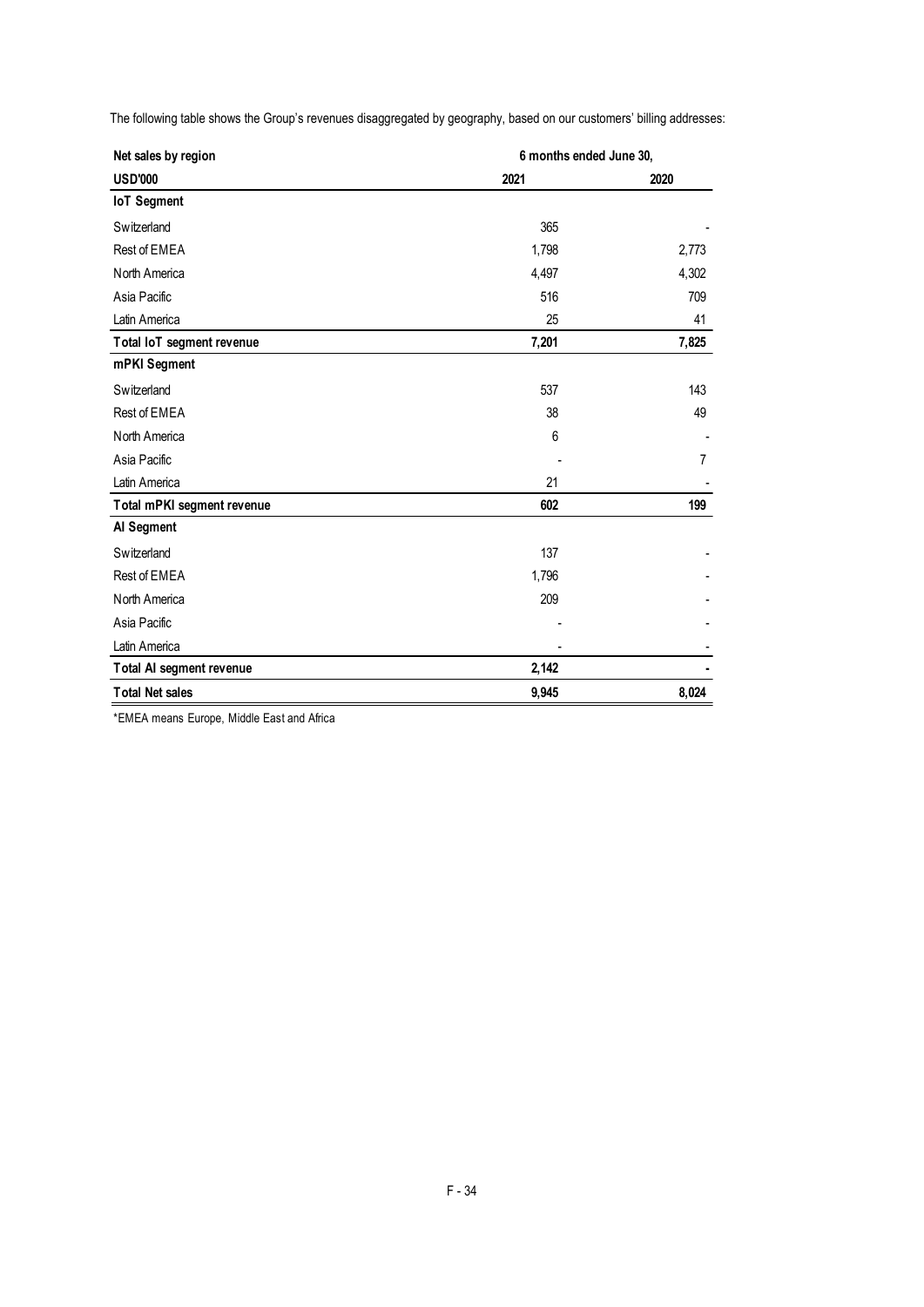## *Contract assets, deferred revenue and contract liability*

Our contract assets, deferred revenue and contract liability consist of:

|                                                                                       | As at June 30, | As at December 31, |
|---------------------------------------------------------------------------------------|----------------|--------------------|
| <b>USD'000</b>                                                                        | 2021           | 2020               |
| Trade accounts receivables                                                            |                |                    |
| Trade accounts receivable - IoT segment                                               | 2,424          | 2,227              |
| Trade accounts receivable - mPKI segment                                              | 46             | 381                |
| Trade accounts receivable - AI segment                                                | 717            |                    |
| Total trade accounts receivables                                                      | 3,187          | 2,608              |
| Contract assets                                                                       |                |                    |
| <b>Total contract assets</b>                                                          |                |                    |
| Contract liabilities - current                                                        |                | 367                |
| Contract liabilities - noncurrent                                                     |                | 23                 |
| <b>Total contract liabilities</b>                                                     |                | 390                |
| Deferred revenue                                                                      |                |                    |
| Deferred revenue - mPKI segment                                                       | 188            | 171                |
| Deferred revenue - IoT segment                                                        | 249            | 150                |
| Deferred revenue - AI segment                                                         | 563            |                    |
| Total deferred revenue                                                                | 1,000          | 321                |
| Revenue recognized in the period from amounts included in the deferred revenue of the | 141            | 84                 |
| mPKI segment at the beginning of the year                                             |                |                    |

Increases or decreases in trade accounts receivable, contract assets, deferred revenue and contract liability were primarily due to normal timing differences between our performance and customer payments.

#### *Remaining performance obligations*

As of June 30, 2021, approximately USD 999,696 is expected to be recognized from remaining performance obligations for contracts. We expect to recognize revenue for these remaining performance obligations during the next three years approximately as follows:

## **Estimated revenue from remaining performance obligations**

| as at June 30, 2021 (USD'000)          |      | Total |
|----------------------------------------|------|-------|
|                                        | 2021 | 629   |
|                                        | 2022 | 370   |
|                                        | 2023 |       |
| Total remaining performance obligation |      | 1,000 |

## **Note 31. Stock-based compensation**

## *Employee stock option plans*

The Stock Option Plan ("ESOP 1") was approved on December 31, 2007 by the stockholders of WISeKey SA, representing 2,632,500 options convertible into WISeKey SA shares with an exercise price of CHF 0.01 per share.

The Stock Option Plan ("ESOP 2") was approved on December 31, 2011 by the stockholders of WISeKey SA, representing 16,698,300 options convertible into WISeKey SA shares with an exercise price of CHF 0.01 per share.

At March 22, 2016 as part of the reverse acquisition transaction, both ESOP plans in existence in WISeKey SA were transferred to WISeKey International Holding Ltd at the same terms, with the share exchange term of 5:1 into WIHN class B shares.

## *Grants*

In the 6 months to June 30, 2021, the Group granted a total of 33,896 options exercisable in WIHN class B shares. Each option is exercisable into one class B share.

The options granted consisted of:

- 27,375 options with immediate vesting granted to Board members, none of which had been exercised as of June 30, 2021; and
- 6,521 options with immediate vesting granted to external advisor, all of which had been exercised as of June 30, 2021.

The options granted were valued at grant date using the Black-Scholes model.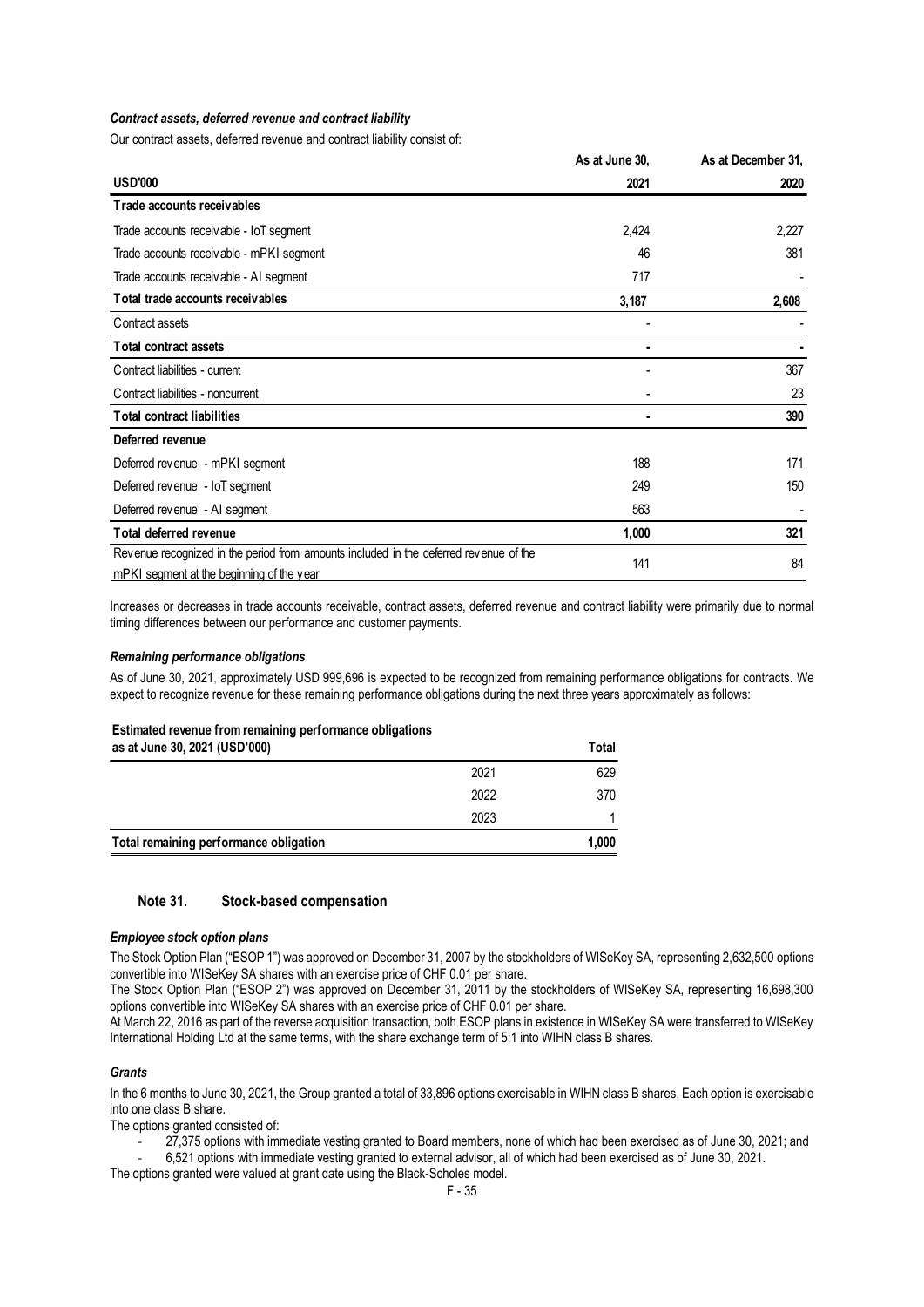#### *Stock option charge to the income statement*

The Group calculates the fair value of options granted by applying the Black-Scholes option pricing model. Expected volatility is based on historical volatility of WIHN class B shares.

The following assumptions were used to calculate the compensation expense and the calculated fair value of stock options granted:

| <b>Assumption</b>                                        | June 30, 2021 | June 30, 2020 |
|----------------------------------------------------------|---------------|---------------|
| Dividend yield                                           | None          | None          |
| Risk-free interest rate used (average)                   | 1.00%         | 1.00%         |
| Expected market price volatility                         | 61.33%        | 37.61%        |
| Average remaining expected life of stock options (years) | 4.11          | 2.09          |

Unvested options to employees as at June 30, 2021 were recognized prorata temporis over the service period (grant date to vesting date).

The following table illustrates the development of the Group's non-vested options during the 6 months ended June 30, 2021.

|                                            | Number of WIHN<br><b>Class B Shares</b> | Weighted-average<br>grant date fair value |
|--------------------------------------------|-----------------------------------------|-------------------------------------------|
| Non-vested options                         | under options                           | (USD)                                     |
| Non-vested options as at December 31, 2019 | 5.026                                   | 3.65                                      |
| Granted                                    | 467.617                                 | 1.08                                      |
| Vested                                     | (339,310)                               | 1.01                                      |
| Non-vested forfeited or cancelled          |                                         |                                           |
| Non-vested options as at December 31, 2020 | 133,333                                 | 1.20                                      |
| Granted                                    | 33.896                                  | 1.43                                      |
| Vested                                     | (33,896)                                | 1.43                                      |
| Non-vested forfeited or cancelled          | (100,000)                               | 0.05                                      |
| Non-vested options as at June 30, 2021     | 33,333                                  | 1.68                                      |

As at June 30, 2021, there was a USD 19,463 unrecognized compensation expense related to non-vested stock option-based compensation arrangements. Non-vested stock options outstanding as at June 30, 2021 were accounted for using the graded-vesting method, as permitted under ASC 718-10-35-8, and we therefore recognized compensation costs calculated using the Black-Scholes model and the market price of WIHN class B shares at grant date, over the requisite service period.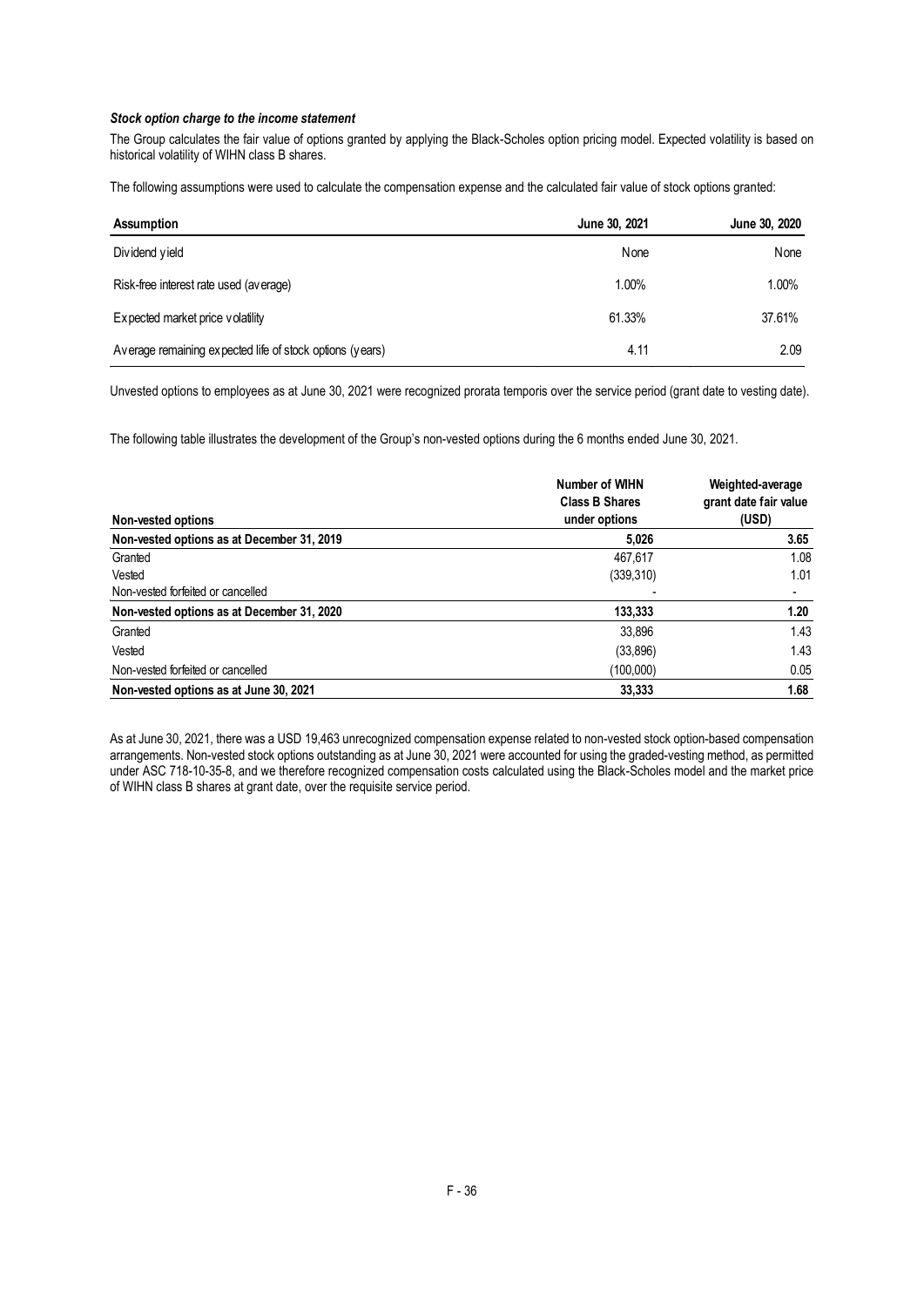The following table summarizes the Group's stock option activity for the six months ended June 30, 2021.

|                                     |                     |                  | Weighted average |                     |
|-------------------------------------|---------------------|------------------|------------------|---------------------|
|                                     | <b>WIHN Class B</b> | Weighted-average | remaining        | Aggregate intrinsic |
|                                     | Shares under        | exercise price   | contractual term | value               |
| <b>Options on WIHN Shares</b>       | options             | (USD)            | (in years)       | (USD)               |
| Outstanding as at December 31, 2019 | 2,843,115           | 0.99             | 5.19             | 3,693,941           |
| Of which vested                     | 2,838,089           | 1.00             | 5.19             | 3,682,672           |
| Of which non-vested                 | 5,026               |                  |                  |                     |
| Granted                             | 467,617             | 1.48             |                  |                     |
| Exercised or converted              | (1,214,402)         | 1.57             |                  | 2,046,219           |
| Forfeited or cancelled              |                     |                  |                  |                     |
| Expired                             |                     |                  |                  |                     |
| Outstanding as at December 31, 2020 | 2,096,330           | 1.48             | 4.44             | 554,377             |
| Of which vested                     | 1,962,997           | 1.57             | 4.31             | 329,716             |
| Of which non-vested                 | 133,333             |                  |                  |                     |
| Granted                             | 33,896              | 1.28             |                  |                     |
| Exercised or converted              | (37,018)            | 1.30             |                  | 46,013              |
| Forfeited or cancelled              | (100,000)           | 0.05             |                  |                     |
| Expired                             | (104,000)           | 5.20             |                  |                     |
| Outstanding as at June 30, 2021     | 1,889,208           | 1.28             | 4.08             | 1,690,021           |
| Of which yested                     | 1,855,875           | 1.30             | 4.06             | 1,648,588           |
| Of which non-vested                 | 33,333              |                  |                  |                     |

## *Summary of stock-based compensation expenses*

| Stock-based compensation expenses                 | 6 months ended June 30, |      |  |
|---------------------------------------------------|-------------------------|------|--|
| <b>USD'000</b>                                    | 2021                    | 2020 |  |
| In relation to Employee Stock Option Plans (ESOP) | 36                      | 171  |  |
| In relation to non-ESOP Option Agreements         | 10                      | -    |  |
| <b>T</b> otal                                     | 46                      | 171  |  |

Stock-based compensation expenses are recorded under the following expense categories in the income statement.

| Stock-based compensation expenses |      | 6 months ended June 30, |  |  |
|-----------------------------------|------|-------------------------|--|--|
| <b>USD'000</b>                    | 2021 | 2020                    |  |  |
| Research & development expenses   | -    |                         |  |  |
| Selling & marketing expenses      | (2)  | 146                     |  |  |
| General & administrative expenses | 48   | 23                      |  |  |
| <b>T</b> otal                     | 46   | 171                     |  |  |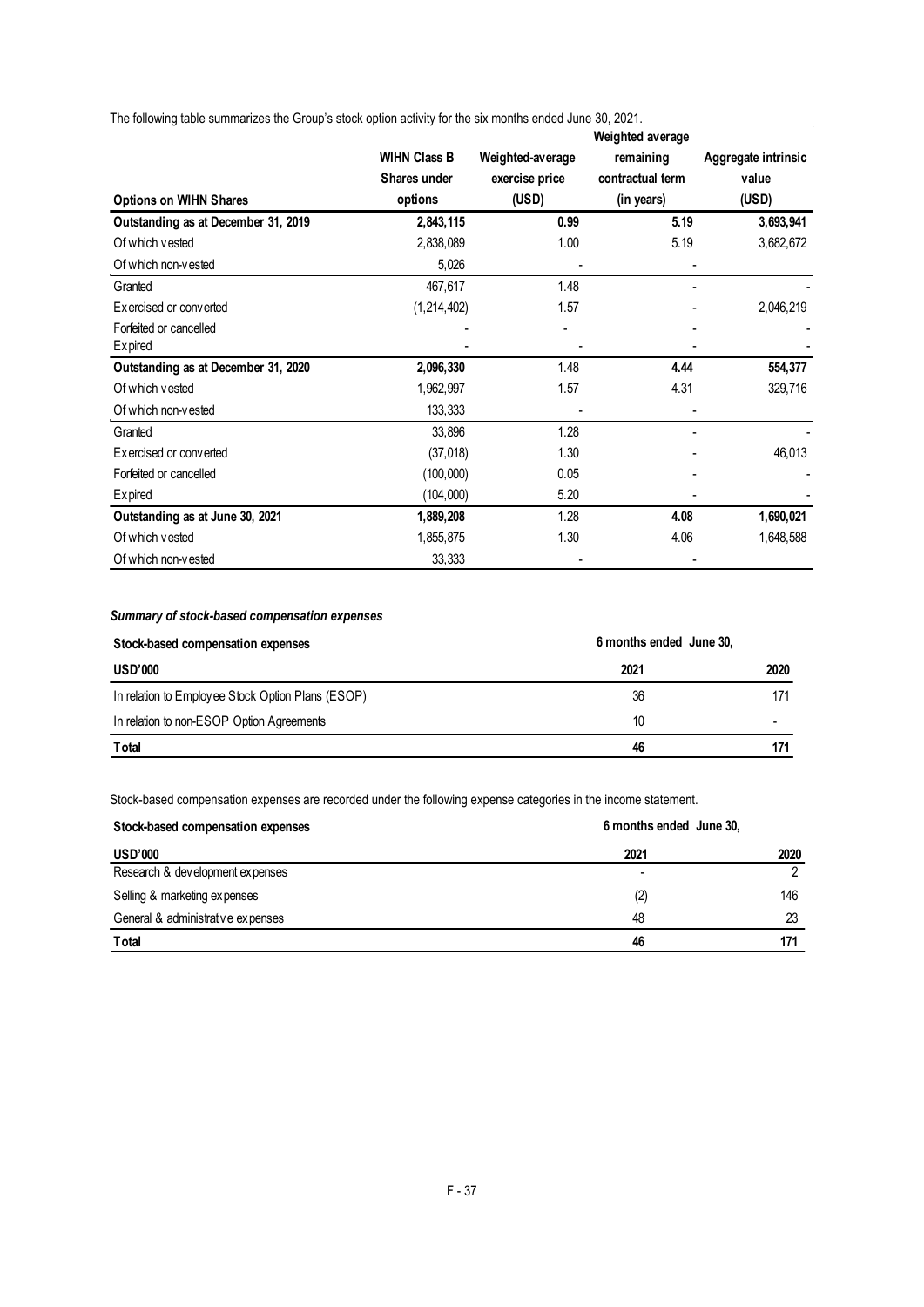## **Note 32. Non-operating income**

Non-operating income consisted of the following:

|                            |       | Unaudited 6 months ended June 30, |  |  |
|----------------------------|-------|-----------------------------------|--|--|
| <b>USD'000</b>             | 2021  | 2020                              |  |  |
| Foreign ex change gain     | 1,265 | 223                               |  |  |
| Financial income           | -     |                                   |  |  |
| Interest income            | 5     | 8                                 |  |  |
| Other                      | 5,667 | 38                                |  |  |
| Total non-operating income | 6,937 | 276                               |  |  |

In line with ASC 320-10-40-2, upon acquiring arago on February 1, 2021 (see Note 14), the unrealized gain of CHF 6,546,964 (USD 7,349,602 at historical rate) from the fair value adjustments of the arago Third Convertible Loan recorded in other comprehensive income up to the date of acquisition was reversed into other non-operating income (see Note 10). Additionally, the CHF 1.6 million (USD 1,796,155 at historical rate) cash paid for the acquisition of arago after the acquisition date was recorded as a deduction to other nonoperating income because this amount was already included in the fair value of the arago Third Convertible Loan.

## **Note 33. Non-operating expenses**

Non-operating expenses consisted of the following:

|                                                         | Unaudited 6 months ended June 30, |       |
|---------------------------------------------------------|-----------------------------------|-------|
| <b>USD'000</b>                                          | 2021                              | 2020  |
| Foreign ex change losses                                | 494                               | 751   |
| Financial charges                                       | 117                               | 32    |
| Interest expense                                        | 517                               | 344   |
| Other components of defined benefit plans, net          | 65                                | 66    |
| Other                                                   | 246                               | 457   |
| Total non-operating expenses from continuing operations | 1.439                             | 1,650 |

Non-operating expenses – Other include a USD 240,029 expense for the fair value adjustment as at June 30, 2021 of the investment in OpenLimit (see Note 20).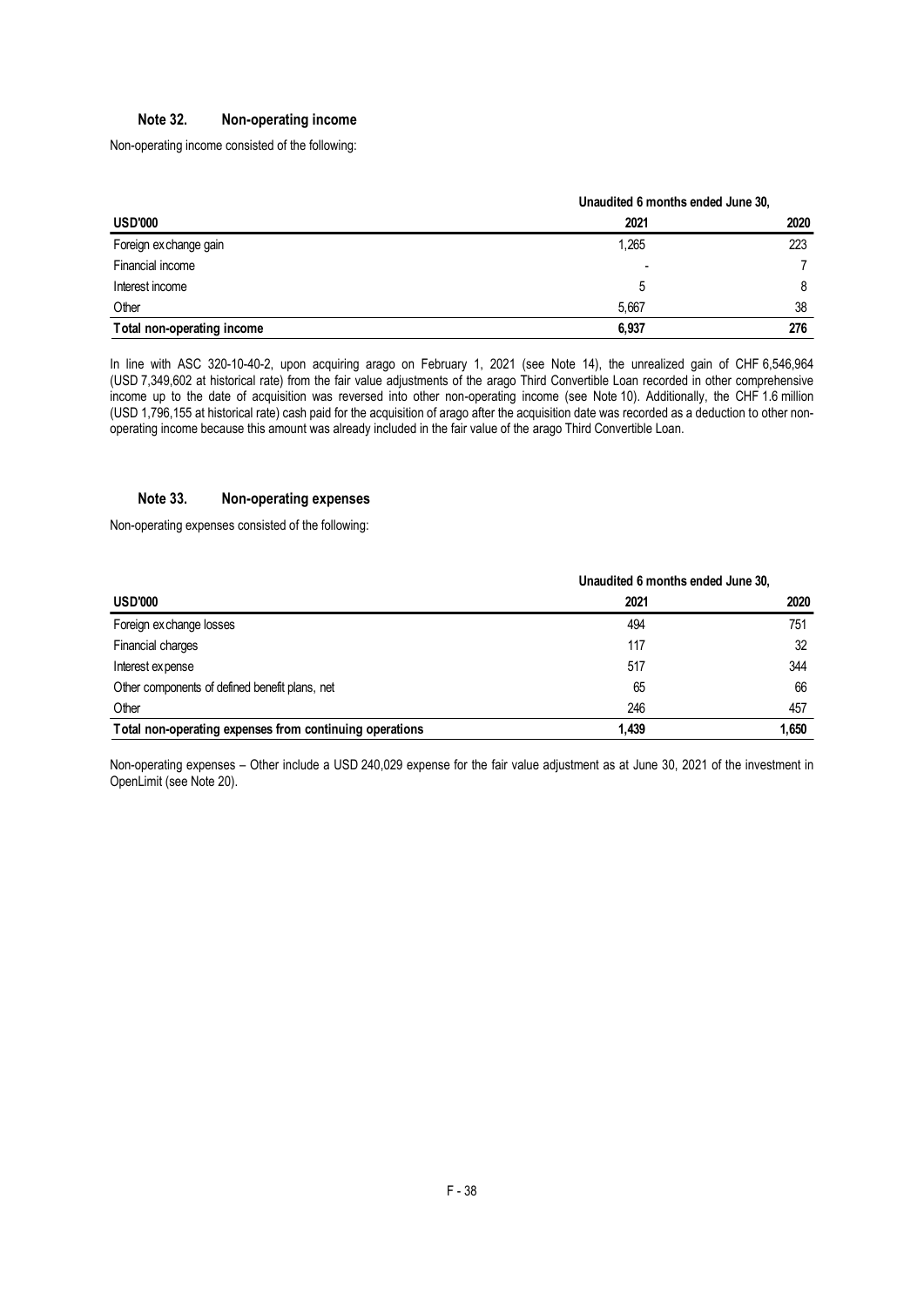## **Note 34. Segment information and geographic data**

<span id="page-38-0"></span>The Group has three segments: Internet of Things ("**IoT**", previously referred to as "Semiconductors"), Artificial Intelligence ("AI") arising from the acquisition of arago on February 1, 2021, and managed Public Key Infrastructure ("**mPKI**", previously referred to as "Others"). The Group's chief operating decision maker, who is its Chief Executive Officer, reviews financial performance according to these three segments (two in prior periods) for purposes of allocating resources and assessing budgets and performance.

The IoT segment encompasses the design, manufacturing, sales and distribution of microprocessors operations. The AI segment encompasses the development, design, implementation and customization of knowledge automation technology and processes, using AI. The mPKI segment includes all operations relating to the provision of secured access keys, authentication, signing software, certificates and digital security applications.

|                                                        | 6 months ended June 30, 2021 |         |                          |                          | 6 months ended June 30, 2020 |          |          |
|--------------------------------------------------------|------------------------------|---------|--------------------------|--------------------------|------------------------------|----------|----------|
| <b>USD'000</b>                                         | loT                          | mPKI    | AI                       | Total                    | loT                          | mPKI     | Total    |
| Revenues from external customers                       | 7,200                        | 602     | 2,142                    | 9,945                    | 7.825                        | 199      | 8,024    |
| Intersegment revenues                                  | 128                          | 1,365   | $\overline{\phantom{a}}$ | 1,492                    |                              | 3,662    | 3,662    |
| Interest revenue                                       |                              | 50      |                          | 50                       |                              | 8        | 15       |
| Interest expense                                       | 28                           | 236     | 229                      | 494                      | 6                            | 353      | 358      |
| Depreciation and amortization                          | 293                          | 274     | 17                       | 584                      | 688                          | 44       | 732      |
| Segment income /(loss) before income taxes             | (1,930)                      | (626)   | (3, 341)                 | (5, 897)                 | 238                          | (8, 947) | (8, 709) |
| Profit / (loss) from intersegment sales                | 6                            | 65      |                          | 71                       |                              | 174      | 174      |
| Income tax recovery /(expense)                         |                              | 56      |                          | 56                       |                              | (2)      | (2)      |
| Other significant non cash items                       |                              |         |                          |                          |                              |          |          |
| Share-based compensation expense                       |                              | 46      |                          | 46                       |                              | 154      | 154      |
| Gain on derivative liability                           |                              |         |                          | $\overline{\phantom{a}}$ |                              | 44       | 44       |
| Interest and amortization of debt discount and expense |                              | 223     |                          | 223                      |                              | 239      | 239      |
| Segment assets                                         | 11,282                       | 105,405 | 14,299                   | 130,985                  | 13,049                       | 30,673   | 43,722   |

| 6 months ended June 30.                             | 2021           | 2020           |
|-----------------------------------------------------|----------------|----------------|
| Revenue reconciliation                              | <b>USD'000</b> | <b>USD'000</b> |
| Total revenue for reportable segment                | 11.437         | 11.686         |
| Elimination of intersegment revenue                 | (1,492)        | (3,662)        |
| Total consolidated revenue                          | 9,945          | 8,024          |
|                                                     |                |                |
| Loss reconciliation                                 | <b>USD'000</b> | <b>USD'000</b> |
| Total profit / (loss) from reportable segments      | (5,897)        | (8,709)        |
| Elimination of intersegment profits                 | (71)           | (174)          |
| Loss before income taxes                            | (6, 164)       | (8,883)        |
|                                                     |                |                |
| As at June 30.                                      |                |                |
| Assets                                              | <b>USD'000</b> | <b>USD'000</b> |
| Total assets from reportable segments               | 130.985        | 43.722         |
| Elimination of intersegment receivables             | (10, 916)      | (7,769)        |
| Elimination of intersegment investment and goodwill | (24, 195)      | 10,531         |
| <b>Consolidated total assets</b>                    | 95.874         | 46.484         |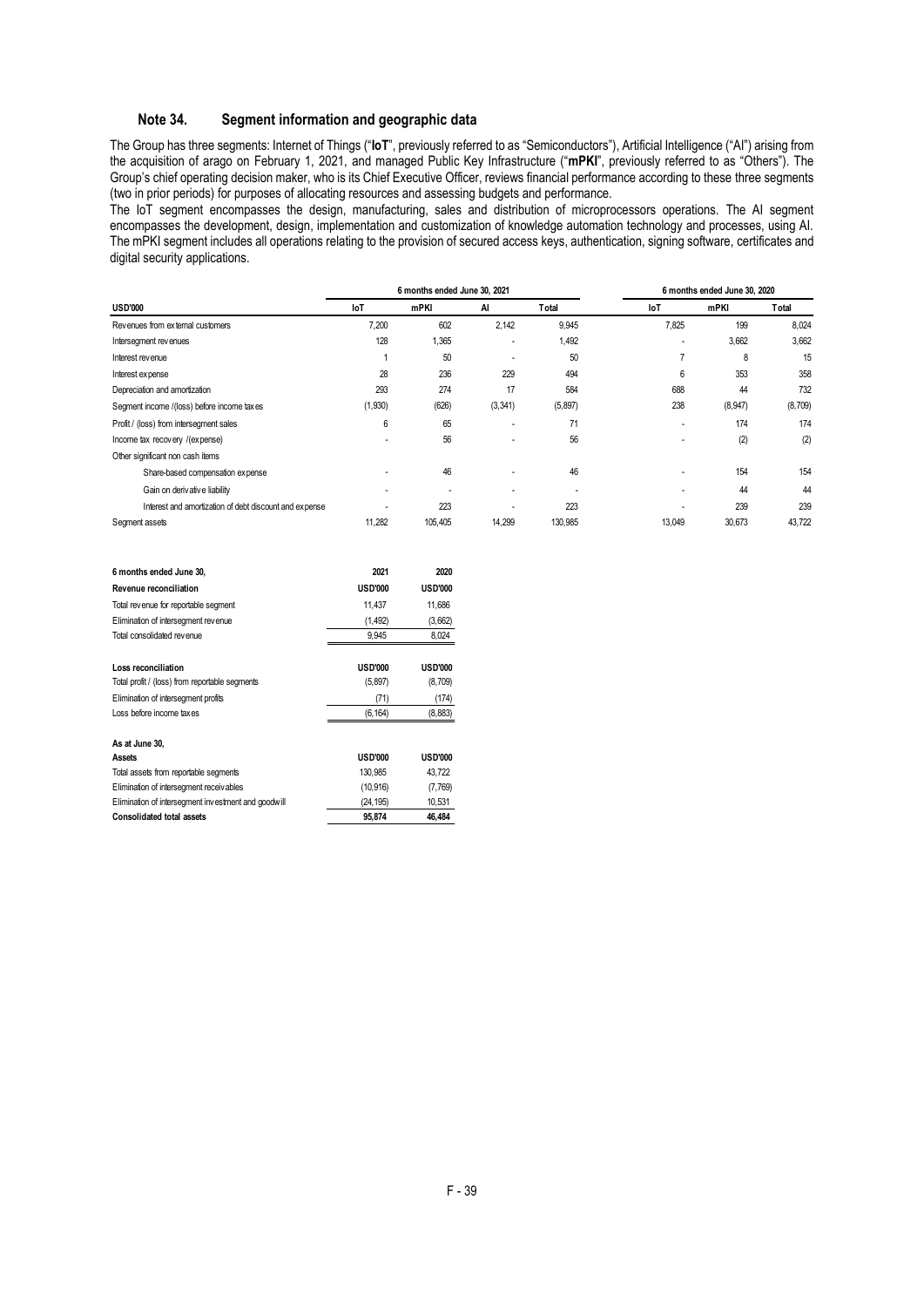## *Revenue and property, plant and equipment by geography*

The following tables summarize geographic information for net sales based on the billing address of the customer, and for property, plant and equipment.

| Net sales by region |       | 6 months ended June 30, |  |  |
|---------------------|-------|-------------------------|--|--|
| <b>USD'000</b>      | 2021  | 2020                    |  |  |
| Switzerland         | 1,039 | 143                     |  |  |
| Rest of EMEA*       | 3,632 | 2,822                   |  |  |
| North America       | 4,712 | 4,302                   |  |  |
| Asia Pacific        | 516   | 716                     |  |  |
| Latin America       | 46    | 41                      |  |  |
| Total net sales     | 9,945 | 8,024                   |  |  |

\* EM EA means Europe, M iddle East and Africa

| Property, plant and equipment, net of depreciation, by region | As at June 30, | As at December 31, |
|---------------------------------------------------------------|----------------|--------------------|
| <b>USD'000</b>                                                | 2021           | 2020               |
| Switzerland                                                   | 25             | 37                 |
| Rest of EMEA*                                                 | 718            | 953                |
| North America                                                 |                |                    |
| Asia Pacific                                                  |                | 9                  |
| Total Property, plant and equipment, net of depreciation      | 751            | 1.000              |

\* EM EA means Europe, M iddle East and Africa

## **Note 35. Earnings/(Loss) per share**

The computation of basic and diluted net earnings/(loss) per share for the Group is as follows:

|                                                                              | 6 months ended June 30, |              |
|------------------------------------------------------------------------------|-------------------------|--------------|
| Gain / (loss) per share                                                      | 2021                    | 2020         |
| Net gain / (loss) attributable to WISeKey International Holding AG (USD'000) | (4, 341)                | (8,698)      |
| Shares used in net gain / (loss) per share computation:                      |                         |              |
| Weighted average shares outstanding - basic                                  | 63,559,699              | 39, 137, 480 |
| Effect of potentially dilutive equivalent shares                             | n/a                     | n/a          |
| Weighted average shares outstanding - diluted                                | n/a                     | n/a          |
| Net gain / (loss) per share                                                  |                         |              |
| Basic weighted average loss per share attributable to WIHN (USD)             | (0.07)                  | (0.22)       |
| Diluted weighted average loss per share attributable to WIHN (USD)           | (0.07)                  | (0.22)       |

For the six months ended June 30, 2021, for purposes of the diluted net loss per share calculation, stock options, convertible instruments and warrants are considered potentially dilutive securities and are excluded from the calculation of diluted net loss per share, because their effect would be anti-dilutive. Therefore, basic and diluted net loss per share was the same for the six months ended June 30, 2021 due to the Group's net loss position.

## **Note 36. Legal proceedings**

We are currently not party to any legal proceedings and claims.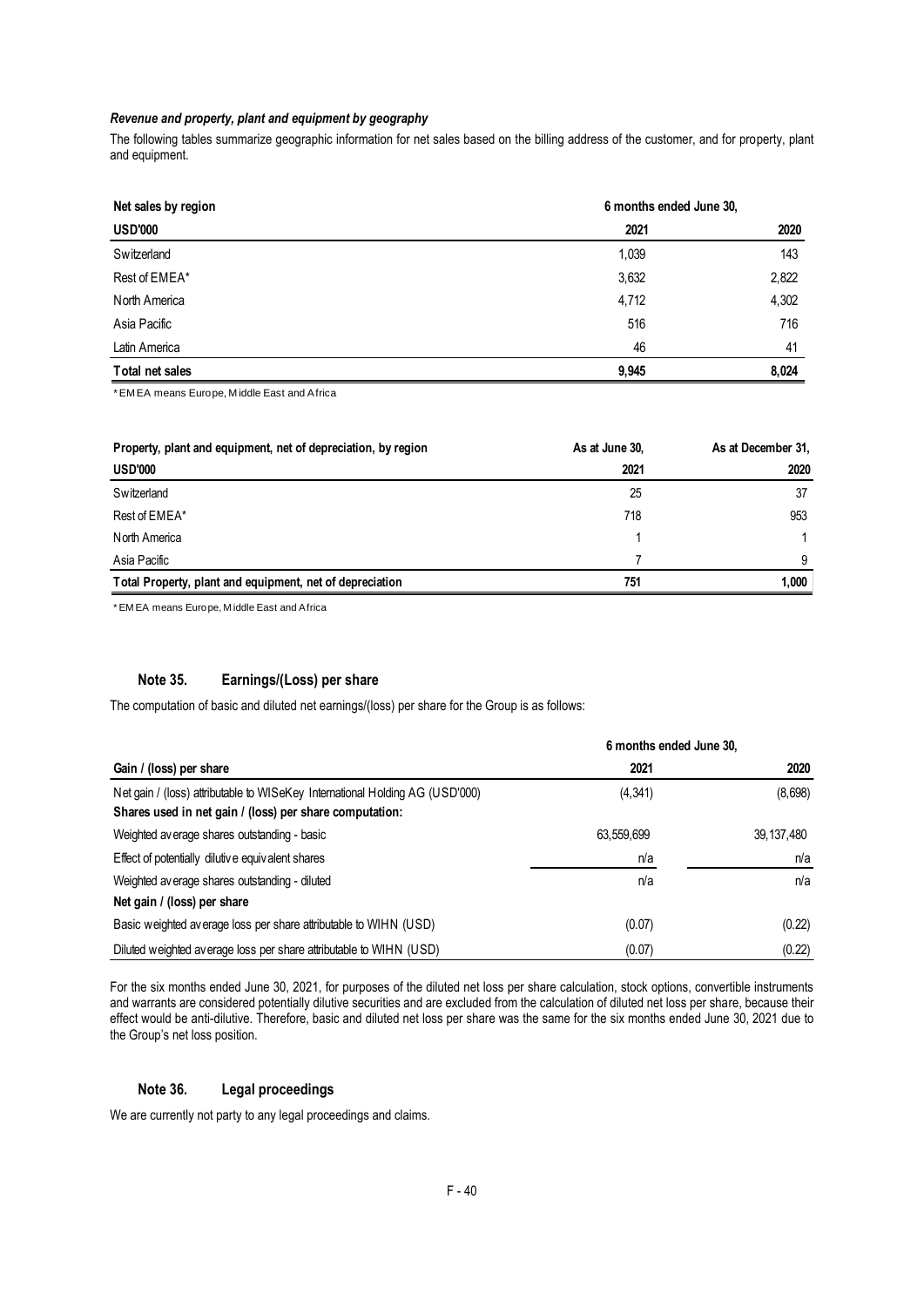## **Note 37. Related parties disclosure**

## *Subsidiaries*

| <b>Group Company Name</b>                                                                    | Country of<br>incorporation | Year of<br>incorporation | <b>Share Capital</b> |            | % ownership<br>as at June 30, 2021 | % ownership    | as at December 31, Nature of business          |  |
|----------------------------------------------------------------------------------------------|-----------------------------|--------------------------|----------------------|------------|------------------------------------|----------------|------------------------------------------------|--|
| <b>WISeKey SA</b>                                                                            | Switzerland                 | 1999                     | <b>CHF</b>           | 933,436    | 95.75%                             | 2020<br>95.75% | Main operating company. Sales and R&D services |  |
| <b>WISeKey Semiconductors SAS</b>                                                            | France                      | 2010                     | <b>EUR</b>           | 1,298,162  | 100.0%                             | 100.0%         | Chip manufacturing, sales & distribution       |  |
| WiseTrust SA                                                                                 | Switzerland                 | 1999                     | CHF                  | 680,000    | 100.0%                             | 100.0%         | Non-operating investment company               |  |
| <b>WISeKey ELA SL</b>                                                                        | Spain                       | 2006                     | <b>EUR</b>           | 4,000,000  | 100.0%                             | 100.0%         | Sales & support                                |  |
| <b>WISeKey SAARC Ltd</b>                                                                     | U.K.                        | 2016                     | <b>GBP</b>           | 100,000    | 51.0%                              | 51.0%          | Non trading                                    |  |
| WISeKey USA Inc*                                                                             | U.S.A                       | 2006                     | <b>USD</b>           | 6,500      | 100%*                              | 100%*          | Sales & support                                |  |
| WISeKey India Private Ltd**                                                                  | India                       | 2016                     | <b>INR</b>           | 1,000,000  | 45.9%                              | 45.9%          | Sales & support                                |  |
| WISeKey loT Japan KK                                                                         | Japan                       | 2017                     | JPY                  | 1,000,000  | 100.0%                             | 100.0%         | Sales & distribution                           |  |
| WISeKey loT Taiwan                                                                           | Taiwan                      | 2017                     | <b>TWD</b>           | 100,000    | 100.0%                             | 100.0%         | Sales & distribution                           |  |
| WISeCoin AG                                                                                  | Switzerland                 | 2018                     | <b>CHF</b>           | 100,000    | 90.0%                              | 90.0%          | Sales & distribution                           |  |
| <b>WISeKey Equities AG</b>                                                                   | Switzerland                 | 2018                     | <b>CHF</b>           | 100,000    | 100.0%                             | 100.0%         | Financing, Sales & distribution                |  |
| WISeKey Semiconductors GmbH                                                                  | Germany                     | 2019                     | <b>EUR</b>           | 25,000     | 100.0%                             | 100.0%         | Sales & distribution                           |  |
| WISeKey Arabia - Information Technology Ltd                                                  | Saudi Arabia                | 2019                     | SAR                  | 200,000.00 | 51.0%                              | 51.0%          | Sales & distribution                           |  |
| TrusteCoin AG***                                                                             | Switzerland                 | 2020                     | <b>CHF</b>           | 100,000    | 51.0%                              | 51.0%          | Sales & distribution                           |  |
| arago GmbH                                                                                   | Germany                     | 1995                     | <b>EUR</b>           | 266,808    | 51.0%                              | n/a            | Process automation using AI, sales and support |  |
| arago Da Vinci GmbH****                                                                      | Germany                     | 2007                     | <b>EUR</b>           | 25,000     | 51.0%                              | n/a            | Sales & support                                |  |
| arago Technology Solutions Private Limited****                                               | India                       | 2017                     | <b>INR</b>           | 100,000    | 51.0%                              | n/a            | Sales & support                                |  |
| arago US Inc.****                                                                            | U.S.A                       | 2015                     | <b>USD</b>           | 25         | 51.0%                              | n/a            | Sales & support                                |  |
| <b>Trust Protocol Association</b><br>* 50% owned by WISeKey SA and 50% owned by WiseTrust SA | Switzerland                 | 2019                     | CHF                  | ٠          | 100.0%                             | n/a            | Internet security                              |  |

The consolidated financial statements of the Group include the entities listed in the following table:

\*\* 88% owned by WISeKey SAARC which is controlled by WISeKey International Holding AG

\*\*\*Formerly WiseAI AG, 100% owned by arago GmbH from June 23, 2021

\*\*\*\* 100% owned by arago GmbH

#### *Related party transactions and balances*

|                                      | Receivables as at        |                          | Payables as at |                          |                                | Net expenses to          |                                | Net income from |  |
|--------------------------------------|--------------------------|--------------------------|----------------|--------------------------|--------------------------------|--------------------------|--------------------------------|-----------------|--|
| <b>Related Parties</b>               | <b>June 30,</b>          | December 31,             | June 30,       | December 31,             | in the 6 months ended June 30, |                          | in the 6 months ended June 30, |                 |  |
| (in USD'000)                         | 2021                     | 2020                     | 2021           | 2020                     | 2021                           | 2020                     | 2021                           | 2020            |  |
| 1 Carlos Moreira                     | 73                       |                          |                | 1,580                    |                                |                          |                                |                 |  |
| 2 Philippe Doubre                    | $\overline{\phantom{a}}$ | $\overline{\phantom{a}}$ | ٠              | ٠                        | 31                             | 20                       |                                |                 |  |
| 3 Juan Hernández Zayas               | $\overline{\phantom{a}}$ |                          |                | ٠                        | ٠                              | 28                       |                                | ٠               |  |
| 4 Dourgam Kummer                     | ٠                        | 14                       |                | $\overline{\phantom{a}}$ | ٠                              | $\overline{\phantom{a}}$ |                                | ٠               |  |
| 5 David Fergusson                    |                          |                          |                | ٠                        | 45                             | 28                       |                                | ٠               |  |
| 6 Eric Pellaton                      |                          |                          |                | ٠                        | 24                             | $\overline{2}$           |                                |                 |  |
| 7 Jean-Philippe Ladisa               |                          |                          |                |                          | 42                             | $\overline{2}$           |                                | ٠               |  |
| 8 Hans-Christian Boos                |                          | $\sim$                   | 2,427          | ٠                        | 58                             | ٠                        |                                | ٠               |  |
| 9 Wei Wang                           |                          |                          | $\overline{a}$ | ٠                        | ٠                              |                          |                                | 10              |  |
| 10 OISTE                             | 105                      | 95                       | 221            | 172                      | 176                            | 166                      | 15                             | 7               |  |
| 11 Terra Ventures Inc                |                          |                          | 34             | 33                       |                                | ٠                        |                                | ٠               |  |
| 12 SAI LLC (SBT Ventures)            |                          | ٠                        | 35             | 34                       |                                |                          |                                | ٠               |  |
| 13 GSP Holdings Ltd                  |                          |                          | 17             | 18                       |                                |                          |                                | ٠               |  |
| 14 Related parties of Carlos Moreira |                          |                          |                |                          | 89                             | 91                       |                                |                 |  |
| Total                                | 178                      | 109                      | 2,735          | 1,837                    | 466                            | 337                      | 15                             | 17              |  |

1. Carlos Moreira is the Chairman of the Board and CEO of WISeKey. As at June 30, 2021, the receivable balance from Mr. Moreira consisted of an advance of CHF 67,672 (USD 73,144) in relation to the outstanding employee social charges and tax deducted at source for the exercise of his ESOP options (see Note 9). This advance is expected to be settled by December 31, 2021.

2. Philippe Doubre is a Board member of the Group, and member of the Group's nomination & compensation committee, as well as a shareholder. The expenses recorded in the income statement in the period to June 30, 2021 relate to his Board fee.

3. Juan Hernandez-Zayas is a former Board member of the Group, and former member of the Group's audit committee and the strategy committee, as well as a shareholder. Mr. Hernandez-Zayas did not seek reelection at the Group's last Annual General Meeting on May 15, 2020.

4. Dourgam Kummer is a former Board member of the Group.

5. David Fergusson is a Board member of the Group, and member of the Group's audit committee and nomination & compensation committee, as well as a shareholder. The expenses recorded in the income statement in the period to June 30, 2021 relate to his Board fee.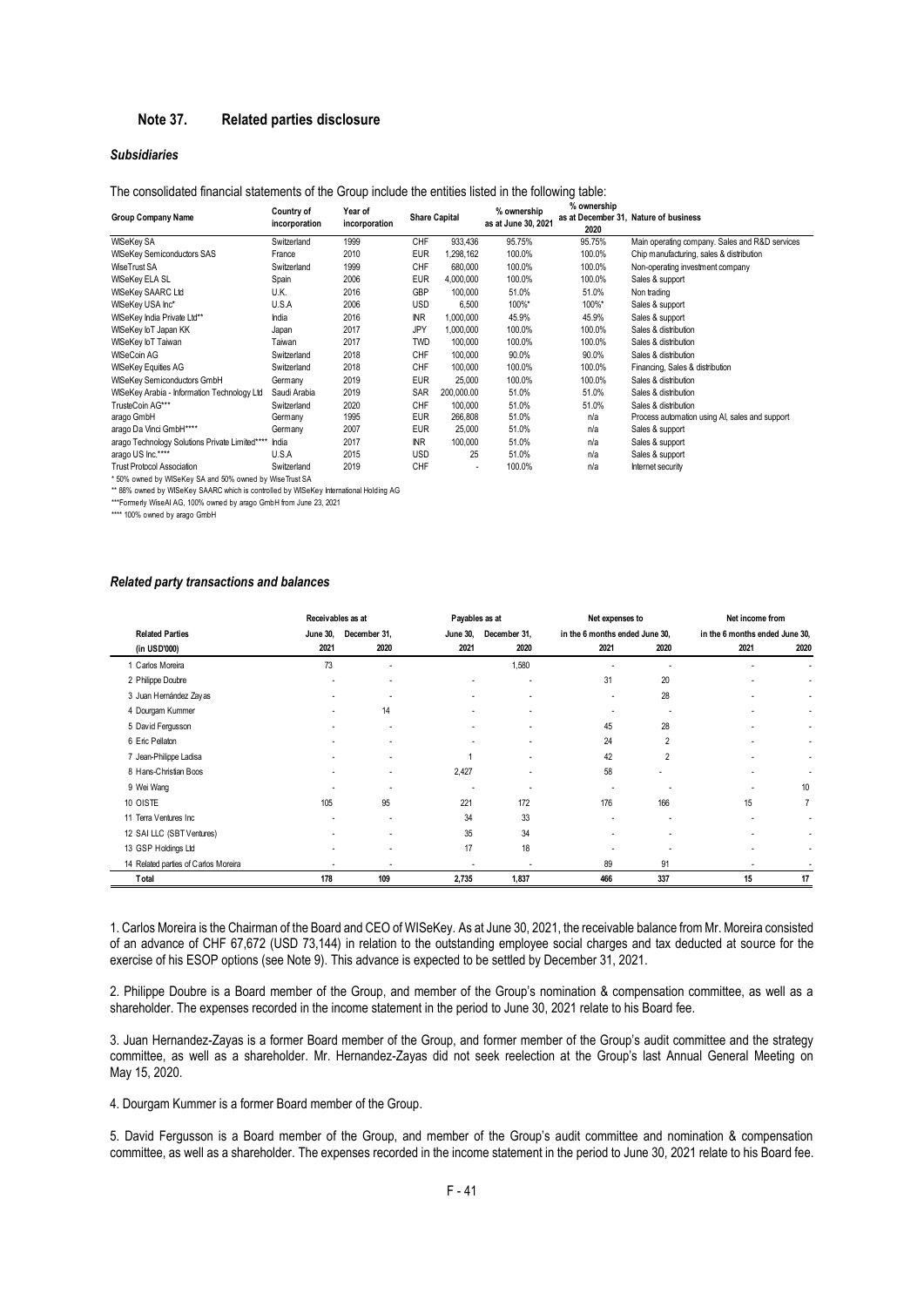6. Eric Pellaton is a Board member of the Group, and member of the Group's nomination & compensation committee, as well as a shareholder. The expenses recorded in the income statement in the period to June 30, 2021 relate to his Board fee.

7. Jean-Philippe Ladisa is a Board member of the Group, and member of the Group's audit committee. The expenses recorded in the income statement in the period to June 30, 2021, relate to his Board fee.

8. Hans Christian Boos is the managing director of arago GmbH and a minority shareholder of arago GmbH through two personal companies. One of his wholly-owned personal companies, Aquilon Invest GmbH entered into a loan agreement with arago GmbH for an amount of EUR 1,918,047.09 (see Note 24). As at June 30. 2021, the balance of the loan and accrued interests due by arago GmbH to Hans- Christian Boos as ultimate beneficiary was EUR 2,047,485 (USD 2,426,562). In the six months to June 30, 2021, an interest charge of EUR 47,973 (USD 57,818) was recorded in the income statement.

9. Wei Wang is a former member of the Group's advisory committee.

10. The Organisation Internationale pour la Sécurité des Transactions Electroniques ("**OISTE**") is a Swiss non-profit making foundation that owns a cryptographic rootkey. In 2001 WISeKey SA entered into a contract with OISTE to operate and maintain the global trust infrastructures of OISTE. In line with the contract, WISeKey pays a regular fee to OISTE for the use of its cryptographic rootkey. A member of the Board of Directors of WISeKey is also a member of the Counsel of the Foundation which gives rise to the related party situation. OISTE is also the minority shareholder in WISeCoin AG with a 10% ownership.

The receivable from OISTE as at June 30, 2021 and income recorded in the income statement in the period to June 30, 2021 relate to the facilities and personnel hosted by WISeKey SA on behalf of OISTE. In the year 2021, WISeKey SA invoiced OISTE CHF 13,750 (USD 15,145).

The payable to OISTE as at June, 2021 and expenses relating to OISTE recognized in 2021 are made up of license and royalty fees for the year 2021 under the contract agreement with WISeKey SA.

11. Terra Ventures Inc has a 49% shareholding in WISeKey SAARC Ltd. Terra Ventures granted a GBP 24,507 loan to WISeKey SAARC Ltd on January 24, 2017. The loan is non-interest bearing and has no set repayment date.

12. SAI LLC, doing business as SBT Ventures, is a former shareholder in WISeKey SAARC Ltd. SAI LLC granted a GBP 25,000 loan to WISeKey SAARC Ltd on January 25, 2017. The loan is non-interest bearing and has no set repayment date.

13. GSP Holdings Ltd is a former shareholder in WISeKey SAARC Ltd. GSP Holdings Ltd granted a GBP 12,500 loan to WISeKey SAARC Ltd on February 02, 2017. The loan is non-interest bearing and has no set repayment date.

14. Two immediate family members of Carlos Moreira are employed by WISeKey SA. In line with ASC 850-10-50-5, transactions involving related parties cannot be presumed to be carried out on an arm's-length basis. The aggregate employment remuneration of these two immediate family members amounted to USD 89,361 recorded in the income statement in the six months to June 30, 2021.

## **Note 38. Subsequent events**

## *GTO Facility*

On July 29, 2021, GTO issued two conversion notices resulting in the delivery of 49,586 WIHN class B shares on August 2, 2021 for a conversion of CHF 60,000 (USD 66,298).

Following these conversions, the GTO Facility was fully utilized with no unconverted amount.

## *L1 Facility*

After June 30, 2021, L1 issued a total of sixteen conversion notices, resulting in the aggregated conversion of USD 6,800,000 and the delivery of 5,396,321 WIHN class B shares.

## *Anson Facility*

After June 30, 2021, Anson issued a total of nine conversion notices, resulting in the aggregated conversion of USD 6,500,000 and the delivery of 5,156,945 WIHN class B shares.

## *Options granted under WISeKey ESOP*

After June 30, 2021, a total of 15,243 options were granted under the Group's ESOP.